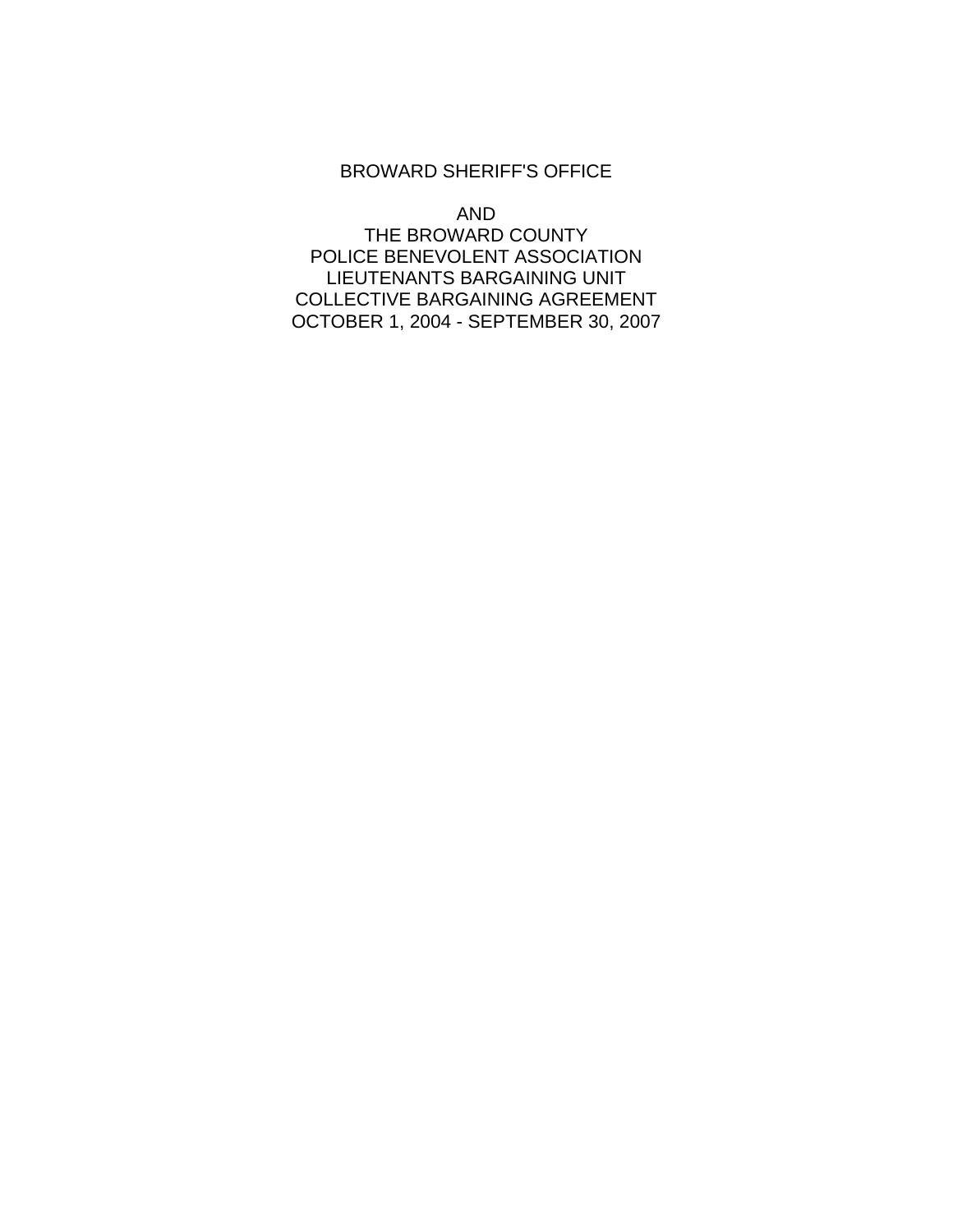# **TABLE OF CONTENTS**

#### Article **Page**

|                | Preamble                             | 3              |
|----------------|--------------------------------------|----------------|
| 1              | Recognition                          | 4              |
| 2              | Non-Discriminatin                    | 5              |
| 3              | <b>Management Rights</b>             | 6              |
| 4              | <b>Work Rules and Regulations</b>    | $\overline{7}$ |
| 5              | No Strike or Work Stoppage           | 8              |
| 6              | <b>Bulletin Boards</b>               | 9              |
| $\overline{7}$ | PBA Representative/Union Business    | 10             |
| 8              | <b>Communications Policy</b>         | 11             |
| 9              | <b>Union Deductions</b>              | 12             |
| 10             | Workweek and Exempt Employee Package | 13             |
| 11             | Lay Off/Recall                       | 14             |
| 12             | Leave of Absence Without Pay         | 15             |
| 13             | Equipment                            | 16             |
| 14             | Uniforms                             | 14             |
| 15             | <b>Retirement Benefits</b>           | 19             |
| 16             | American with Disabilities Act       | 20             |
| 17             | Salary                               | 21             |
| 18             | <b>Special Benefits</b>              | 22             |
| 19             | <b>Vacation Pay Provisions</b>       | 24             |
| 20             | <b>Bereavement Leave</b>             | 25             |
| 21             | <b>Light Duty Assignments</b>        | 26             |
| 22             | Out of Classification Pay            | 27             |
| 23             | <b>Training and Tuition</b>          | 28             |
| 24             | <b>Transfers</b>                     | 29             |
| 25             | <b>Personnel Records</b>             | 30             |
| 26             | Discharge and Discipline             | 31             |
| 27             | <b>Grievance Procedure</b>           | 32             |
| 28             | Drug and Alcohol Testing             | 36             |
| 29             | Insurance                            | 37             |
| 30             | Vacation and Holidays                | 38             |
| 31             | <b>Military Leave</b>                | 41             |
| 32             | <b>Sick Leave</b>                    | 42             |
| 33             | Probation                            | 44             |
| 34             | <b>Savings Clause</b>                | 45             |
| 35             | <b>Reproduction of Agreement</b>     | 46             |
| 36             | Term of Agreement                    | 47             |
|                | Appendix A                           | 48             |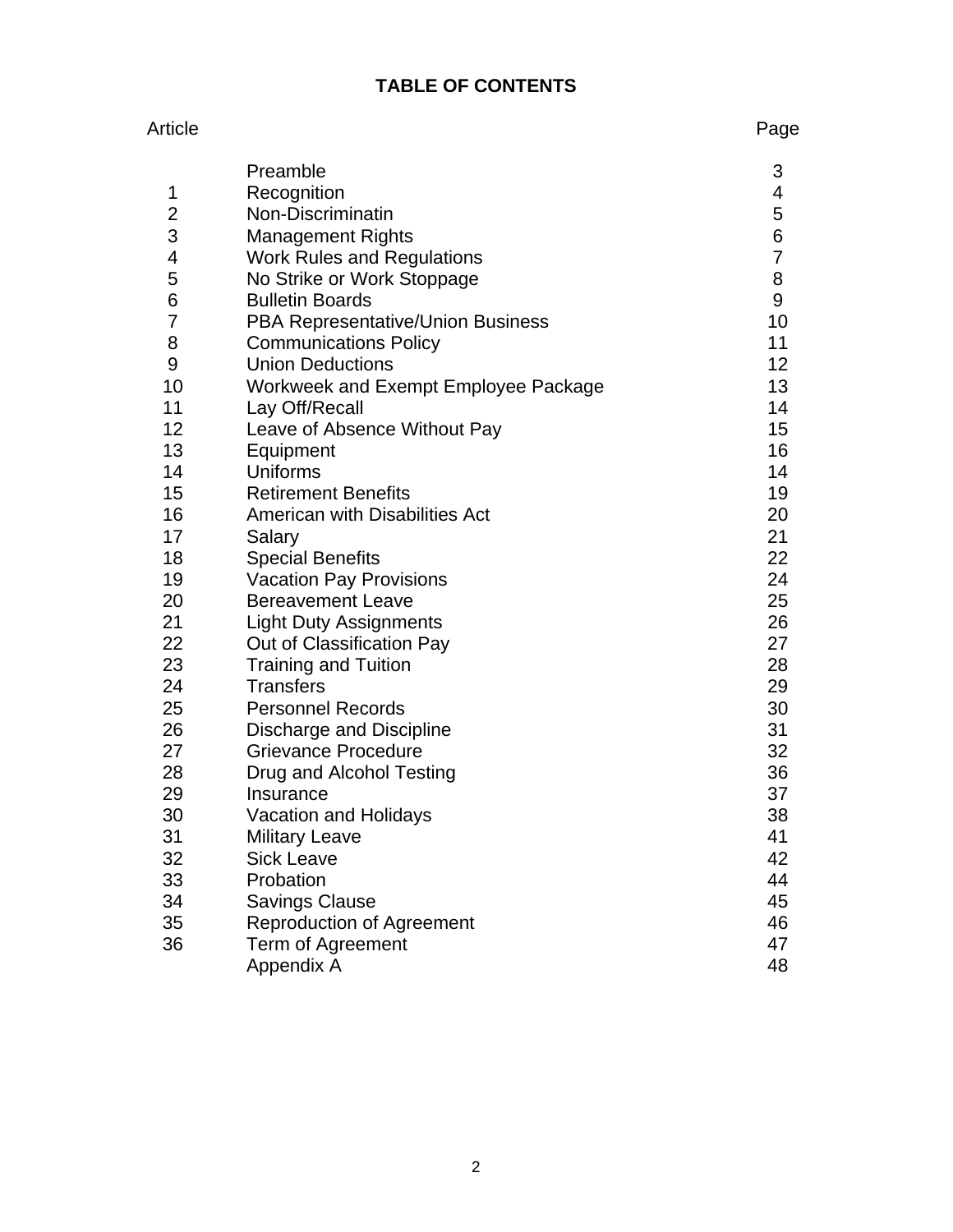#### **PREAMBLE**

THIS AGREEMENT is entered into this\_7th day of Feb., 2005, by and between KENNETH C. JENNE, II, SHERIFF OF BROWARD COUNTY, FLORIDA, located within the County of Broward, State of Florida (hereinafter referred to as "Sheriff' or "BSO"), and the BROWARD COUNTY POLICE BENEVOLENT ASSOCIATION, INC. (hereinafter referred to as the "PBA" or the "Association"), as the sole and exclusive bargaining representative of the bargaining unit members within the certified Bargaining Unit.

### WITNESSETH

WHEREAS, the PBA has been determined to be the certified bargaining representative of the bargaining unit members within the certified unit by the Public Employees Relations Commission based upon the Special Act of the Florida Legislature, House Bill 93-865, which inter alia, provides for rights of collective bargaining for specified deputy sheriffs, including those holding the rank of Lieutenant, employed by the Sheriff of Broward County;

WHEREAS, the Sheriff's obligation to bargain and to enter into this Agreement, which might in any way alter the Sheriff's rights under the Florida Constitution or at common law, is solely based upon the Special Act referred to herein above;

WHEREAS, the Sheriff and the PBA have negotiated in good faith, with the PBA acting, as the exclusive agent for personnel included in the certified unit with respect to wages, hours, and terms and conditions of employment; and

WHEREAS, the parties, following extended and deliberate negotiations, and having had an opportunity to freely discuss any and all issues, have reached certain understandings which they desire to confirm in this Agreement.

IN CONSIDERATION of the following mutual covenants, it is hereby agreed as follows: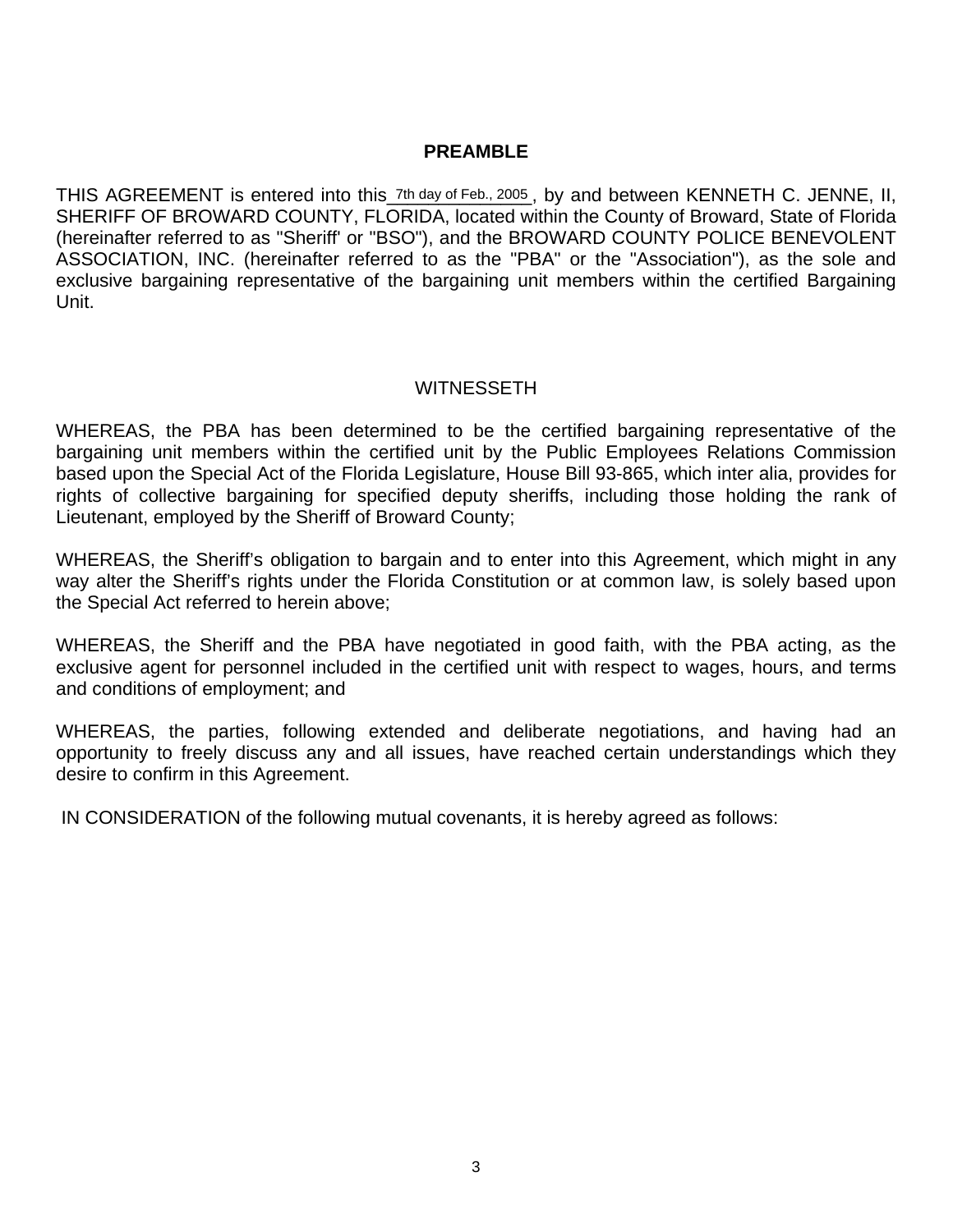### **RECOGNITION**

The Sheriff recognizes the PBA as the sole and exclusive bargaining agent for the Bargaining Unit of employees as certified by the Public Employees Relations Commission, Certification # 93-30, with respect to the working conditions, rate of pay and other conditions of employment for those bargaining unit members of the Sheriff working within the certified unit, to-wit;

#### INCLUDED:

All regular, full-time sworn law enforcement officers employed by the Broward County Sheriff"s Office in the position of Deputy Sheriff with a rank of Lieutenant.

### EXCLUDED:

All other employees of the Broward County Sheriff's Office including all other sworn law enforcement personnel and employees who are managerial, confidential, temporary, reserve, part time and probationary as provided for in Chapter 93-370, Laws of Florida, and also excluding: Deputy Sheriffs with the rank of Lieutenant in Professional Standards, performing internal affairs functions.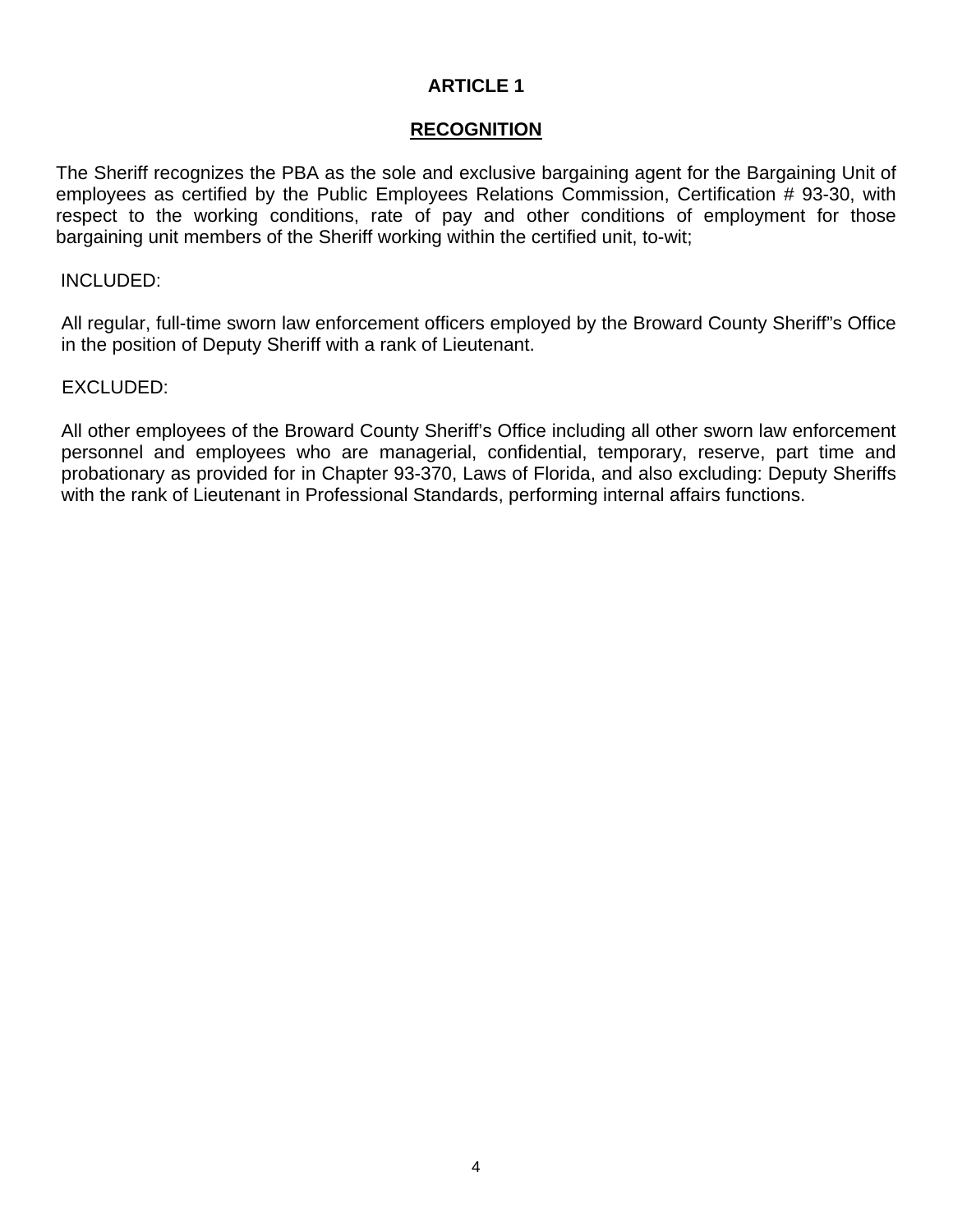# **NON-DISCRIMINATION**

- 2.1 No bargaining unit member covered by this Agreement will be discriminated against by the Sheriff because of membership in the PBA, or authorized activity as required in this Agreement on behalf of the PBA.
- 2.2 The PBA will not discriminate against bargaining unit members covered by this Agreement on the basis of their refusal to become a PBA member.
- 2.3 Both the Sheriff and the PBA oppose discrimination on the basis of age, race, creed, color, national origin, sex, handicap/disability, marital status or religion. However, the parties also recognize that the Sheriff has established an internal procedure to investigate and resolve alleged cases of discrimination which is in addition to existing and adequate procedures established by Broward County, the State of Florida and the Federal government. Accordingly, it is agreed that allegations of employment discrimination cannot be processed through the contractual grievance/arbitration procedure.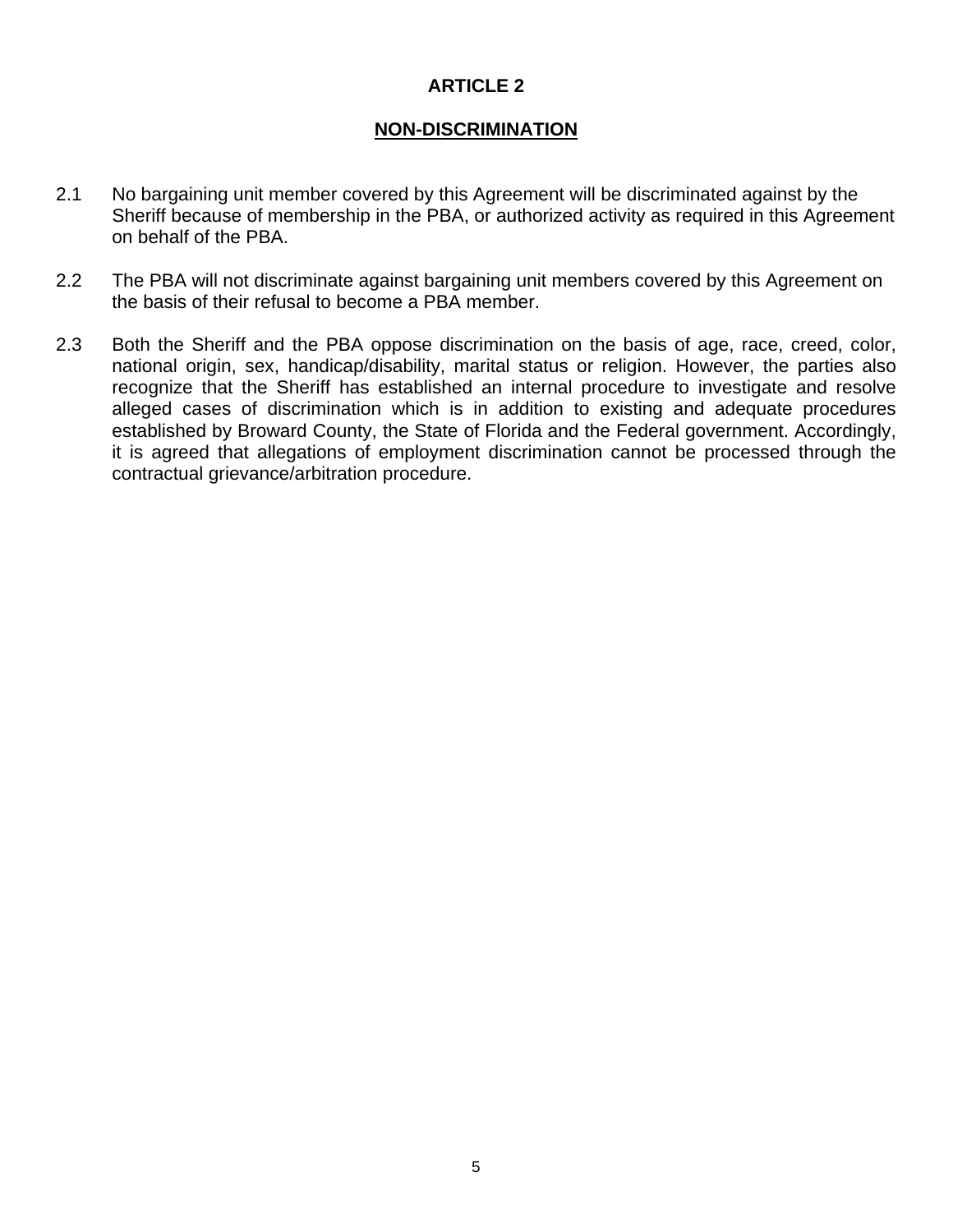#### **MANAGEMENT RIGHTS**

The PBA recognizes the right of the Sheriff to operate, manage, and direct all affairs of his office, including the exclusive right, subject to the terms of this Agreement, which arises solely from the Special Act of the Florida Legislature, House Bill 93-865:

- 3.1 To manage and direct all employees of the Sheriff's Office.
- 3.2 To hire, rehire, reinstate, promote, transfer, schedule, assign, retain and layoff employees in position with the Sheriff's Office.
- 3.3 To suspend, demote, discharge, or take other disciplinary action against employees for just cause.
- 3.4 To maintain the efficiency of the operation of the Sheriff's Office.
- 3.5 To determine the structure and organization of the Sheriff's office, including the right to supervise,subcontract, expand, consolidate or merge any division thereof.
- 3.6 To determine the number of all employees who shall be employed by the Sheriff, the job makeup, activities, assignments, and the number of hours and shifts to be worked per week, including starting and quitting times of all employees.
- 3.7 To determine the number, types, and grades of positions or employees assigned to an organizational unit, department or project, and the right to alter, combine, reduce, expand,or cease any position.
- 3.8 To determine internal security practices.
- 3.9 The exercise of the above-defined rights by the Sheriff shall not preclude employees or the PBA from raising grievances should decisions on the above matters have the practical consequences of violating the terms of this Agreement.
- 3.10 The PBA acknowledges that the Sheriff may make amendments, revisions, additions, deletions and/or changes to the BSO Policy and Procedures Manual. Any changes to the Manual shall be provided to the PBA ten (10) days prior to issuance, when practicable. This does not constitute a waiver of the PBA's right to impact bargaining. However, impact bargaining will be deemed waived if not requested in writing to the Sheriff within six (6) months of change.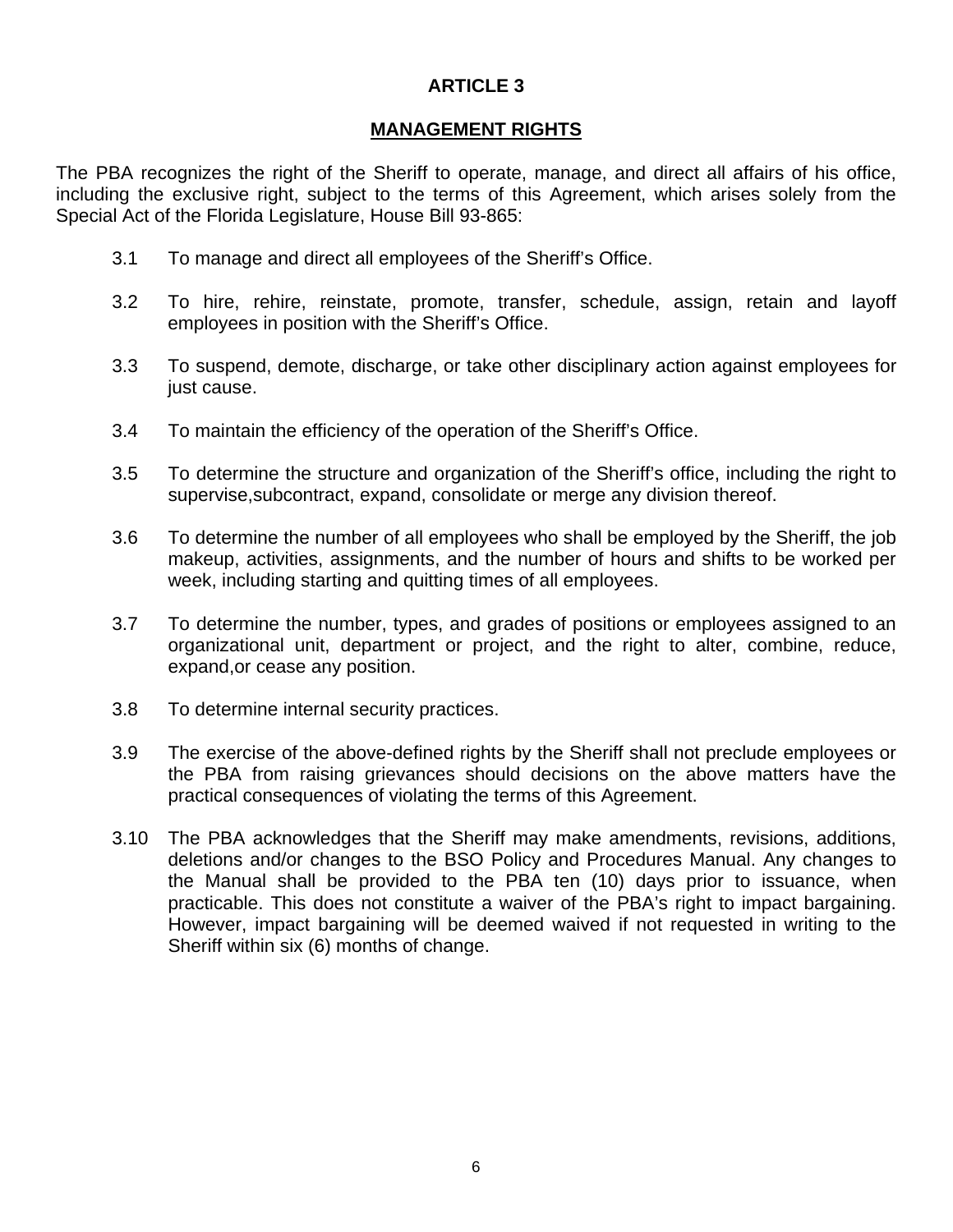# **WORK RULES AND REGULATIONS**

- 4.1 It is recognized that the Sheriff currently has work rules, regulations, policies and procedures governing employment. The parties agree that the Sheriff has the sole and exclusive discretion to formulate, amend, revise and implement such rules, regulations, policies and procedures.
- 4.2 In the event that any rule, regulation, policy or procedure conflicts with this Agreement, the language in this Agreement shall control.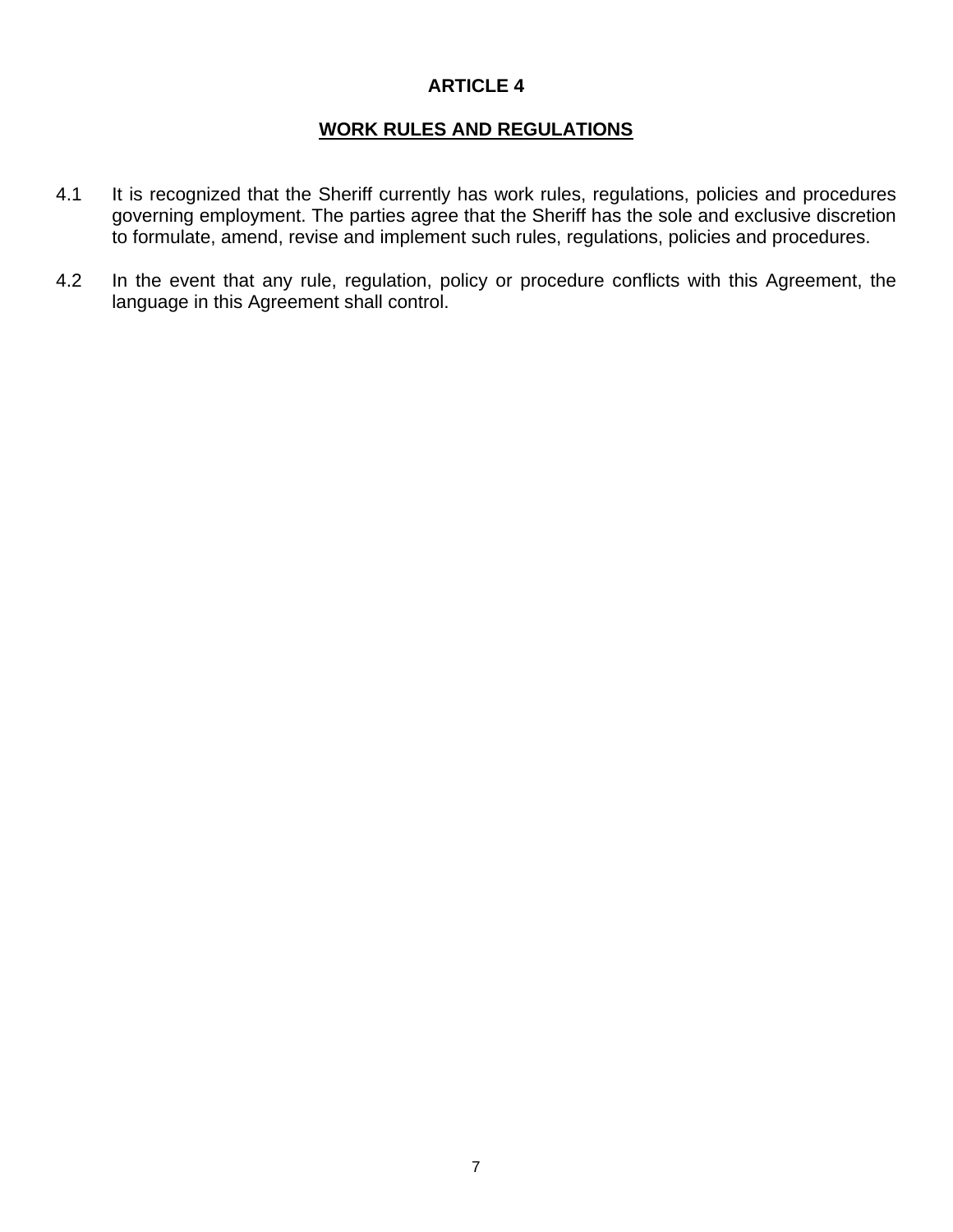# **NO STRIKE OR WORK STOPPAGE**

The PBA, its officers, agents, representatives, and its bargaining unit members and employees agree that they will not strike, as defined by the Public Employees Relations Act, and agree not to participate in a strike against the Sheriff by instigating or supporting a strike, nor shall the bargaining unit members participate in a work stoppage, slowdown, sick out, job actions or picketing in furtherance, of any of the above-prohibited activities. The parties agree that any bargaining unit member who participates in or promotes any of the aforesaid activities may be discharged or otherwise disciplined by the Sheriff.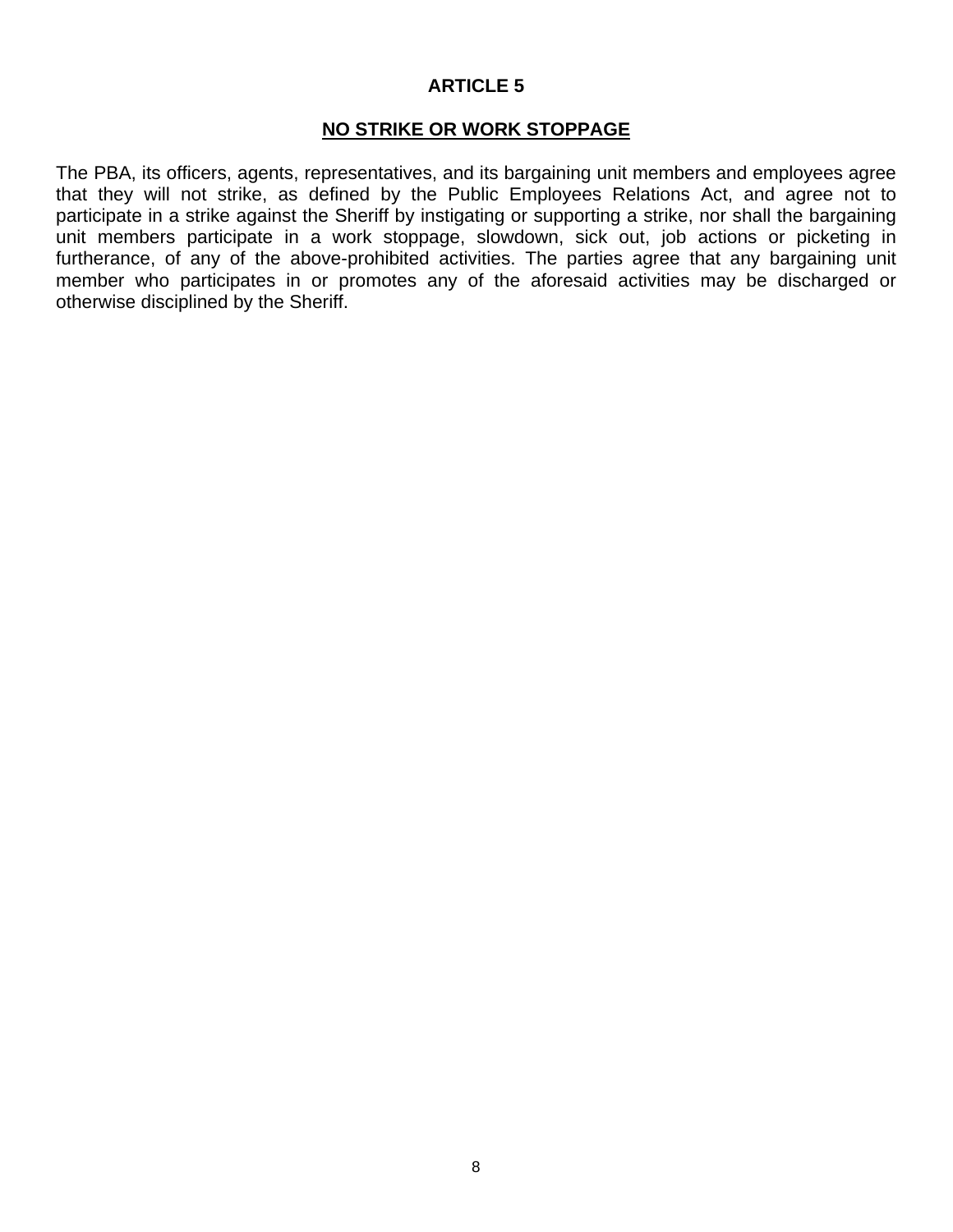# **BULLETIN BOARDS**

- 6.1 The Sheriff agrees to permit reasonable use of all departmental bulletin boards located within the Sheriff 's office by the PBA to be used for official Bargaining Unit notices only.
- 6.2 The PBA may provide written requests to the Sheriff to place its bulletin boards, at the sole expense of the PBA, at each one (1) of the District Offices and the Broward County Public Safety Building.
- 6.3 The Sheriff, in his sole discretion, shall determine the size, location and type of bulletin boards which may be provided by the PBA. The PBA agrees that it may only use and/or post one (1) bulletin board at each District and that those bulletin boards shall not be locked or enclosed.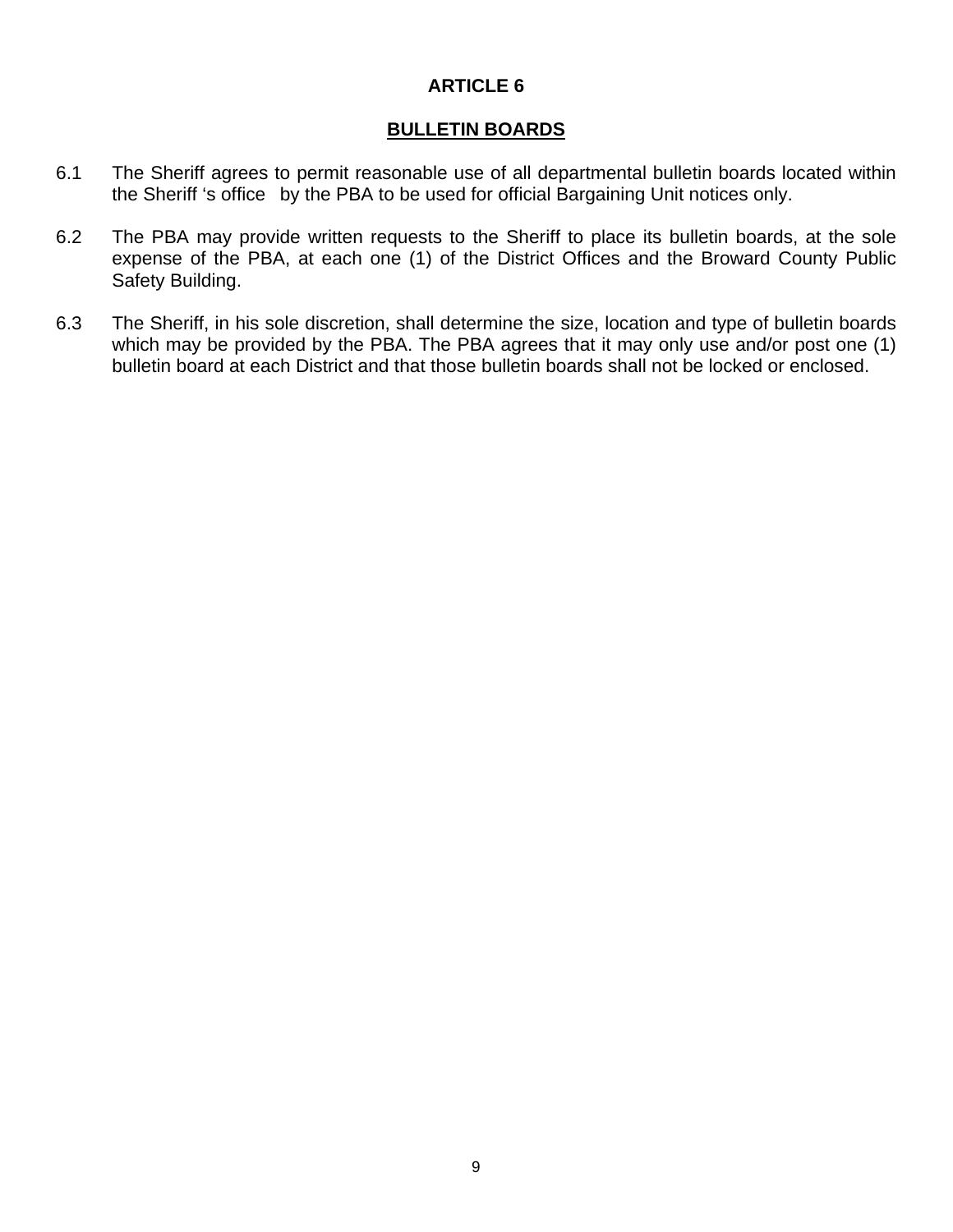# **PBA REPRESENTATIVE/UNION BUSINESS**

- 7.1 The Sheriff recognizes the right of the PBA to designate PBA representatives as it deems appropriate, with the understanding that representatives will be appointed based on location and shift, not to exceed more than two (2) representatives per shift and not more than one (1) representative from any one (1) District and/or from any one (1) specialty unit per shift.
- 7.2 The Sheriff agrees to contribute up to a total of fifty (50) hours per year to a PBA time pool for all bargaining unit members. Such time shall be utilized by PBA representatives, if necessary, for bargaining unit business as, set forth in Section 7.5. Unused hours will not be carried over to the following year.
- 7.3 The PBA members may donate additional time to a PBA time pool up to a total of fifty (50) hours per year. Such time shall be utilized by PBA representatives, if necessary, for bargaining unit business as set forth in Section 7.5. Donated bargaining unit member time can be carried over to the following year.
- 7.4 For each bargaining unit member who is authorized to use time from the time pool, the PBA President shall fill out the appropriate form as provided by BSO. This form shall be processed through the command of the bargaining unit member who is to use pool time. Command personnel shall determine if the bargaining unit member's absence will create a staffing shortage and will have the option to approve or disapprove this request.
- 7.5 Hours from the PBA time pool may be utilized by designated PBA representatives when they are required to represent bargaining unit members as part of grievance procedures, when they attend monthly PBA Board of Directors meetings, negotiation sessions and meetings, and other mutually agreed meetings, subject to available manpower and staffing needs. The parties agree to limit the number of bargaining unit members attending functions other than official negotiation sessions, as specified in Section 7.1 of this Agreement. The parties agree that the number of bargaining unit members attending official negotiation sessions while on duty will be restricted to no more than four (4) representatives in an on-duty status. Bargaining unit members attending such functions will submit a pool time form to the Sheriff or his designee at least five (5) days prior to the time the bargaining unit member is requesting to use the time pool. It is understood that, on rare occasions, the five (5) day time limit may not be met. Failure to file a completed pool time usage form five (5) days prior to the bargaining unit member's request for use of pool time may result in the bargaining unit member's not being paid for the time requested.
- 7.6 The PBA time pool will be used on an hour for hour basis, regardless of the hourly rate of the bargaining unit member using time from the time pool. In reporting a bargaining unit member's absence as a result of utilizing the time pool, the daily attendance record shall reflect:

"Deputy John Doe on PBA" (PBA Time Pool)

7.7 All applicable rules, regulations, and orders of the BSO Policy and Procedures Manual shall apply to any bargaining unit member on pool time. Violations of the above-mentioned rules, regulations and orders shall subject the bargaining unit member on pool time to the regular disciplinary process currently provided for by the Broward Sheriff's Office.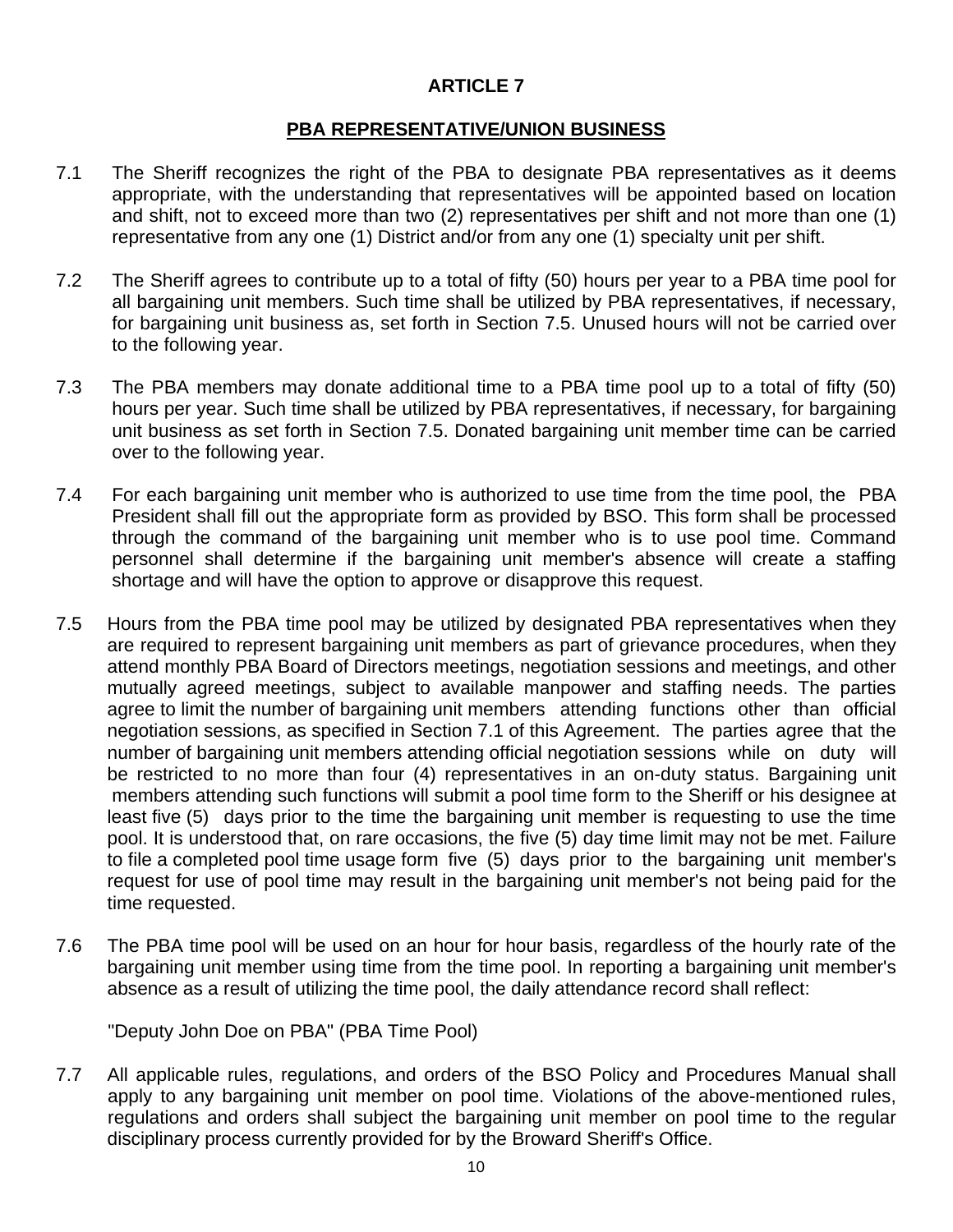#### **COMMUNICATIONS POLICY**

- 8.1 The PBA President, or in his absence another member of the PBA, will be placed on the contact list maintained by BSO's Communications Division and will be notified in any situation in which a bargaining unit member is seriously injured, involved in a discharge of his/her firearm, or any other type of incident which requires the dispatching of the Professional Compliance Unit as the result of a bargaining unit member's action, or when the Sheriff or his designee requests that the PBA be contacted.
- 8.2 Other than those situations in which the response of the PBA is specifically requested by the Sheriff, it shall be within the discretion of the PBA to determine whether an actual physical response is necessary.
- 8.3 In those cases in which a bargaining unit member requests a PBA representative to respond or to be contacted and the affected party is unable to make such notification, the Communications Division, upon request, will attempt such contact.
- 8.4 The PBA will provide the necessary information to facilitate compliance with this Article.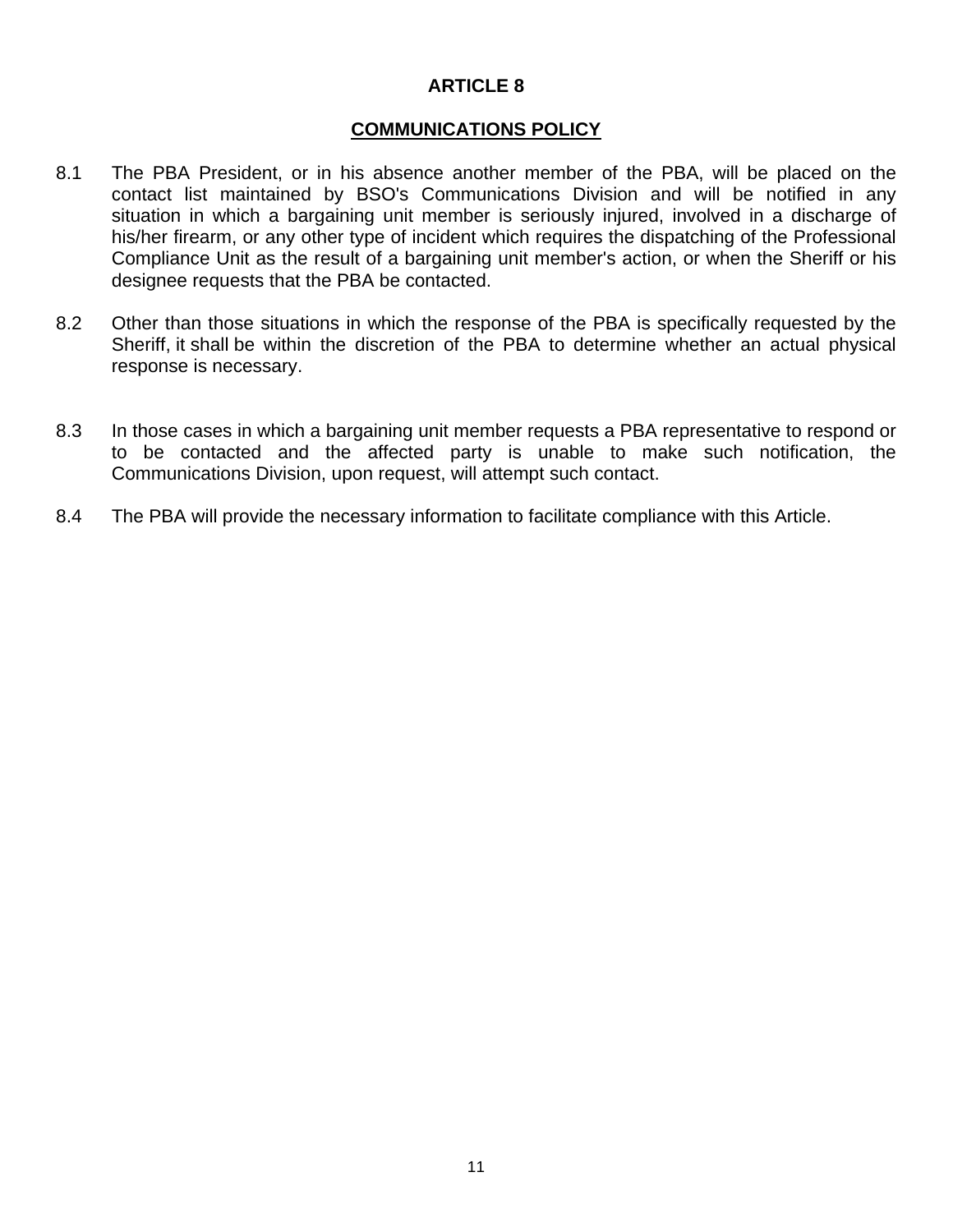#### **UNION DEDUCTIONS**

Union deductions shall be made in accordance with forms provided by the PBA and executed and authorized by the bargaining unit member authorizing said deductions. There shall be no charge made by the Sheriff for these deductions. The exact amount of monies to be deducted for each bargaining unit member shall be provided by the PBA to the Sheriff. Any changes in the amounts to be deducted shall be given to the Sheriff thirty (30) days in advance. These monies shall be transmitted to the PBA on a biweekly basis after the deductions are taken from biweekly payroll. The PBA shall indemnify the Sheriff and hold the Sheriff harmless against any and all suits, claims, demands, and liabilities which arise out of or by reason of any action taken by the Sheriff to comply or attempt to comply with the provisions of this Article.

This assignment, authorization and direction shall be revocable, at any time, upon thirty (30) days written notification by the bargaining unit member, to the Sheriff and the PBA.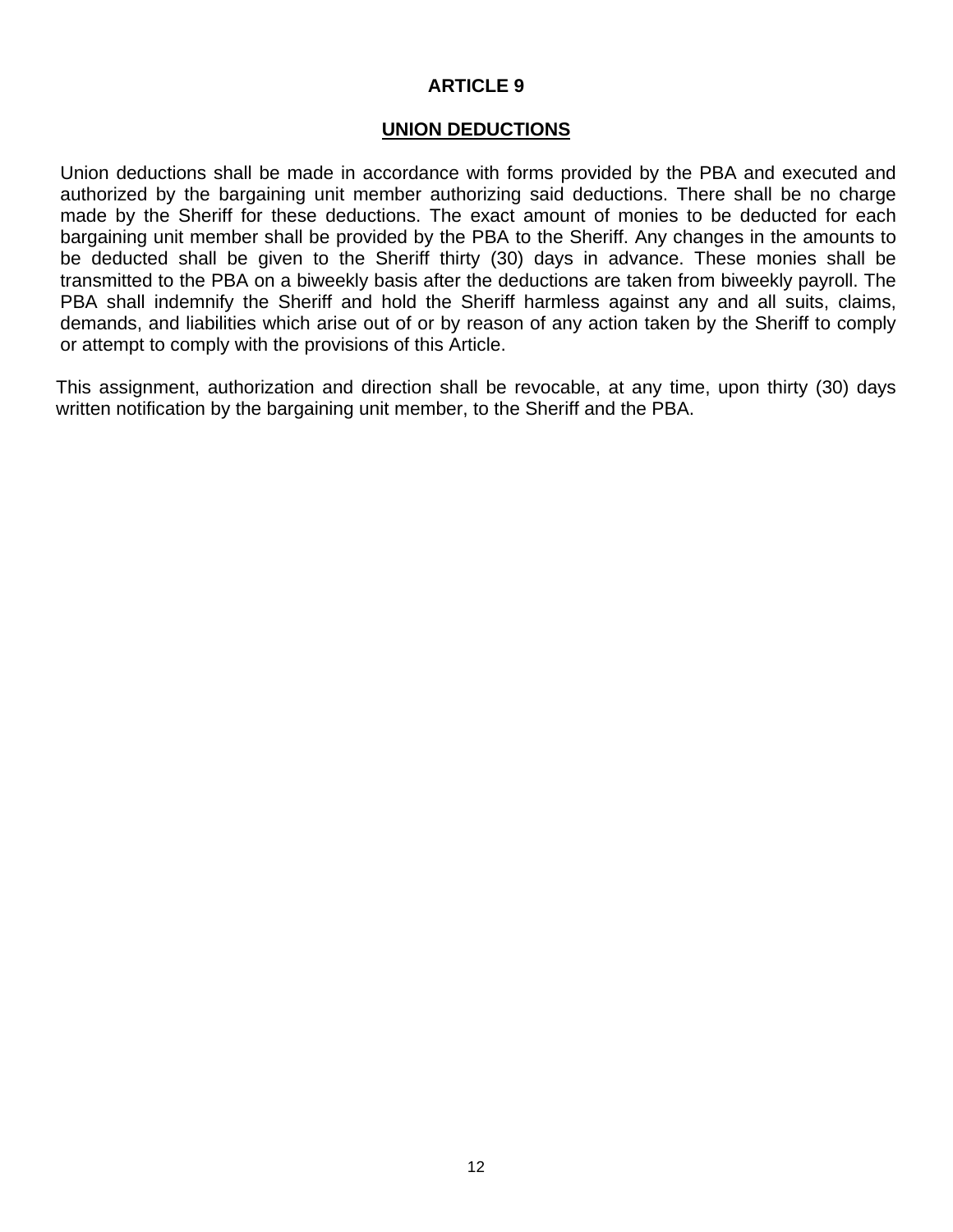#### **WORKWEEK AND EXEMPT EMPLOYEE PACKAGE**

- 10.1 The basic workweek for bargaining unit members shall consist of forty (40) hours per week, unless otherwise specified or scheduled by the Sheriff or his designee.
- 10.2 The parties recognize that all Lieutenants are salaried bargaining unit members who perform supervisory functions and are exempt from overtime coverage of the Fair Labor Standards Act. Therefore, it is recognized that Lieutenants are not eligible to receive overtime compensation.
- 10.3 Bargaining unit members except for the Executive Officers, may utilize sixty-four (64) hours of Administrative Leave per calendar year. Executive Officers may utilize seventy-two (72) hours of Administrative Leave per calendar year. Bargaining unit members shall obtain supervisory approval prior to using administrative leave. Bargaining unit members are not required to submit proof of hours worked as a prerequisite to use of administrative leave. Administrative leave time may not be accumulated. Leave time must be used within the calendar year or it will be lost.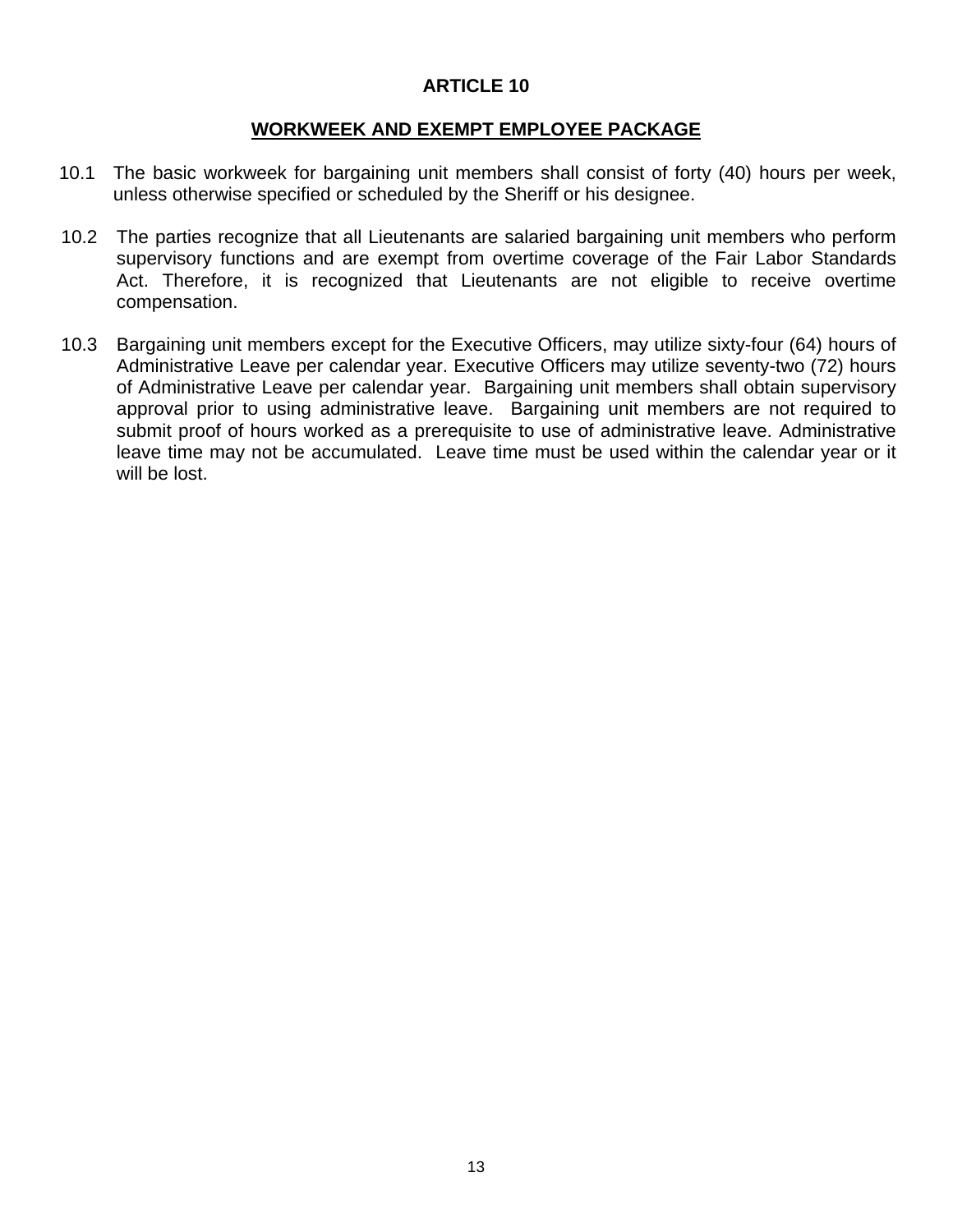# **LAY OFF/RECALL**

The Sheriff retains the exclusive right to determine the need for personnel reduction.

- 11.1 For the purpose of this Article, bargaining unit members shall have two (2) types of seniority: Classification Seniority and Department Seniority. Classification Seniority is defined as the length of service in a specific job classification. Department Seniority is defined as the length of service with the Broward Sheriffs Office, measured from the bargaining unit member's initial date of hire.
- 11.2 In the event of personnel reduction, bargaining unit members shall be laid off in the inverse order of their seniority in their classification; provided, however, that where two (2) or more bargaining unit members have seniority standing within thirty (30) days of each other, the Sheriff shall determine the order of layoff, in his discretion, based, inter alia, on education and performance. However, if a layoff occurs, the bargaining unit member(s) shall have the right to revert to the next lowest rank for which they have adequate seniority, as defined herein. Upon reverting to a lower rank, a bargaining unit member's seniority shall be determined by the date of his/her original permanent appointment to that rank. All probationary bargaining unit members shall be reduced in rank before any non-probationary bargaining unit member is reduced in rank.
- 11.3 Bargaining unit members shall be recalled from layoff or reduction in rank pursuant to layoff in accordance with their seniority in the classification from which they were laid off. No new bargaining unit member shall be hired or promoted until all non-probationary bargaining unit members on layoff status in that classification (i.e., on layoff and/or reverted in rank) have had an opportunity to return to their classification. The Sheriff reserves the right in his sole discretion to require that said recalled bargaining unit members submit to any such existing entry level test(s) (e.g., physical, psychological, polygraph, toxicology testing), in order to determine that they are physically and mentally capable of performing the work available at the time of recall. Further, all such recalled bargaining unit members must meet all of the established standards set by the Sheriff in effect at the time of the recall.
- 11.4 The Sheriff may deviate from the above described procedure, for valid reasons which shall not be arbitrary or capricious, in order to maintain bargaining unit members in special assignments/positions, to maintain (or recall) personnel deemed necessary by the Sheriff and/or as necessary to comply with federal or state court orders, decrees, judgments, statutes, regulations, public safety purposes and/or requirements.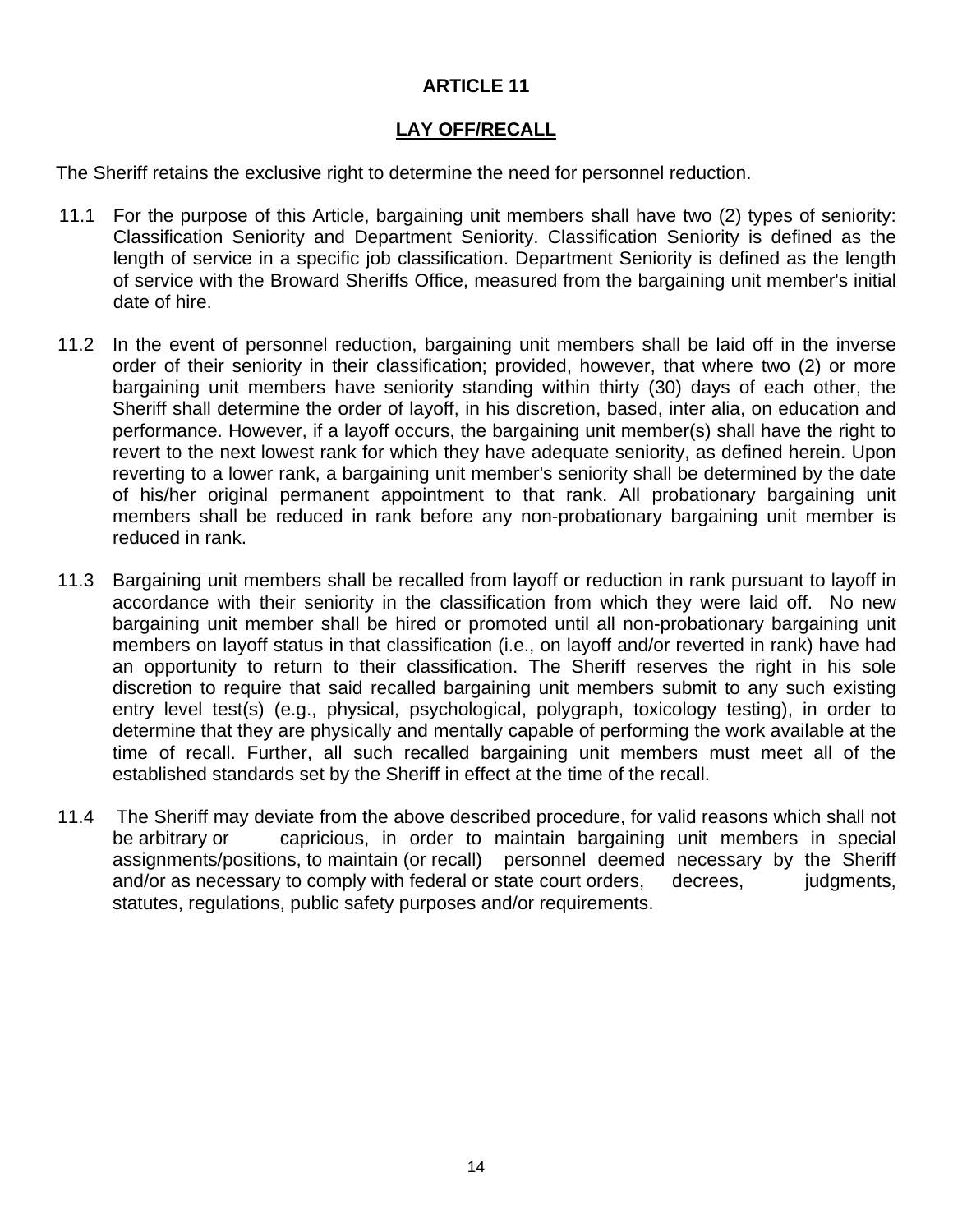# **LEAVE OF ABSENCE WITHOUT PAY**

A bargaining unit member may be granted a leave of absence without pay with the prior approval of the Sheriff as provided for in the Family and Medical Leave Act (FMLA) and in accordance with the Sheriffs policies.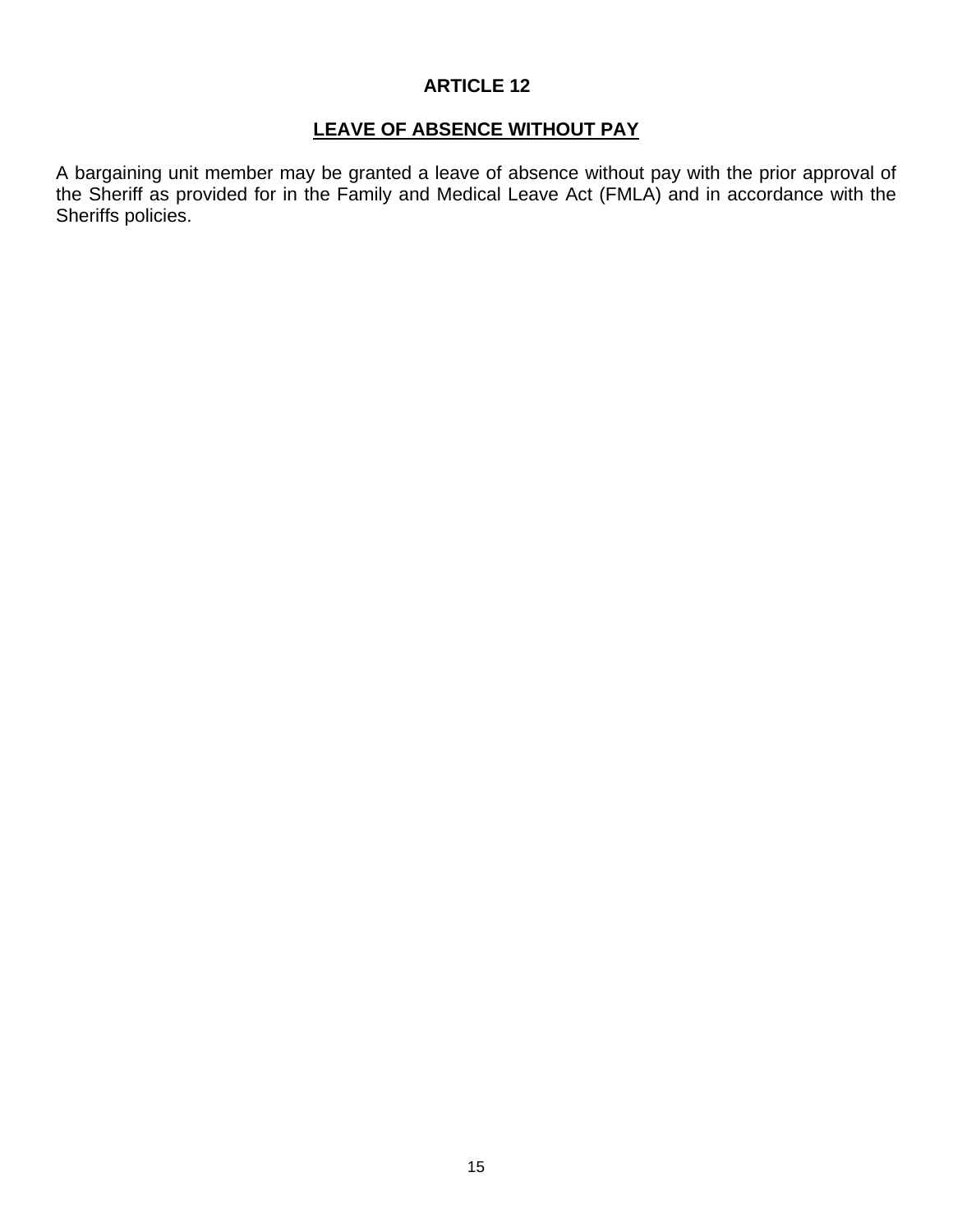# **EQUIPMENT**

- 13.1 The Sheriff will provide uniforms consistent with the BSO Policy and Procedures Manual.
- 13.2 In the event that personal property of a bargaining unit member is damaged, destroyed or lost as a result of performance of duty, the Sheriff agrees to repair or replace the item, up to a total of \$200.00 per incident for all personal property, under the following conditions:
	- a) The bargaining unit member is required, within twenty-four (24) hours of the incident, to submit a written memorandum including a police report and documentation of the loss; and
	- b) The District Commander must review the bargaining unit member's memorandum and approve the request prior to disbursement; and
	- c) The total compensation to a bargaining unit member is limited to \$400.00 per calendar year.
	- d) The following schedule shall apply:

Wrist watches - up to \$50.00

 Prescription eyeglasses, prescription sunglasses and prescription contact lenses - up to \$100.00 (and only if not otherwise reimbursed through another source, such as workers' compensation coverage)

Clothing (excludes provided uniforms) up to \$100.00.

- 13.3 The Sheriff will provide replacement of all leather goods/accessories required for a bargaining unit member's use, and the bargaining unit member shall present any leather accessories to the District Commander for inspection and approval prior to receiving a replacement. All damaged leather goods shall be returned to the Sheriff prior to giving the bargaining unit member a replacement.
- 13.4 Bargaining unit members will be issued a rechargeable flashlight at time of hire. Damaged flashlights or replacement parts due to normal wear will be the responsibility of BSO.
- 13.5 Bargaining unit members, while on duty in uniform, will be required to wear one of the following types of footwear:
	- a) Oxford or ankle boot with corfam upper, black in color
	- b) Oxford or ankle boot with leather upper, black in color
	- c) Combat/jump boot, leather upper, totally black in color, to include boots that are partly made of fabric and partly made of leather. All boots will be the lace up type.
- 13.6 Bargaining unit members covered by this Agreement will be provided, at five year increments, a longevity service bar to be worn on the uniform in conformance with the Policy and Procedures Manual. Said service bar will be supplied at no cost to the bargaining unit member.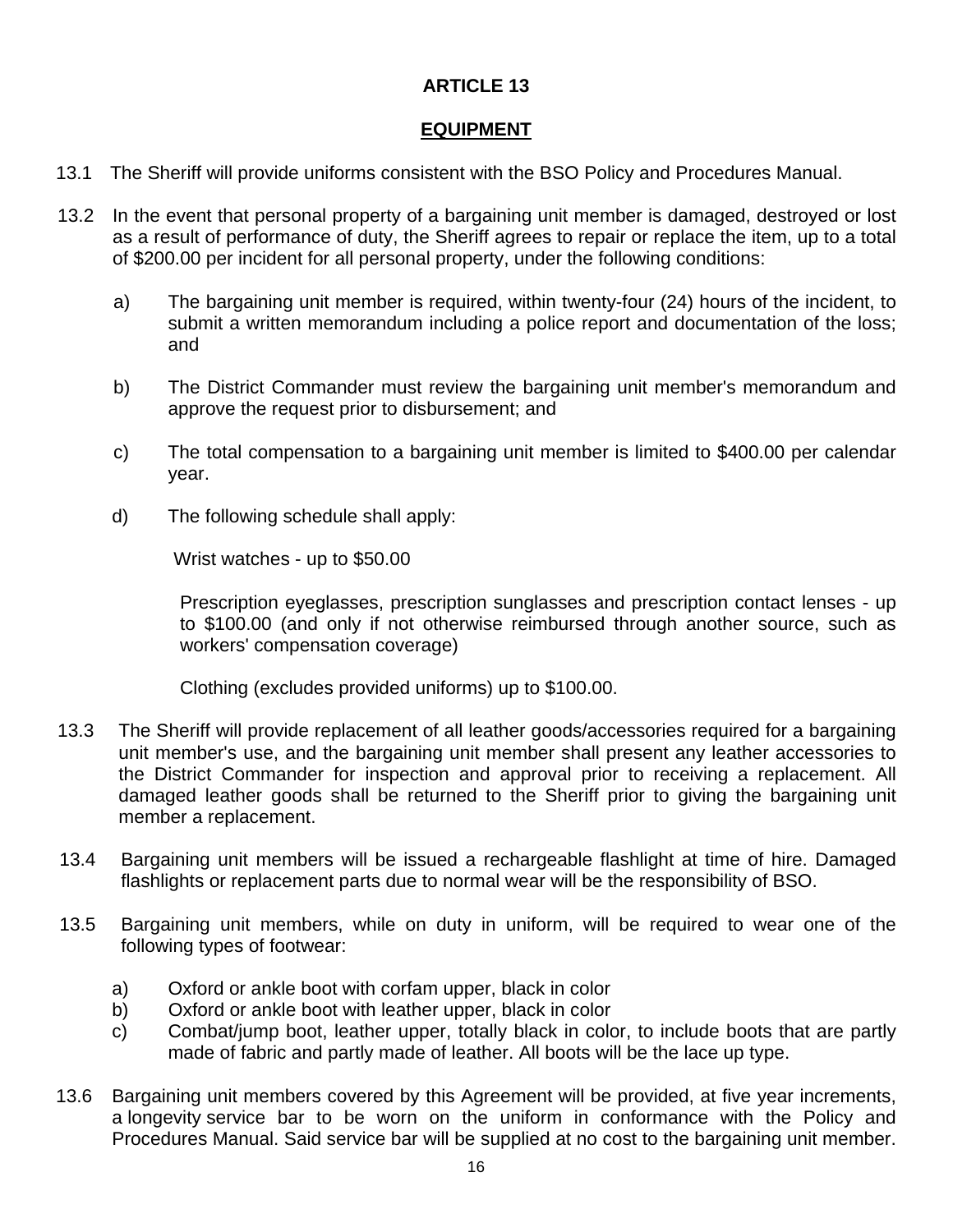The Sheriff may opt to provide a service bar for the first five (5) year increment and a star to be attached to the bar for subsequent five year periods.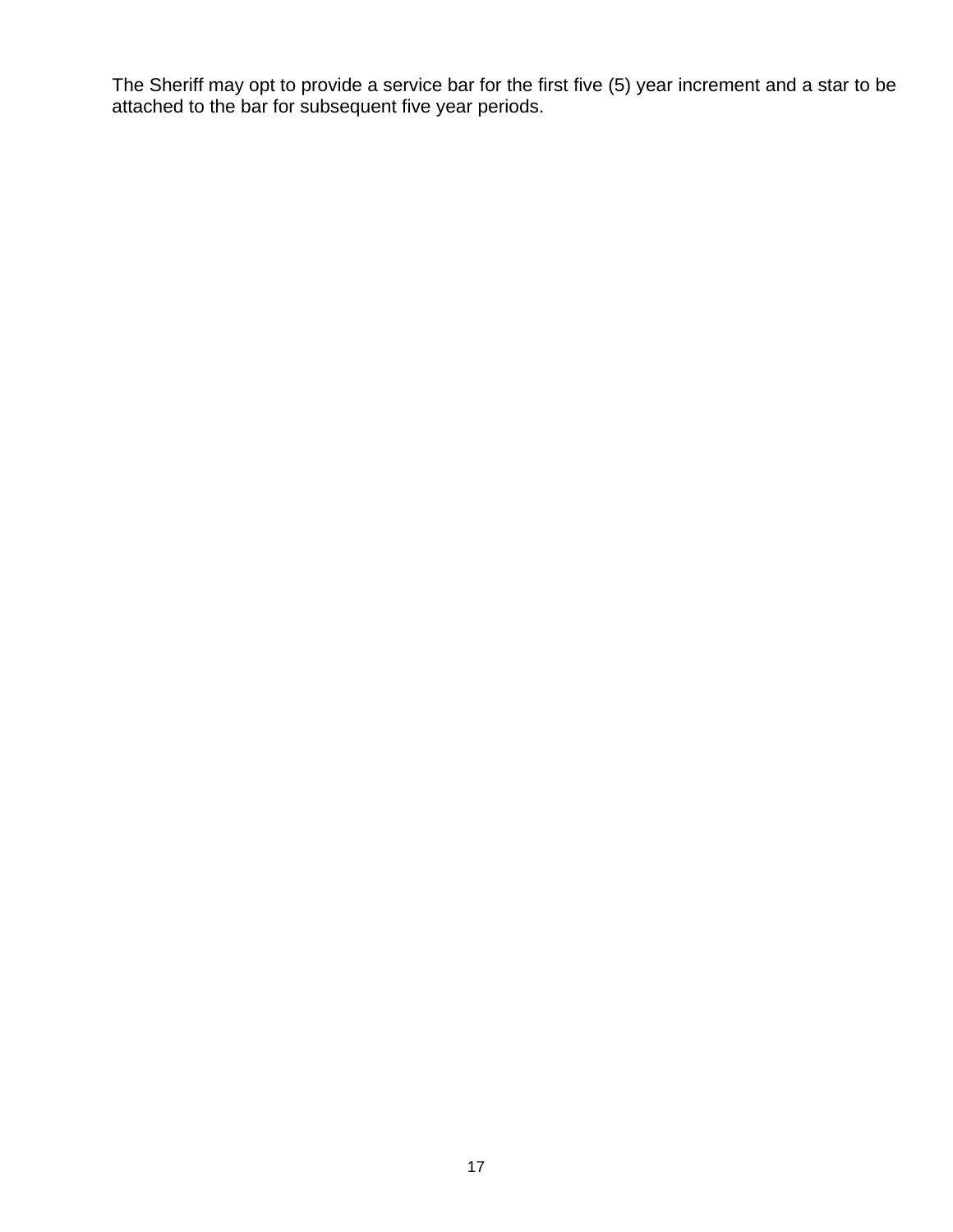# **UNIFORMS**

The Sheriff agrees to appoint one (1) bargaining unit member to serve as a representative on the uniform committee. The PBA may submit recommendations for the improvements of uniforms and other equipment. The Sheriff's decision on uniforms shall be final.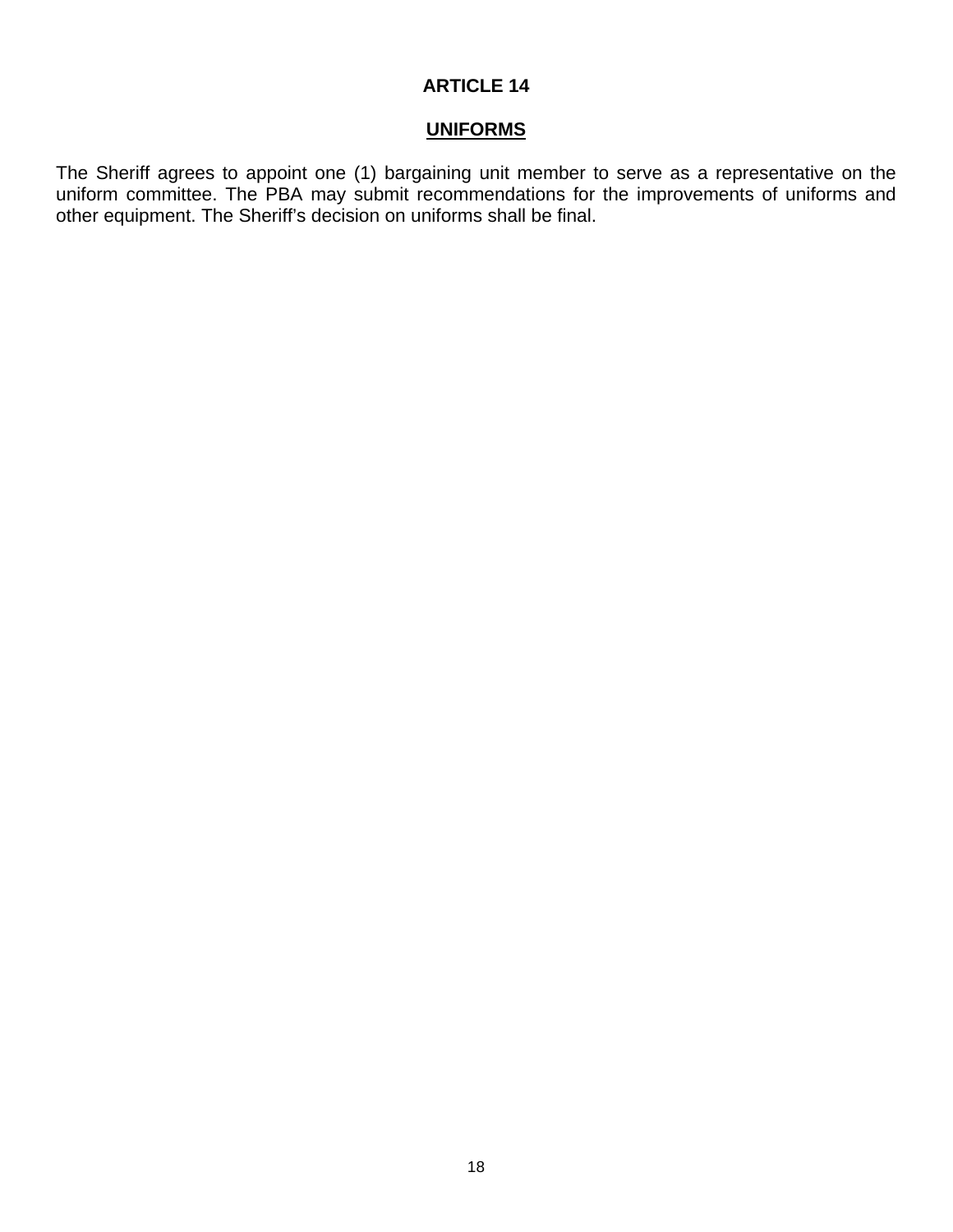#### **RETIREMENT BENEFITS**

- 15.1 Each bargaining unit member who retires on length of service or medical disability shall receive his/her issued badge (suitable ID case), and identification card clearly marked "retired," including those bargaining unit members who are employed by the Sheriffs Office and are governed by a contract city pension plan.
- 15.2 Each bargaining unit member who qualifies for retirement under the Florida Retirement System shall receive a post retirement health insurance benefit equal to active duty members. Under said plan, the retiring member who is qualified to retire under FRS will receive two percent ( 2%) credit for each year of creditable service pro-rated by each full month of service with BSO to a maximum of fifty percent (50%) of the total health insurance premium cost. The retiring bargaining unit member must meet all criteria and draw compensation from FRS within thirty-six (36) months of the last day of employment.
- 15.3 Those bargaining unit members who retire from a contract city pension plan, and are employees of the Broward Sheriffs Office, are eligible to remain in the Broward Sheriffs Office health care plan. Under said plan, the retiring member who is qualified to retire will receive two percent (2%) for each year of creditable service pro-rated by each full month of service with BSO to a maximum of fifty percent (50%) of the total health insurance premium cost. The retiring bargaining unit member must meet all criteria and draw retirement compensations within thirty-six (36) months of the last day of employment.
- 15.4 Bargaining unit members retiring after September 30, 2004 who do not wish to continue to participate in the BSO health plan at time of retirment may elect to receive a monthly stipend equal to the premium amount paid by the Sheriff on behalf of the employee for HMO coverage with the employees percentage discount applied as outlined in section 15.2 and 15.3. The level of coverage, HMO single or HMO famly will be determined by the single or family coverage level maintained over the last 24 months by the employee. If the employee's level of coverage changed over the previous 24 months from the time of retirement, the empoyee will only be eligible to recevie a stipend equal to the HMO single level of coverage to include the applicable discount percentage.

 Stipend shall cease the immediate month following the member reaching age sixty-five (65) or Medicare eligibility, which ever comes first. Bargaining unit members retiring who no longer wish to participate in the health plan will not be eligible to re-enter the BSO health plan at any time in the future.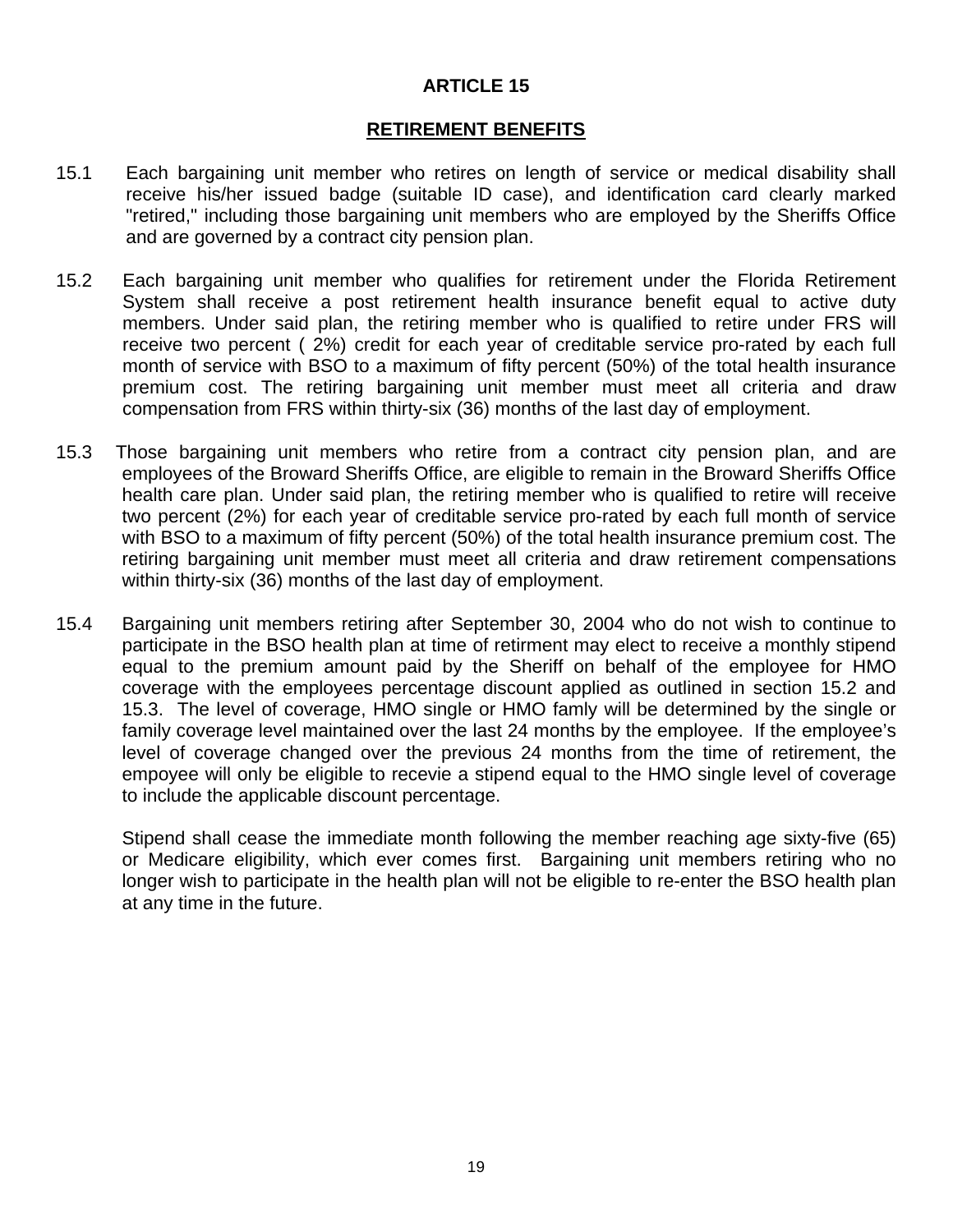#### **AMERICANS WITH DISABILITIES ACT**

- 16.1 BSO may be required to take certain actions to comply with the Americans with Disabilities Act ("ADA"). These actions may be required to be maintained as confidential under the ADA, yet impact upon bargaining unit members covered by this Agreement. Accordingly, BSO is permitted to take such action(s) in compliance with the ADA requirements without disclosure to the PBA or any affected bargaining unit member. In that event, no action taken by BSO, in compliance with ADA, is subject to the grievance procedure herein.
- 16.2 The PBA may ask bargaining unit members to execute written waivers of the confidentiality requirements of the ADA and provide a copy of those waivers to BSO. With respect to any such waiver, the provisions of this Article regarding access to the grievance procedure shall not apply.
- 16.3 The parties agree to be bound by any subsequent federal regulations or interpretive guidelines as to the application of the ADA which apply in the context of collective bargaining.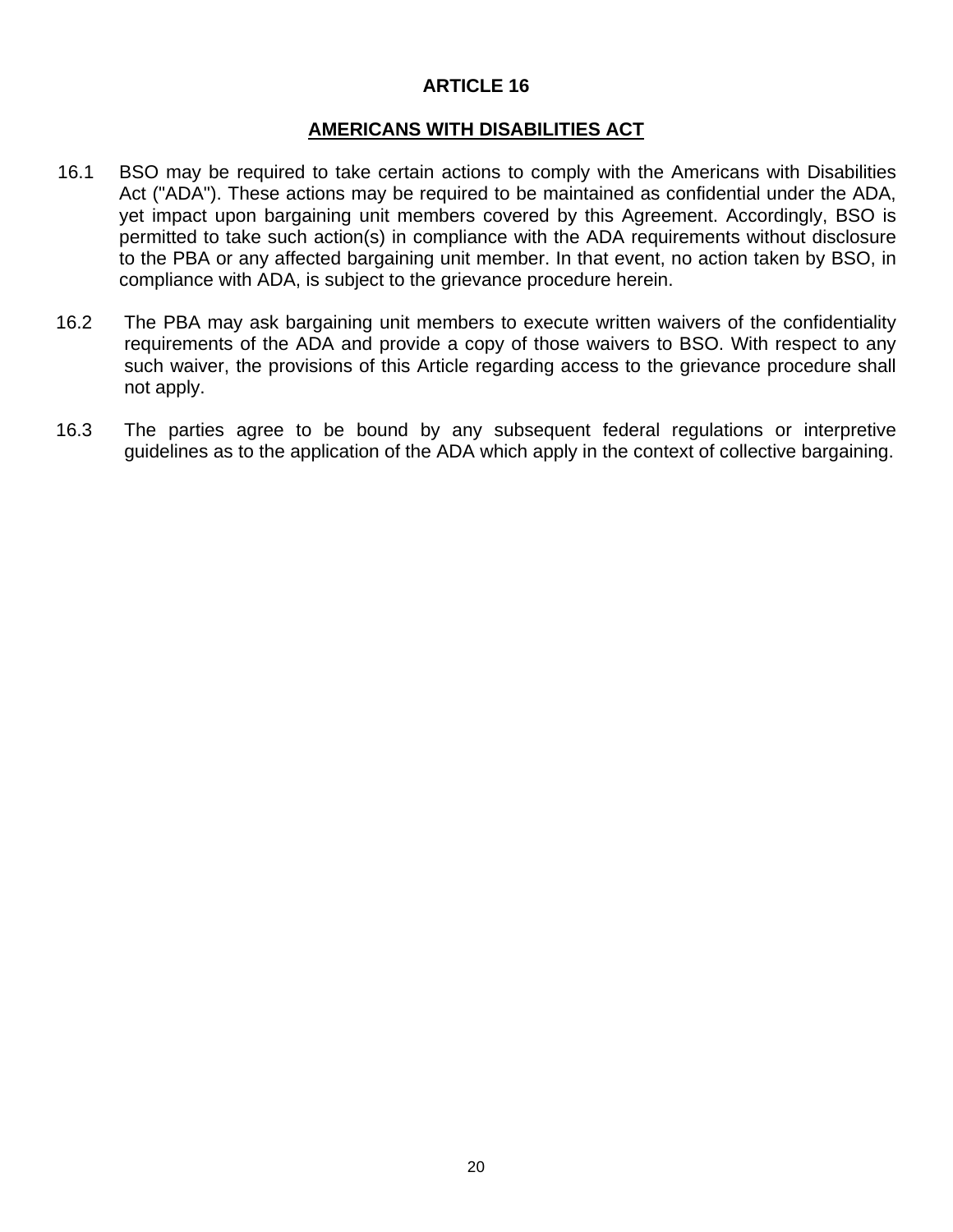# **SALARY**

The following salary schedule for bargaining unit members is hereby established contingent upon funding by the Broward County Board of Commissioners. All salary changes take effect the first full pay period after the recited date in the following sections.

- 17.1 Effective the first full pay period after October 1, 2004, the pay schedule for bargaining unit members will be increased by three percent (3%). This excludes incentive, supplemental, assignment, or any additional payment or other forms of compensation whatsoever.
- 17.2 Effective the first full pay period after October 1, 2005, the pay schedule for bargaining unit members will be increased by three percent (3%). This excludes incentive, supplemental, assignment, or any additional payment or other form of compensation whatsoever.
- 17.3 Effective the first full pay period after October 1, 2006, the pay schedule for bargaining unit members will be increased by three percent (3%). This excludes incentive, supplemental, assignment, or any additional payment or other form of compensation whatsoever.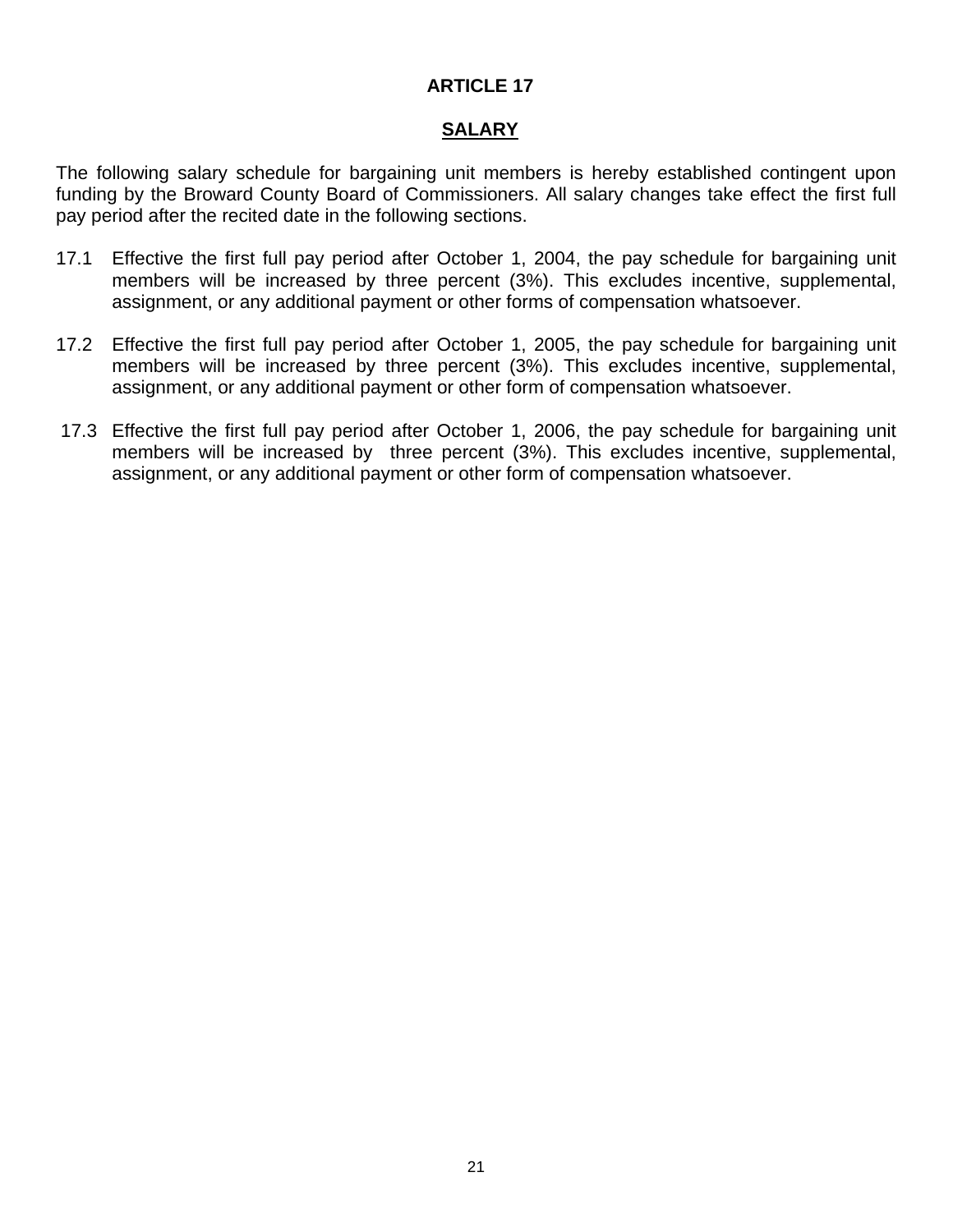### **SPECIAL BENEFITS**

- 18.1 The Sheriff shall provide and pay full premiums for a twenty-five thousand dollar (\$25,000) group term life insurance policy with a double indemnity clause for accidental death for those bargaining unit members covered by this Agreement who we temporarily or permanently assigned to the helicopter or fixed wing section.
- 18.2 All bargaining unit members shall be issued a take home vehicle or receive a monthly salary supplement of three hundred seventy five (\$375.00) at the Sheriffs option. Bargaining unit members who lease or purchase a vehicle in response to receiving the salary supplement will be permitted to continue receiving the supplement through the period of the loan or lease, but only during such time as said bargaining unit member(s) remain employed with BSO with rank of Lieutenant.
- 18.3 Members of the Bargaining Unit assigned to the S.W.A.T. Team who are in a tactical role will receive, during such period of assignment, a bi-weekly supplement of seventy-five dollars (\$75.00) in addition to his/her base salary. The supplemental payment shall be noncumulative and will not be included in base salary for any purpose.
- 18.4 Effective January 1, 2002, the Sheriff shall provide a clothing allowance of three hundred seventy five (\$375.00) dollars per year for executive officers and for bargaining unit members working full-time in the following assignments: Investigators assigned to Criminal Investigations, Strategic Investigations, Child Protective Investigation, Training and County Wide Operations.

Eligibility for clothing allowance shall be determined as of January 1 for service performed in the above specified assignments for the preceding year, and will be paid by January 30 on a pro-rata basis computed monthly for determination of eligibility and payment.

18.5 Effective the first full pay period after October 1, 2001, bargaining unit members who are regularly assigned as Executive Officers shall receive a bi-weekly supplement of two and one half percent (2.5%) of his/her current base rate of pay during such period of assignment. The salary supplement shall be non-cumulative and not included in base salary.

 Effective the first full pay period after October 1, 2006, bargaining unit members who are regularly assigned as Executive Officers shall receive a bi-weekly supplement of three percent (3%) of his/her current base rate of pay during such period of assignment. The salary supplement shall be non-cumulative and not included in base salary.

Bargaining unit members will not be entitiled to the Executive Officer supplement or out of classification pay in the absence of a designated Executive Officer.

18.6 Effective the first full pay period after January 1, 2002, bargaining unit members regularly assigned to Crime Scene, C.I., CPIS, SID, Training, and Countywide Operations will receive a seventy-five (\$75.00) dollar bi-weekly supplement to his/her base salary. The supplemental payment shall be non-cumulative and not included in base salary.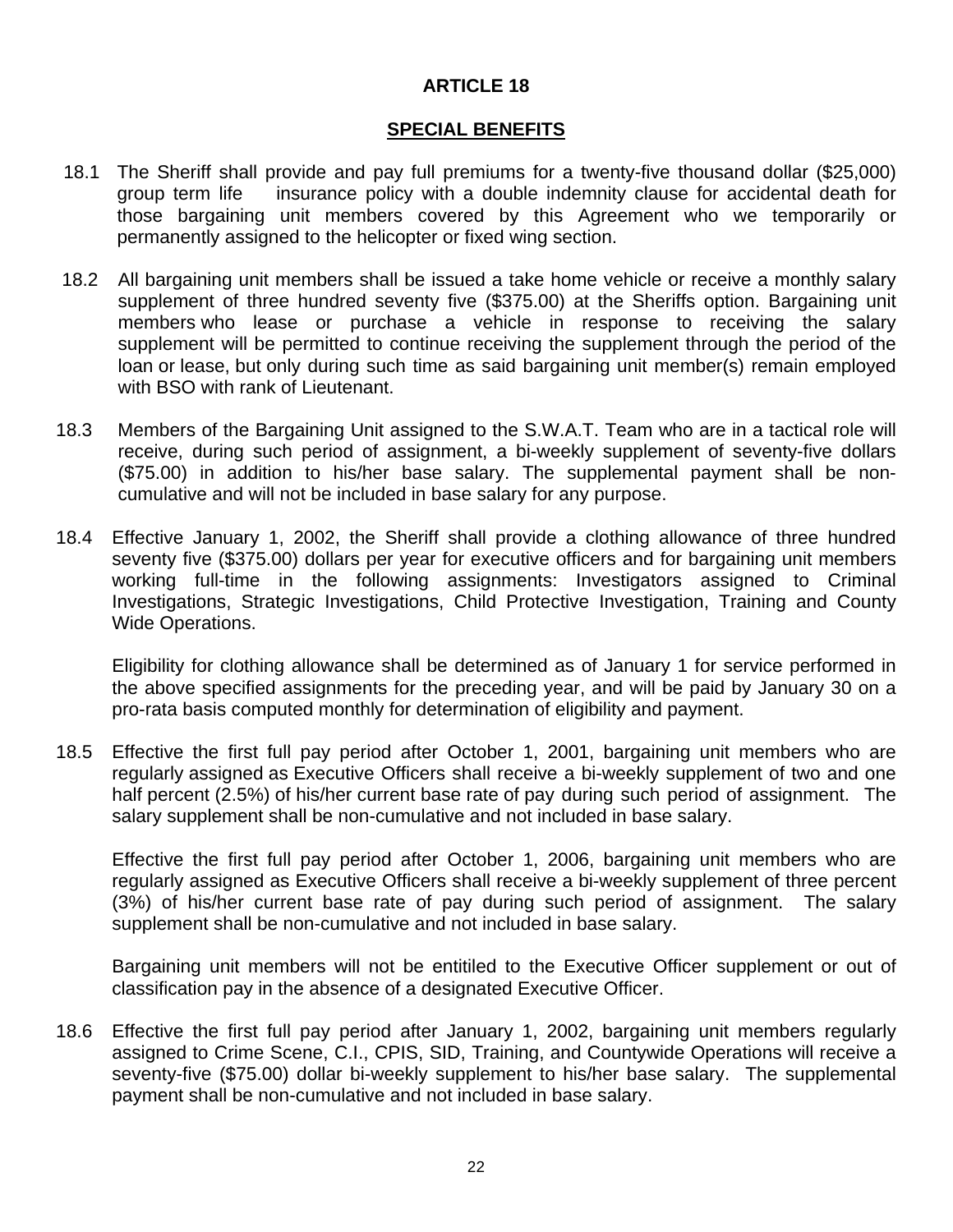- 18.71 The bargaining unit member can receive no more than one supplemental pay from Sections 18.3, 18.5 or 18.6 regardless of the number of concurrent special assignments. The bargaining unit member may choose the one supplemental pay he/she is to receive.
- 18.8 Effective October 1, 2005, members regularly assigned to uniformed road patrol on alpha shift, and not assigned to a speciality unit shall receive a bi-weekly supplement for hazardous duty pay in the amount of \$50.00.
	- a. In order to qualify for this supplement, more than 50% of the Bargaining Unit Members regularly scheduled shift must be after midnight.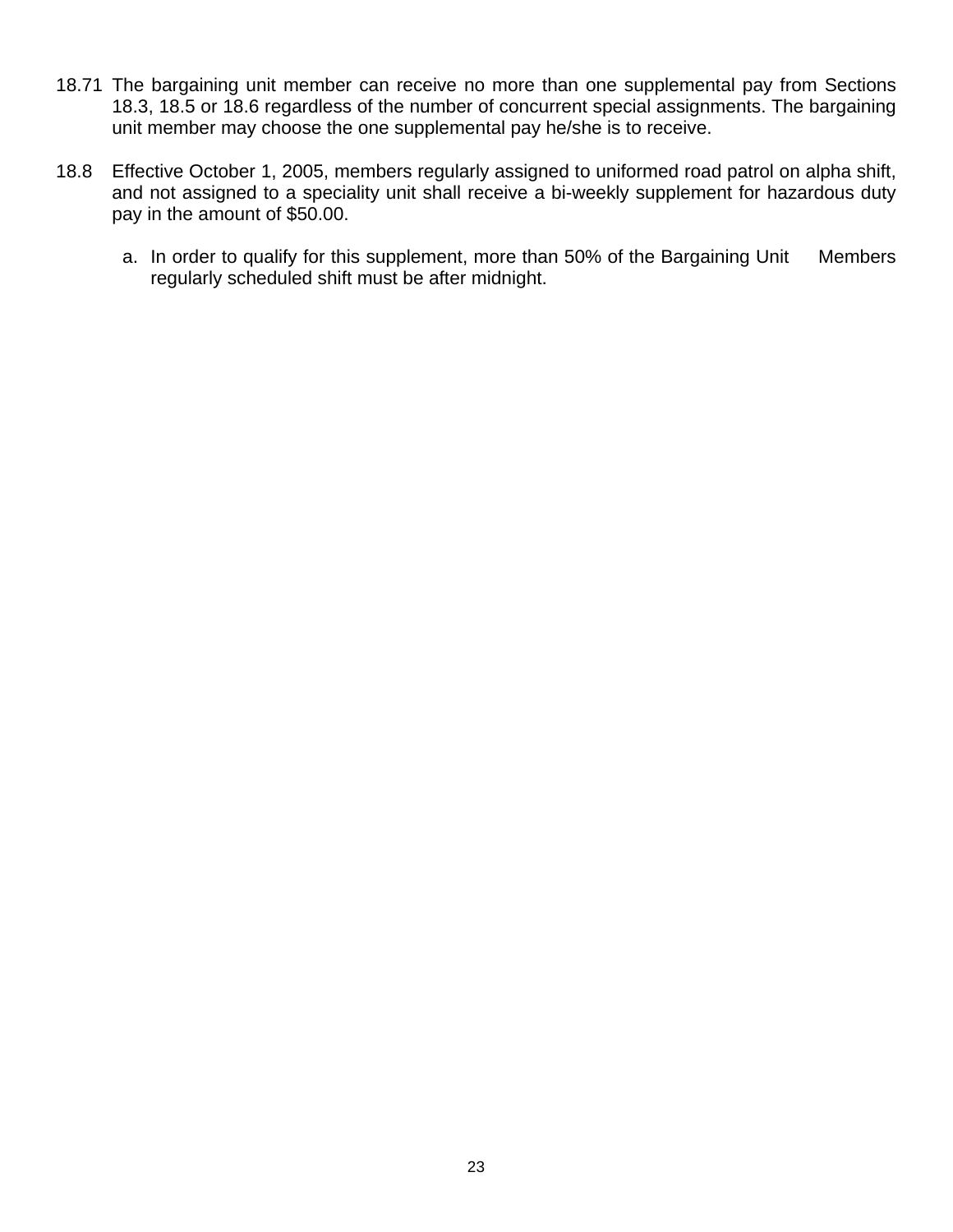# **ADVANCE VACATION PAY PROVISIONS**

A bargaining unit member may request payment for his/her vacation or holiday leave in advance of his/her scheduled leave by submitting a request in writing (including approved leave slip) to the Finance Department, Payroll Division at least three (3) weeks prior to starting leave. This provision shall be limited to bargaining unit members on leave in excess of ten (10) working days.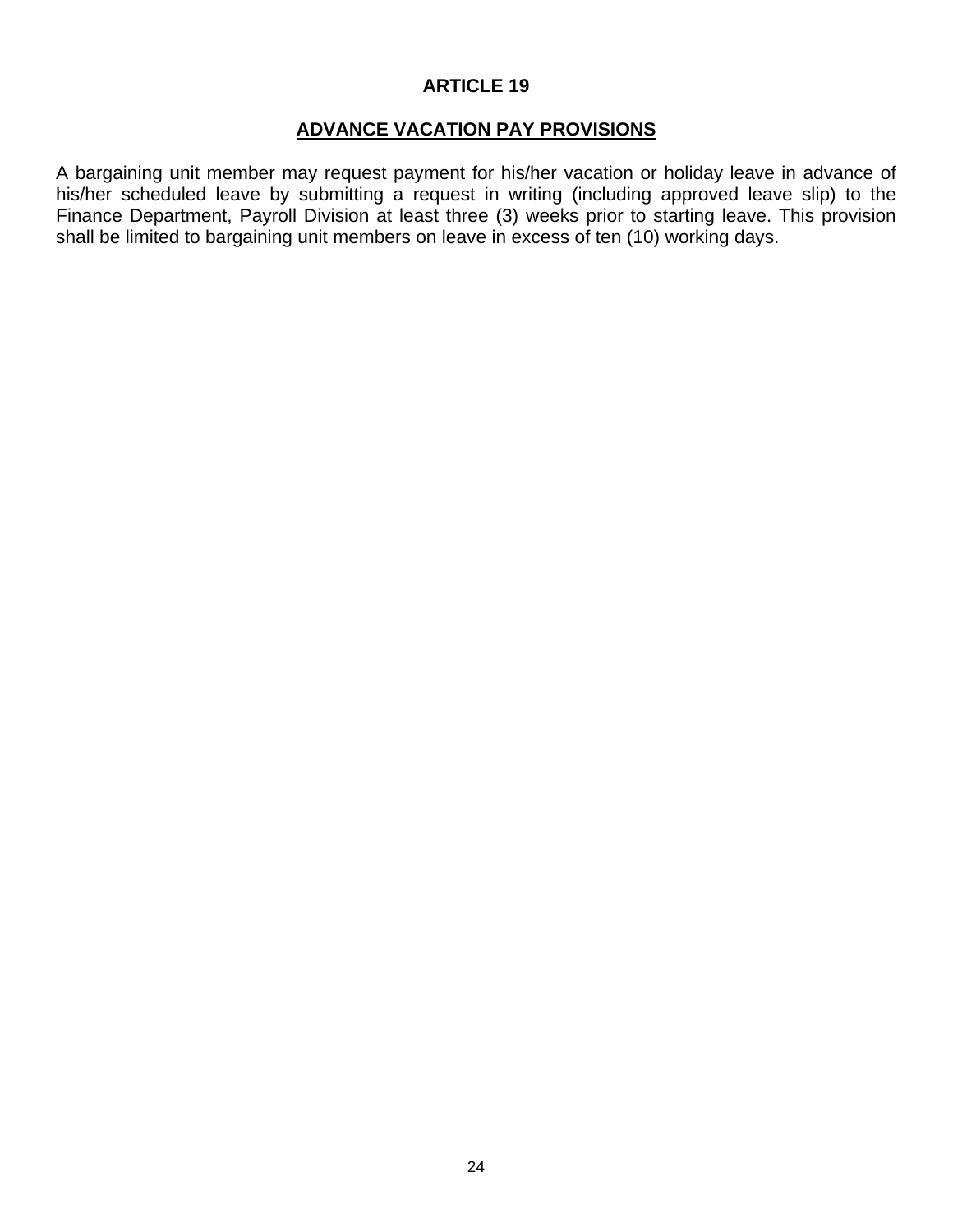#### **BEREAVEMENT LEAVE**

During the term of this Agreement, a full time bargaining unit member shall be granted three (3) days of bereavement leave at his/her regular rate of pay in the event of death of the bargaining unit member's mother, father, brother, sister, son, daughter, grandchild, spouse, mother-in-law, father-inlaw and the bargaining unit member's natural grandparents. However, in the event the funeral occurs outside the State of Florida, a bargaining unit member shall be granted five (5) days of funeral/bereavement leave at his/her current rate of pay to attend the funeral and burial. The bargaining unit member shall obtain supervisor approval prior to using bereavement leave. The Sheriff reserves the right to require documentation supporting bereavement leave upon the bargaining unit member's return to work.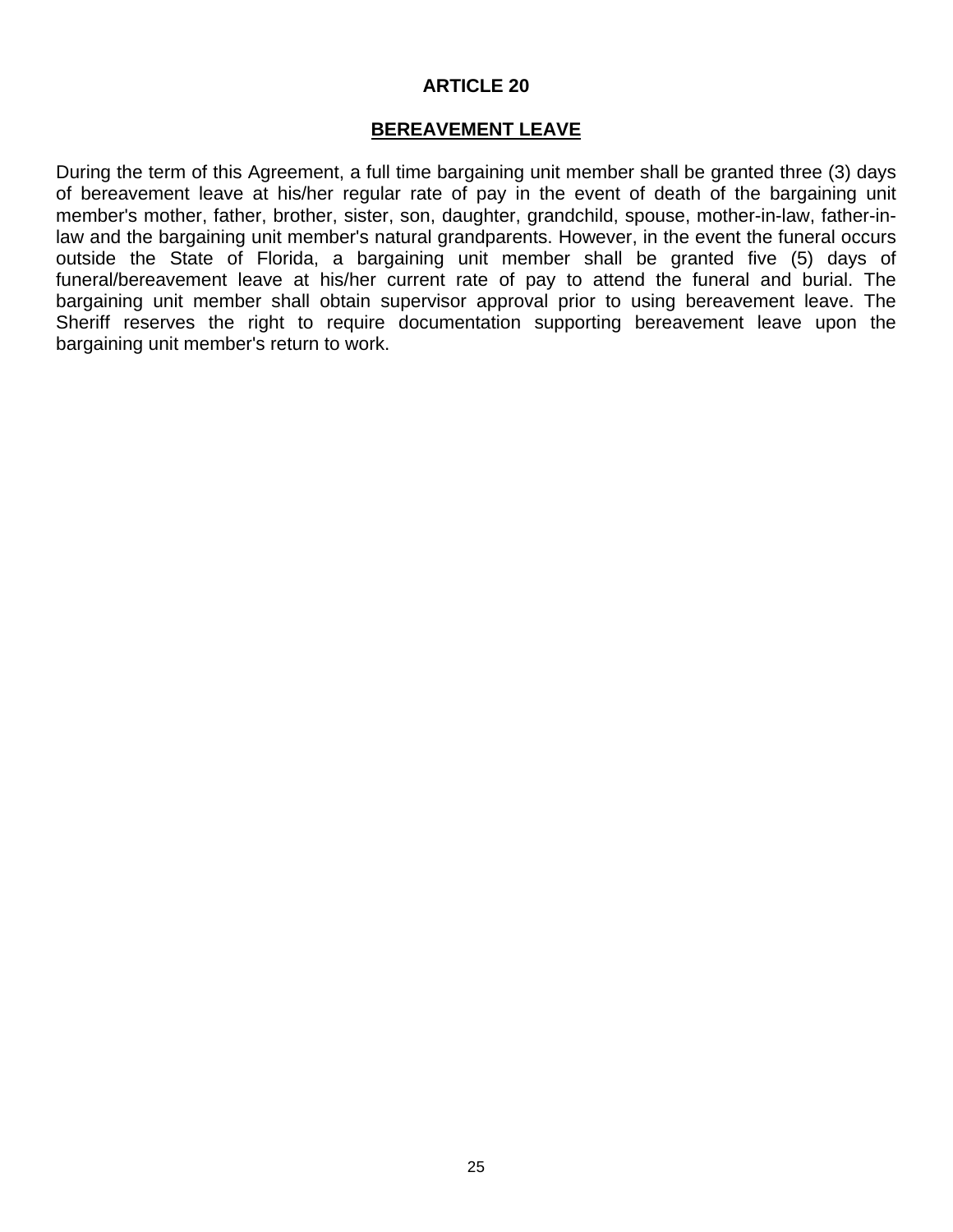#### **TEMPORARY REASSIGNMENT DUE TO INJURY OR ILLNESS**

- 21.1 A bargaining unit member may be allowed to return to work on light duty status upon the recommendation of his/her physician. The recommendation should be made only if there is a reasonable expectation that the bargaining unit member can return to work within sixty (60) working days and maintain current pay grade. Only two (2) light duty positions will be available to lieutenants in the Department of Law Enforcement. These positions will be utilized on a first come basis. The Sheriff in his sole and exclusive discretion may increase the number of light duty positions. The Sheriff or his designee has sole discretion to approve light duty status. A bargaining unit member who refuses a light duty assignment will forfeit any sick leave or disability benefit to which he/she would otherwise be entitled.
- 21.2 If a bargaining unit member is on light duty status he/she may not be allowed to drive a marked BSO Unit. If available, an unmarked take home unit will be made available to any bargaining unit member whose injury does not prevent him/her from driving. If a bargaining unit member does not have an assigned take home vehicle for more than three (3) consecutive days that bargaining unit member will receive the supplement, pro-rated daily, as outlined in 18.2 unless the bargaining unit members injury prevents him/her from driving.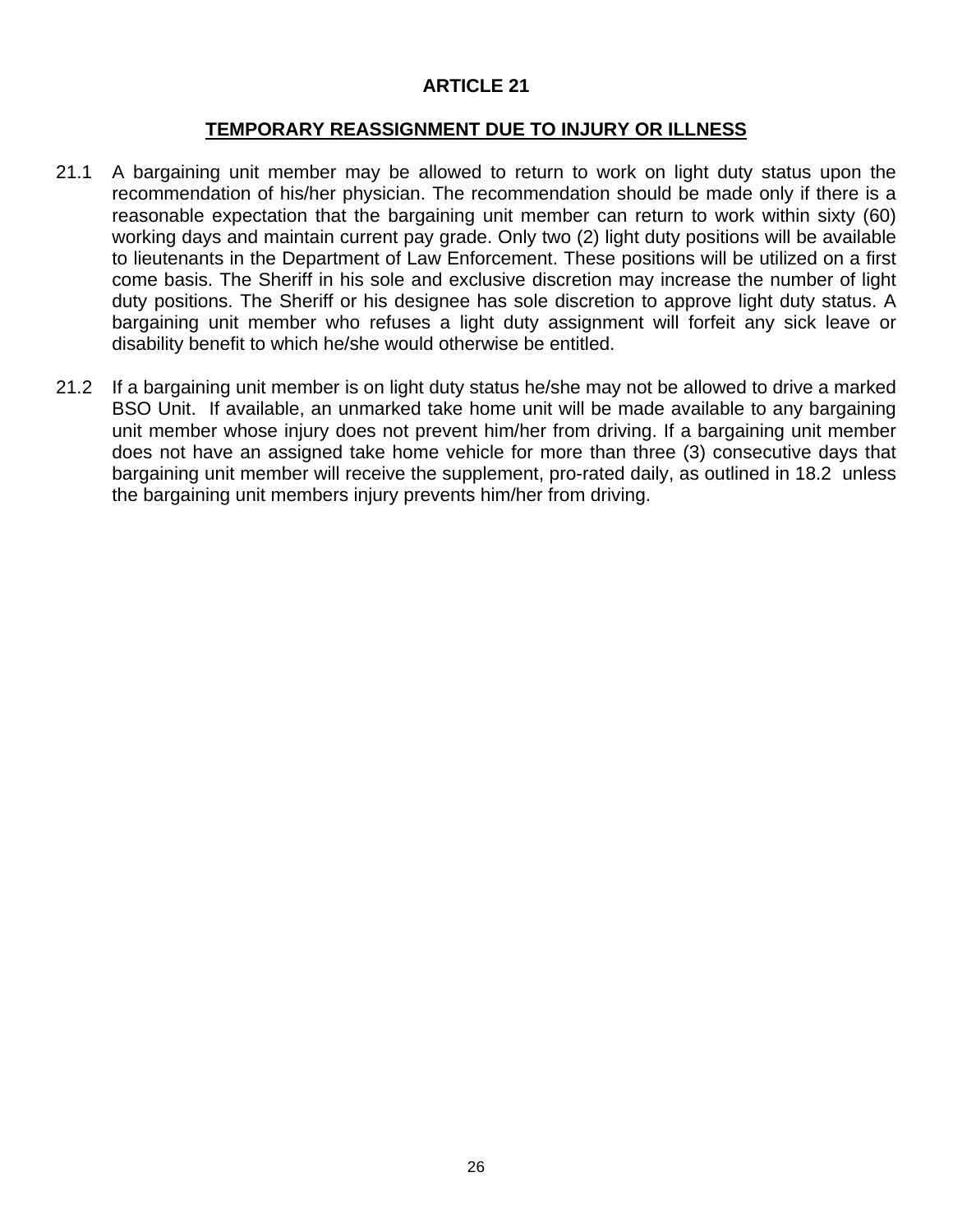# **OUT OF CLASSIFICATION PAY**

The Sheriff may, at his discretion, assign a bargaining unit member covered by this Agreement to serve as temporary replacement for an absent superior. If a bargaining unit member serves as temporary replacement for an absent superior for a period in excess of forty (40) hours per calendar year, the bargaining unit member shall be paid five (5%) percent above his/her current straight time rate of pay for all work performed in the temporary position thereafter during that calendar year. Bargaining unit members assigned as Executive Officers are exempt from this Article.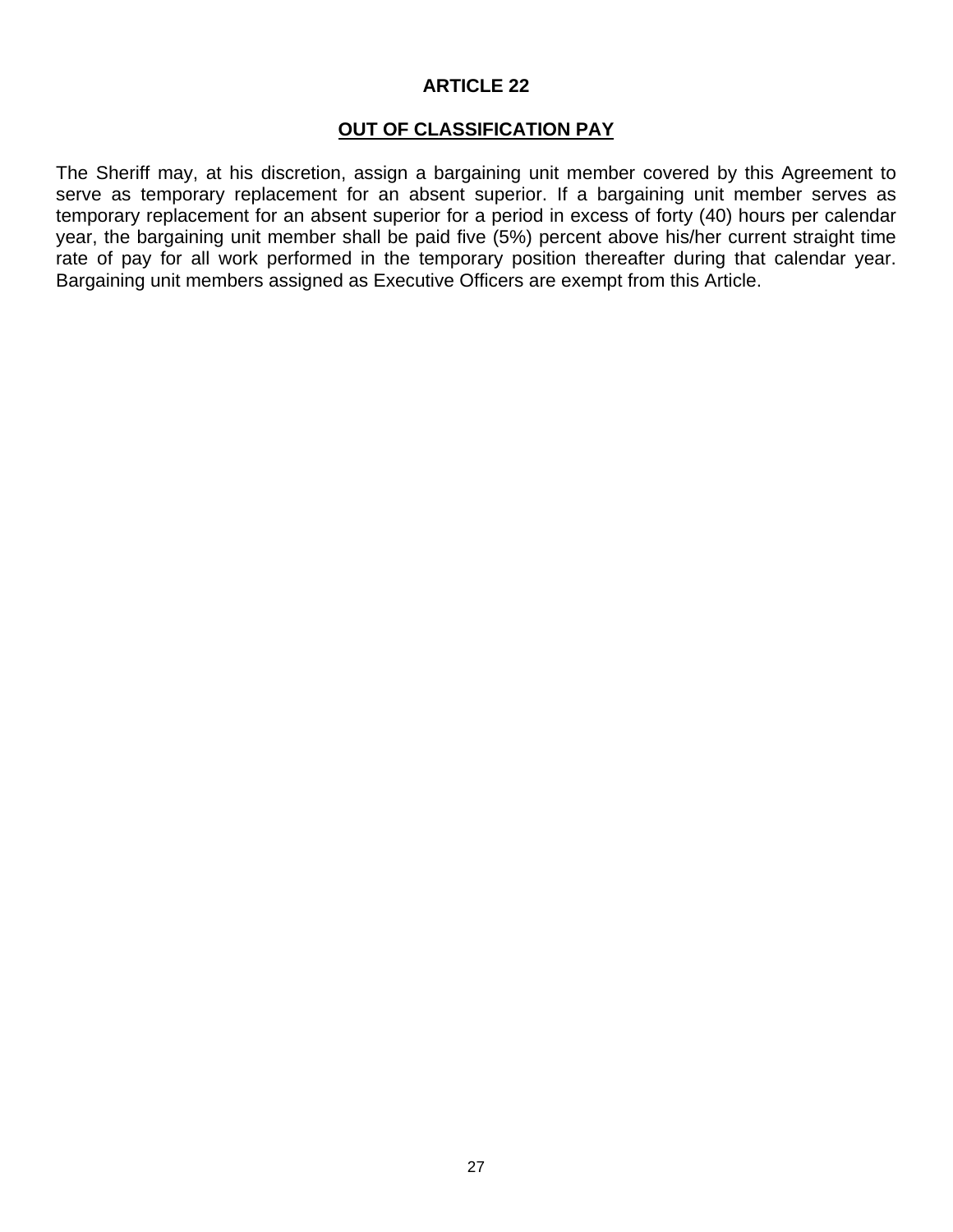### **TRAINING AND TUITION**

- 23.1 The training and tuition policy will continue as it is currently administered, as described in Sections 23.2 through 23.5 of this Agreement.
- 23.2 The Sheriff will pay the following incentive pay for law enforcement related education as defined by the State of Florida Criminal Justice Standards and Training Commission to all eligible bargaining unit members covered by this Agreement pursuant to Florida Statutes.
	- A. Completed Associate's Degree or equivalent .................. \$30.00 per month
	- B. Completed Bachelor's Degree (Four years of college) .... \$80.00 per month
	- C. Completed Master's Degree ........................................... \$50.00 per month
- 23.3 Attendance at training related to a bargaining unit member's duties as a law enforcement officer, approved by the chain of command and training, shall be attended in an on-duty status. However, this provision does not apply to career development (incentive) courses, unless specifically approved by the chain of command.
- 23.4 Payment for attendance at approved career development training courses shall continue as prescribed by Section 943.22, Florida Statutes.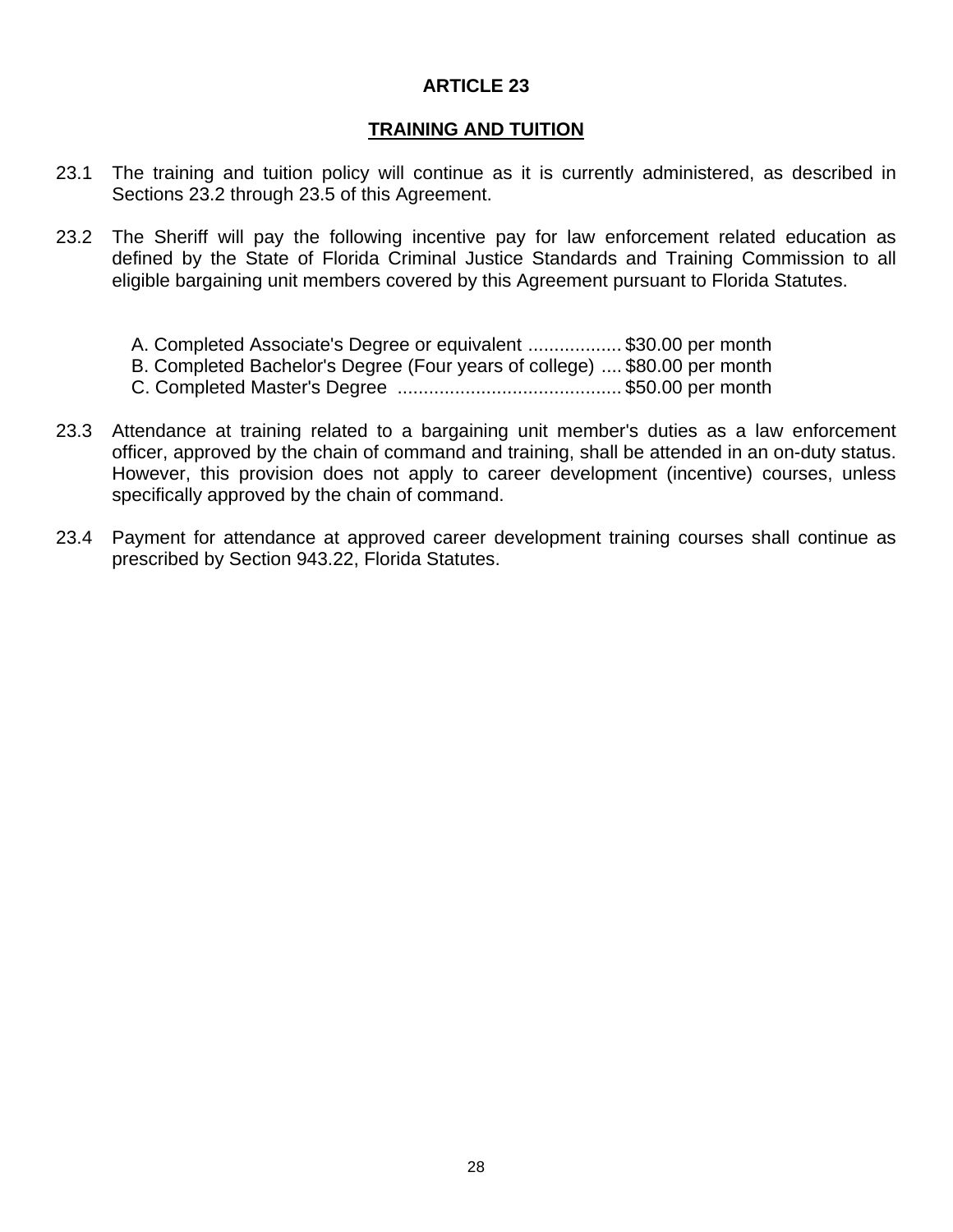#### **TRANSFERS**

- 24.1 It shall be the sole right of the Sheriff to transfer bargaining unit members. If a transfer is a permanent change in the bargaining unit member's assignment, shift, or days off (except in the Departments or assignments excepted herein), if possible, under the circumstances as determined by the Sheriff, five (5) working days' notice will be provided prior to the transfer. Upon mutual agreement, however, by both parties, this provision may be waived. Bargaining unit members attending in-service training are exempt from this provision.
- 24.2 Twice a year (January and July), bargaining unit members may submit a memo indicating their preference in choice of assignment. When a vacancy occurs in a position which will be filled by a member of the bargaining unit, the preference lists will be considered when filling the position. The final choice in filling any such vacant position remains solely within the Sheriffs discretion.
- 24.3 Bargaining unit members who are involuntarily transferred to another district, division, or unit will maintain and carry any scheduled/approved annual, holiday or sick time and reasonable efforts will be made to permit use of said time as previously approved and scheduled.
- 24.4 This Article shall not apply to changes in assignments, shift or days off in the following departments: CI, Regional Narcotics, Street Narcotics and Vice, Technical Services, SET Teams (in all Districts) and other special units and/or special assignments with twenty-four (24) hour responsibilities or those in units where routine work requires frequent changing of work hours. It is agreed that the Sheriff has the authority to change the shifts and days off of the above listed assignments, in order to provide the highest level of protection to the citizens of Broward County.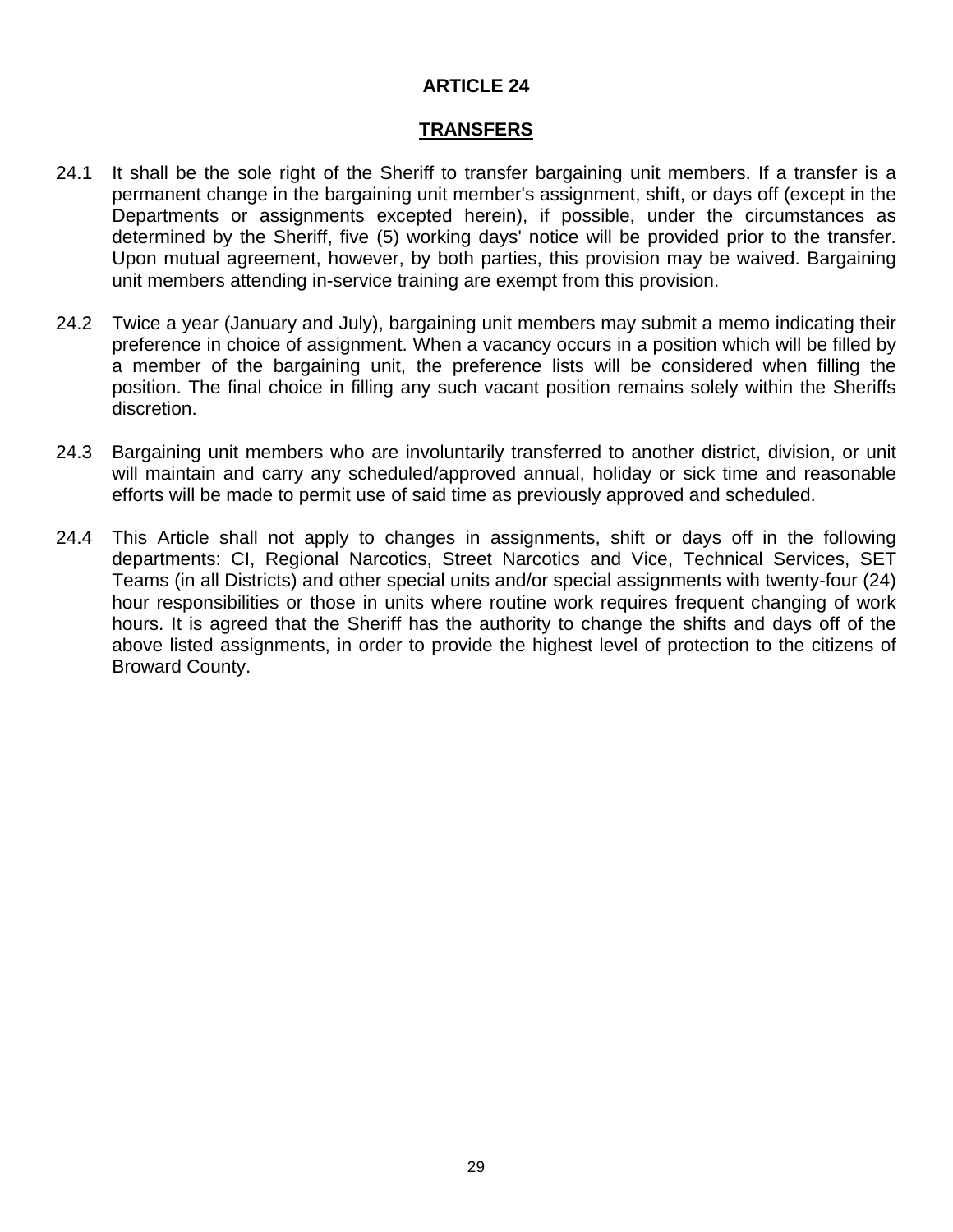# **PERSONNEL RECORDS**

- 25.1 Each bargaining unit member covered by this Agreement, or legal representative so designated in writing by the bargaining unit member, shall have the right to inspect his/her official personnel file. Such inspection shall take place at reasonable times and at the location where the official personnel file is kept. Each bargaining unit member shall have the right to receive a duplicate copy of any item contained in his/her official file, at a reasonable cost of reproduction.
- 25.2 Inspection of personnel files will be limited in accordance with Florida law.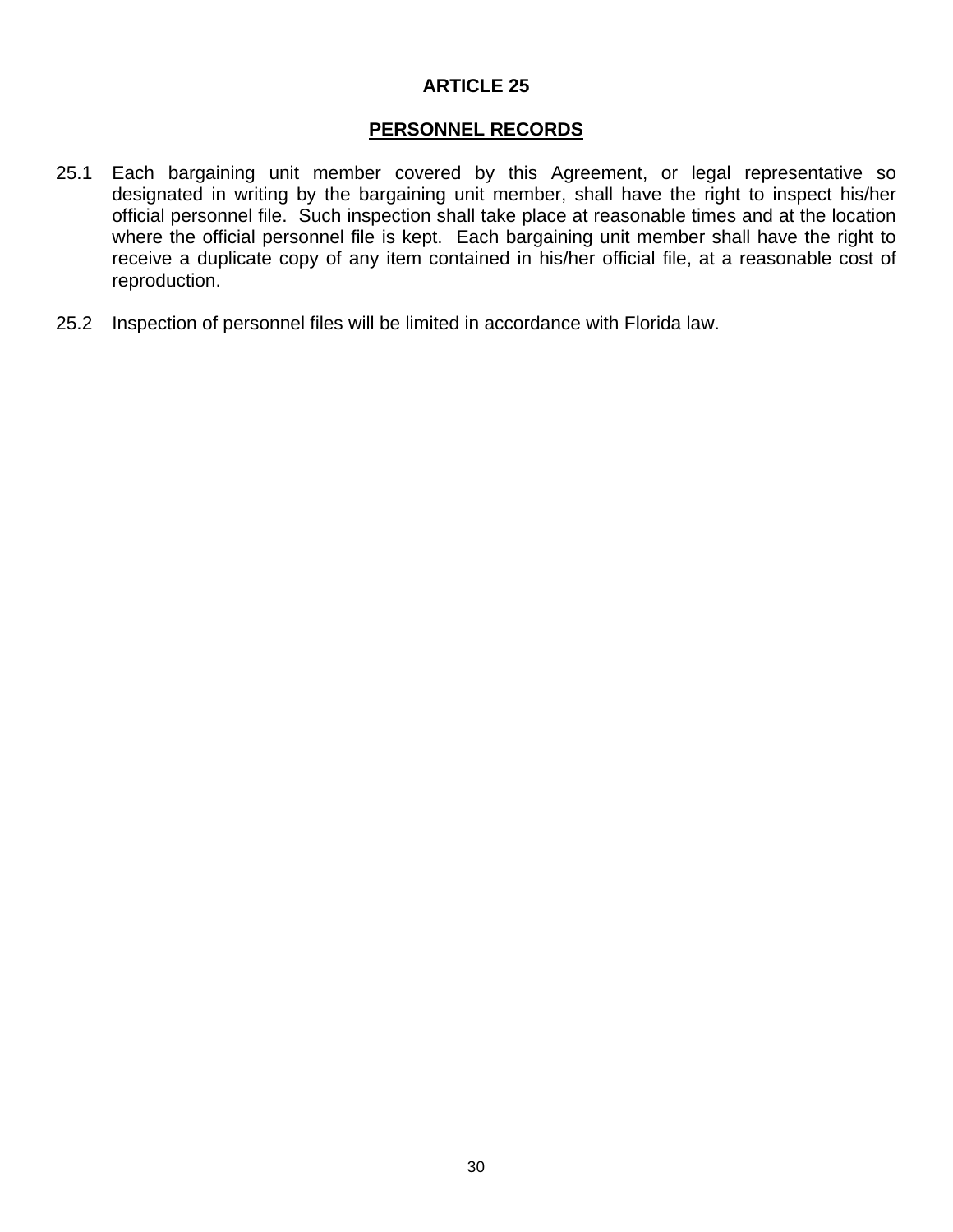# **DISCHARGE AND DISCIPLINE**

- 26.1 The procedure for investigation of any bargaining unit member covered under this Agreement, which could lead to disciplinary action, demotion, or dismissal, shall be as outlined in the Policy and Procedures Manual, as determined by the Sheriff, and the Florida Law Enforcement Officers Bill of Rights (Florida Statutes, 112.532).
- 26.2 Counseling, in either verbal or written format, shall not itself constitute discipline pursuant to the Sheriff s policies and procedures, but may be considered by the Sheriff in cases where discipline is imposed for other reasons and may be utilized by the Department of Professional Compliance in the course of its investigations.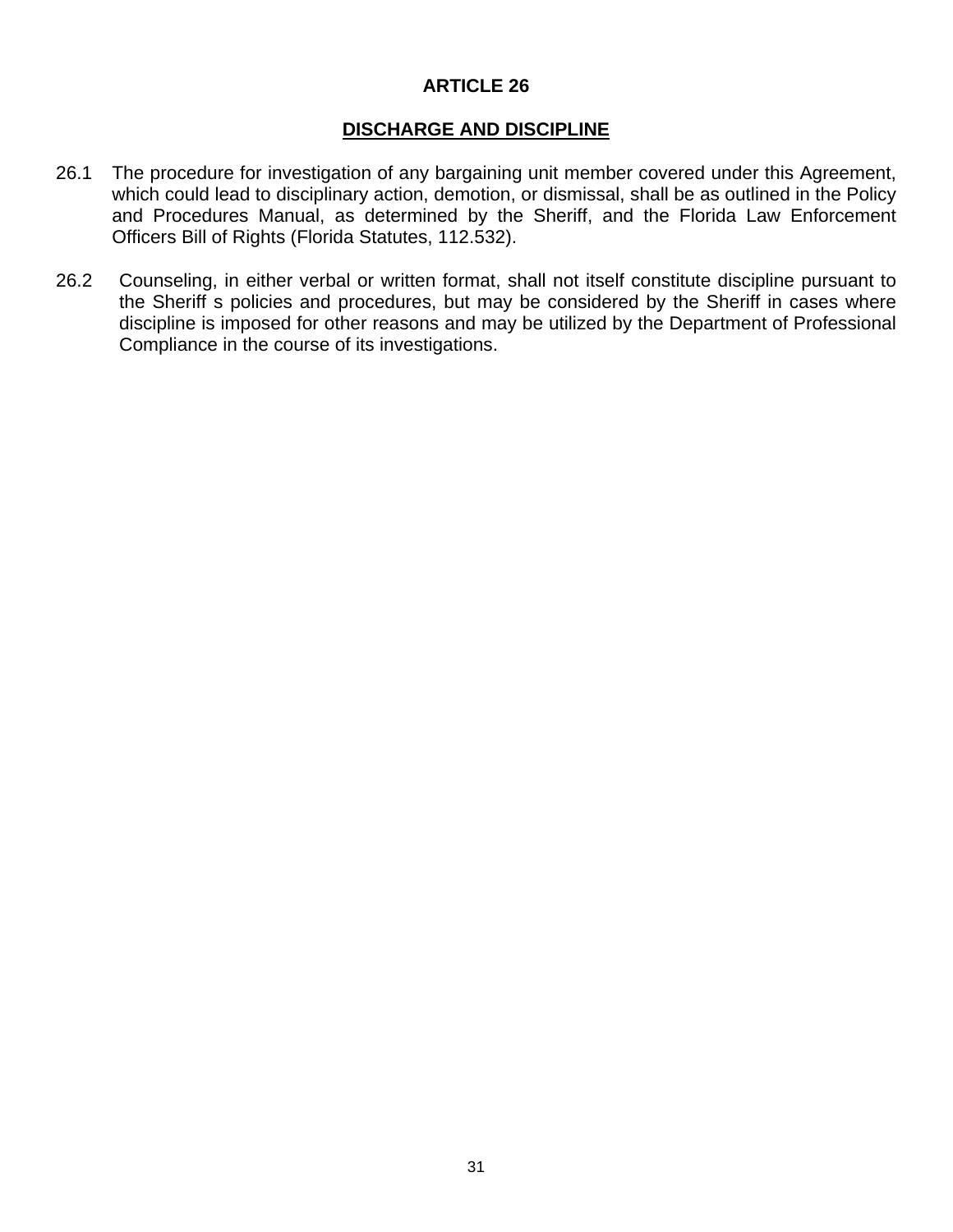#### **GRIEVANCE PROCEDURE**

- 27.1 The parties hereto agree that they will promptly attempt to adjust all complaints, disputes, controversies or other grievances arising between them involving questions of interpretation or application of the terms and provisions of this Agreement as provided herein.
- 27.2 A grievance shall be defined as any controversy or dispute arising between the parties involving questions of interpretation or application of the terms and provisions of this Agreement.

However, disciplinary actions of a suspension of five (5) days or less or a written reprimand shall be entitled only to review by the Administrative Appeal Board (hereinafter, "AAB") and will not be subject to the provisions herein for grievance arbitration.

- 27.3 Appeals to the AAB shall be submitted within ten (10) working days of the bargaining unit member's receipt of the final discipline (approved by the Department Head) by submitting the request to the Sheriff or his designee. The decision of the AAB shall be final and binding on both parties.
- 27.4 AAB Structure:
	- A. The AAB will consist of three (3) BSO employees. Two (2) BSO employees will be selected from the PBA list of candidates. Candidates for the list will be selected as follows:
		- 1. Bargaining unit members, via their union representatives, will submit thirty (30) employee candidates to the Sheriff.
		- 2. The thirty (30) candidates will consist of thirty (30) bargaining unit members from the Department of Law Enforcement within the Bargaining Units representing deputies/sergeants and lieutenants.
		- 3. The Sheriff or his designee will select fifteen (15) candidates from the list provided. These selected candidates will be eligible to randomly serve on the AAB for a twelve (12) month period.
		- 4. The Sheriff reserves the right to reject any submitted list of candidates without explanation and to request the submission of a revised list of candidates.
		- 5. The third employee on each AAB will be selected by the Sheriff in his sole discretion. This candidate will be selected from within the Bargaining Units representing deputies/sergeants and lieutenants.
	- B. The AAB will meet periodically at a predetermined date and time to hear bargaining unit member appeals.
	- C. The AAB members will alternate each month.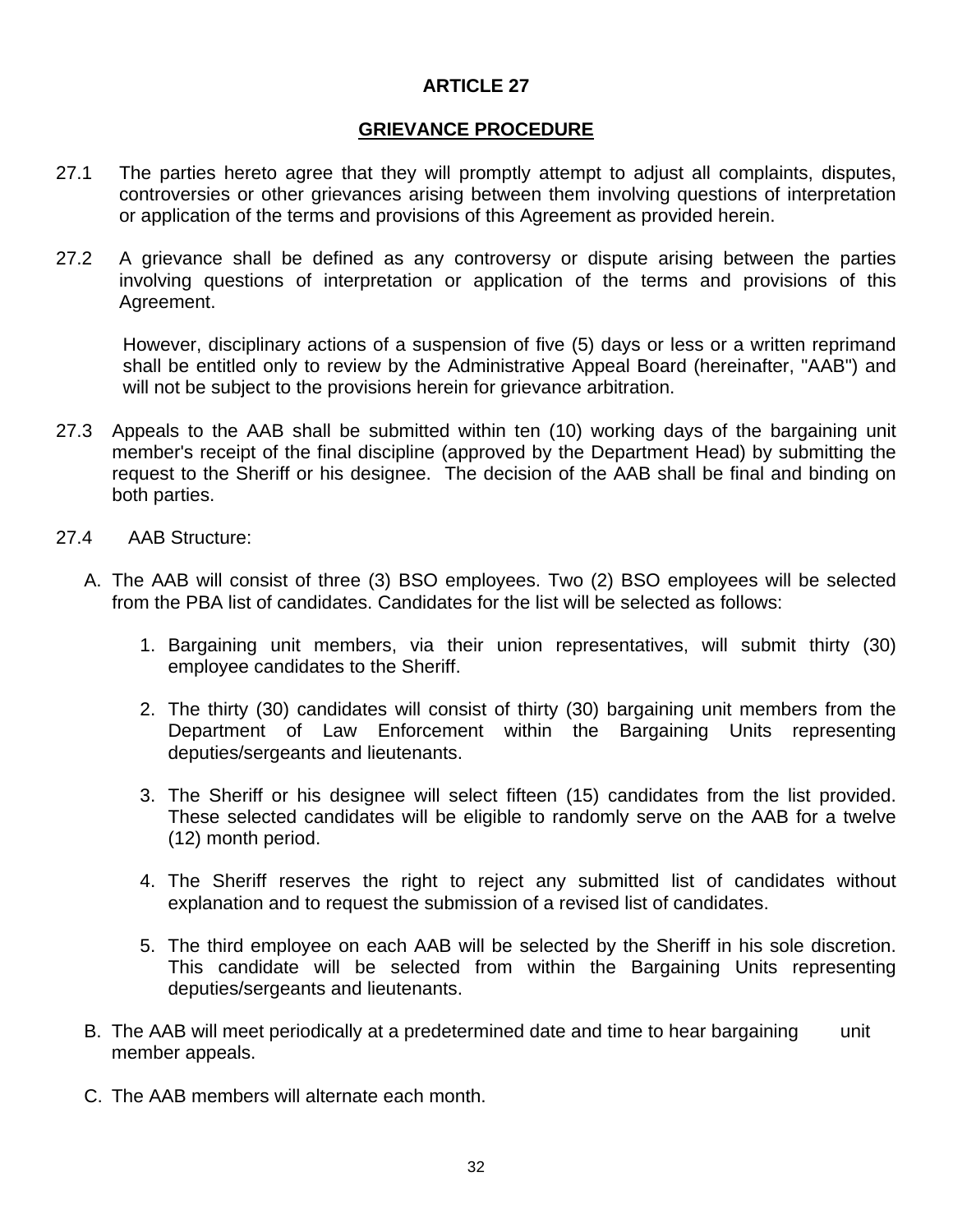- D. The AAB members will consist of three (3) members from the Department of Law Enforcement to be selected as described in Section 27.4 A. (1-5) above.
- E. All three (3) members must be present for the AAB to convene.
- F. The Assistant Inspector General or his/her designee will assist the AAB with procedural questions in rating upon questions or issues during the heating process. After questions have been answered and the hearing concluded, only members of the AAB shall remain in the hearing room to consider the merits of the appeal and render findings.

# 27.5 Hearing Process:

- a) Attendance by the bargaining unit member at the AAB hearing is not required. Therefore, any request for a continuance by the bargaining unit member should only be granted upon exceptional circumstances.
- b) The AAB will hear and determine:
	- 1. Bargaining unit member requested cases involving a five (5) day suspension or less.
	- 2. Appeals based on previously filed written documents. No oral presentation may be made without supporting written documentation.
- 27.6 Bargaining unit members may appear before the AAB to provide a verbal statement restricted to their written appeal and amendments thereto and any documents attached for consideration by the AAB. Statements will be limited to those issues generally outlined in the written appeal and any amendments thereto and any documents attached for consideration by the AAB. If the bargaining unit member chooses to appear, a representative of BSO will be permitted to appear before the AAB for the same purpose.
- 27.7 The Assistant Inspector General or his/her designee will ensure that the bargaining unit member will be provided with copies of all documentation submitted to the AAB for its review including, but not limited to, any BSO responses to thebargaining unit member's written appeal and any amendments thereto, no later than five (5) working days prior to the scheduled hearing.
- 27.8 The AAB, upon its review of the case and all written materials, will make one of the following findings:
	- 1. Sustained
	- 2. Not Sustained

After sustaining any violation, the AAB will:

- a) Consider the recommended discipline, and take appropriate measures, including decreasing or increasing discipline.
- b) Review the bargaining unit member's prior disciplinary history and records prior to decision.
- c) Not increase discipline to exceed "its" jurisdiction.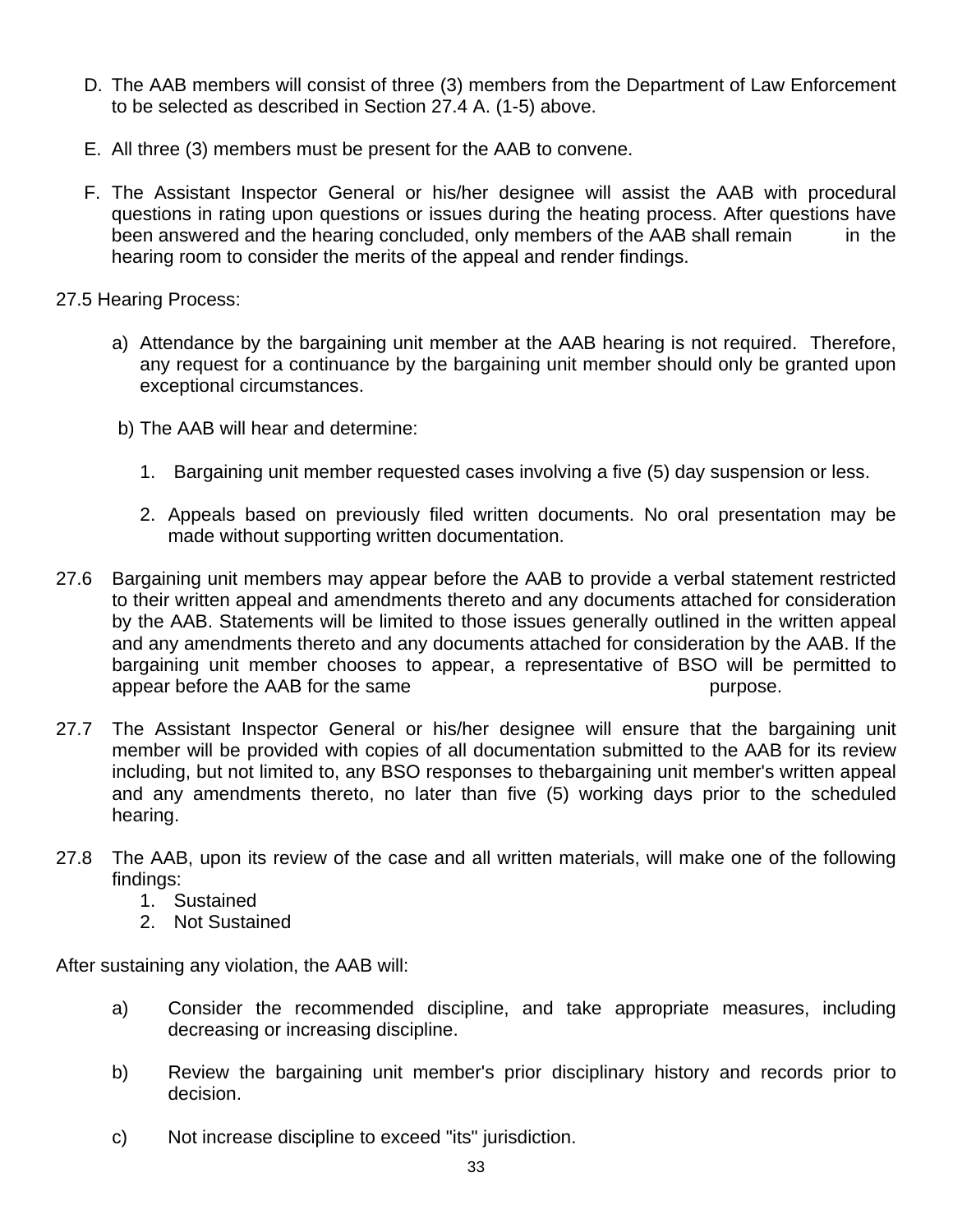- d) A written explanation shall be provided by each AAB member, whenever the AAB does not sustain a charge, or increases or decreases the discipline.
- e) The decision of the AAB will be binding on all parties, and no further appeal or grievance is permitted.
- 27.9 Disciplinary suspension of six (6) days or longer, demotion or termination shall be processed through the Professional Standards Committee and ultimately, if not resolved to the bargaining unit member's satisfaction, to Step Three as set forth below (arbitration).
- 27.10 Should differences or disputes arise concerning the terms and conditions of this Agreement between the parties to this Agreement or between the bargaining unit members covered herein and the Sheriff, the aggrieved party to this Agreement or any bargaining unit member(s) shall be required to use the following procedures except for disciplinary matters which are governed by separate policy and procedures.

### Step 1

When a basis for a grievance arises, the PBA representative, on behalf of the bargaining unit member(s), shall present a written grievance specifying the nature of the grievance and the contract provision(s) allegedly violated to the bargaining unit member's Department Head, or his/her designee, within seven (7) calendar days of the date on which the bargaining unit member(s) or the PBA knew or could have reasonably known of the occurrence of the event allegedly giving rise tothe grievance. Upon presentation of this written grievance to the Department Head, or his/her designee, the bargaining unit member and the PBA shall attempt to resolve the same dispute and, within seven (7) calendar days thereafter, the Department Head or his/her designee shall render a written decision to both the bargaining unit member and to the PBA. If no decision is rendered within the time period, the grievance shall automatically advance to the next step.

# Step 2

In the event the bargaining unit member is not satisfied with the written answer to Step 1 above, the grievance shall be presented within five (5) working days after the written answer above to the Sheriff, or his designee, who shall, within ten (10) working days of the receipt of same, render a decision in writing. If no decision is rendered within this time period, the grievance shall automatically advance to the next step.

### Step 3

In the event a grievance processed through the grievance procedure set forth above has not been resolved, either party may file within fifteen (15) calendar days after the Sheriff, or his designee, renders a written decision on the grievance, a demand for arbitration upon the sheriff or his designee and a request to the Federal Mediation and Conciliation Services (FMCS) to furnish a panel of seven (7) names from which each party shall have the option of striking three (3) names thus leaving the seventh  $(7<sup>th</sup>)$  which will give a neutral or impartial arbitrator.

a) BSO and the bargaining unit member (or the PBA) shall mutually agree in writing as to the statement of the grievance to be arbitrated prior to the arbitration hearing, and the arbitrator therefore, shall confine his decision to the particular grievance thus specified.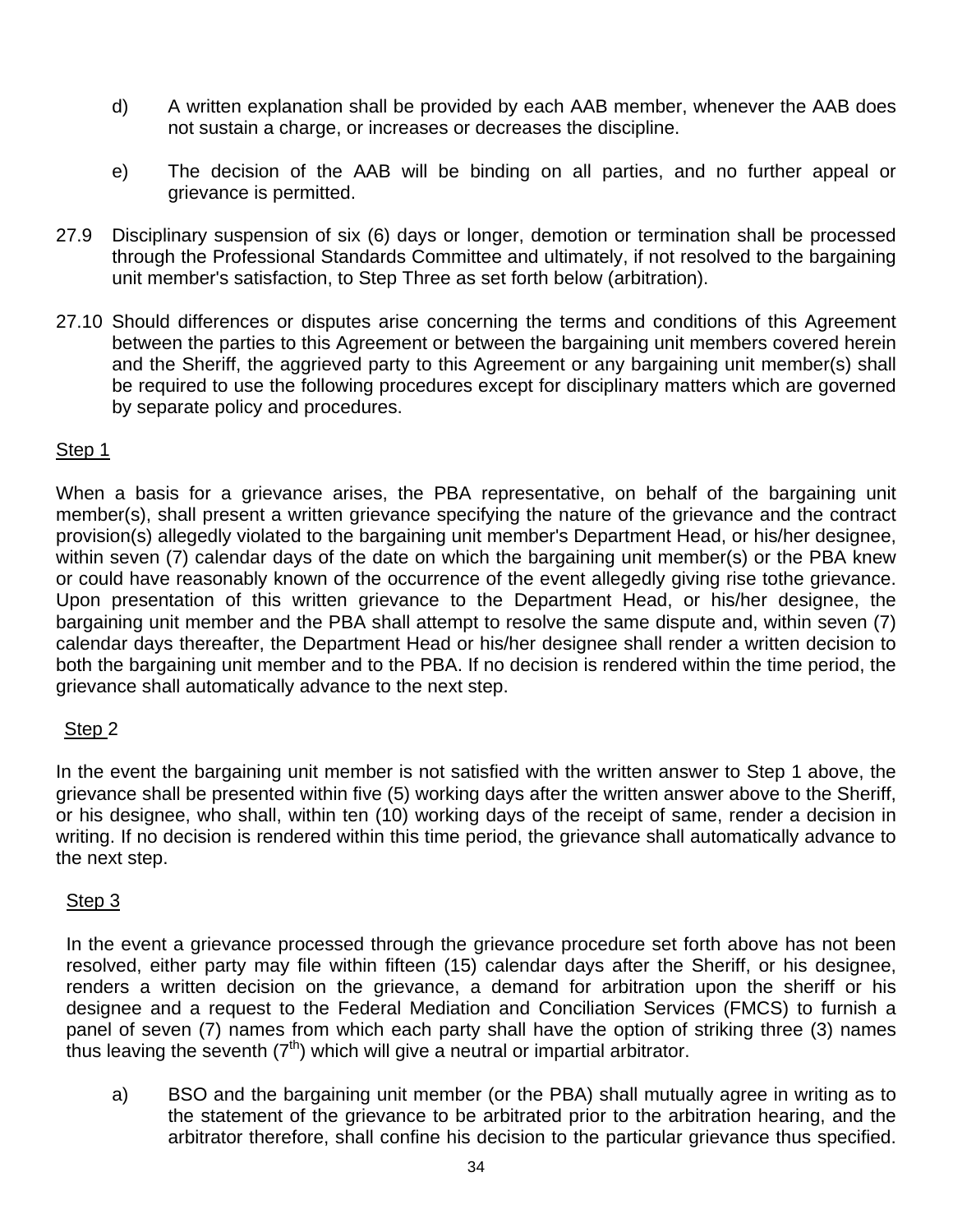In the event the parties fail to agree on the statement of the grievance to be submitted to the arbitrator, the arbitrator will confine his consideration and determination to the written statement of the grievance presented in Step 2 of the grievance procedure as well as BSO's response to same.

- b) The decision of said arbitrator shall be final and binding upon both parties. The arbitrator shall not be empowered to alter, amend, add to, or eliminate any provisions of this Collective Bargaining Agreement. Expenses incident to the services of the arbitrator shall be borne equally by both parties.
- 27.10 Application to this procedure shall foreclose and preclude the grievant from appealing to any other available procedure; including any administrative, internal, legal or equitable procedures, if any. Nothing in this Article shall require the PBA to process grievances for employees who are not members of the PBA, in conformity with Florida law. Bargaining unit members or the PBA having selected the procedure contained herein to process a grievance shall be estopped from and waive the right to use any other available procedure for processing grievances or claims.
- 27.11 The time limits provided in this Article shall be strictly observed, and may be extended only by written mutual agreement of the parties. On a case-by-case basis, the parties may mutually agree to bypass any step or steps in the grievance procedure.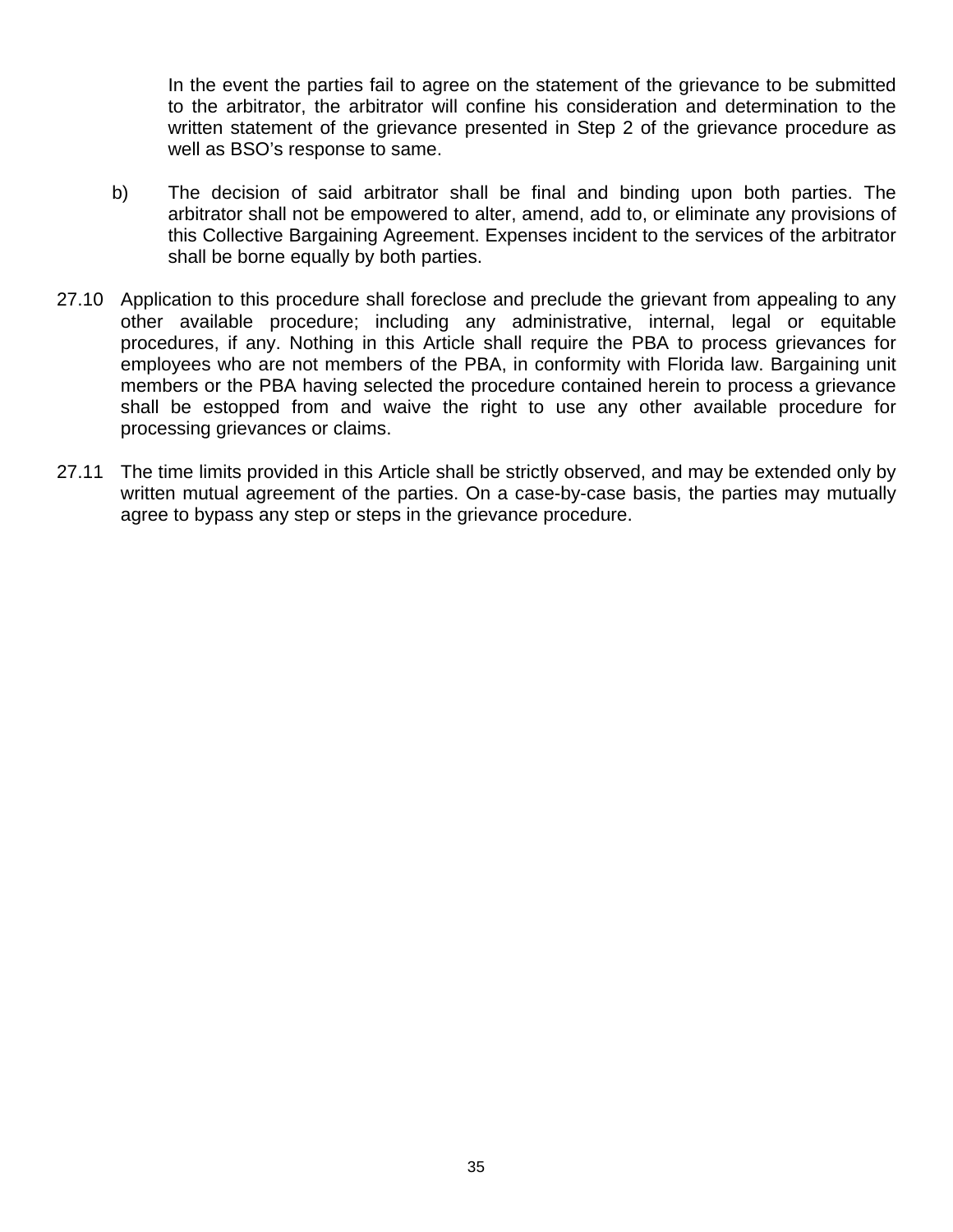# **DRUG AND ALCOHOL TESTING**

Bargaining unit members are subject to BSO's substance abuse policy as detailed in the BSO Policy and Procedures Manual.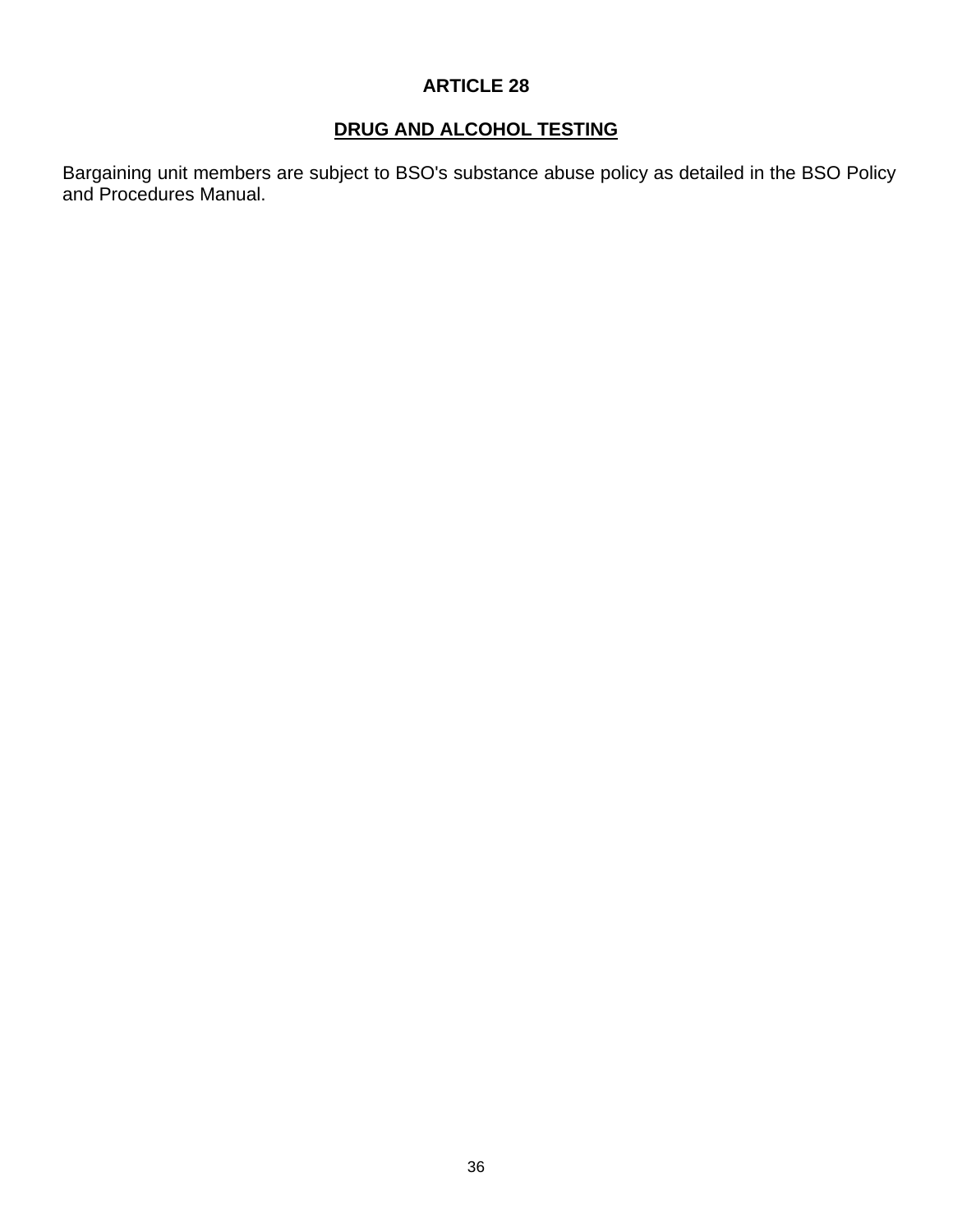#### **INSURANCE**

#### 29.1 Health Insurance

Health insurance will be provided to bargaining unit members pursuant to the terms announced in the published rate and benefits schedule as described in Appendix "A". For subsequent calendar years covered by this Agreement, BSO agrees to provide similar health insurance benefits with no increases in the amounts of employee contributions towards premiums or deductibles from Appendix "A". Bargaining unit members covered by a BSO Health Plan will receive a Vision Plan at no cost to the bargaining unit member.

#### 29.2 Dental Insurance

Dental insurance will be provided to the Bargaining Unit Members pursuant to the terms announced in the published in the BSO rate and benefits schedule for calendar year 2002. Should BSO offer another dental insurance program to other bargaining units or change benefits programs, then said benefits shall be provided to the Bargaining Unit Members covered by this agreement under the same terms and conditions of other employees.

#### 29.3 Life Insurance

Life insurance coverage for bargaining unit members will be provided in an amount equal to one year base salary, and the cost shall be paid by BSO for the term of this agreement.

Each bargaining unit member who qualifies for retirement under the Florida Retirement System (FRS) or from a contract city pension plan, is eligible to continue a \$24,000.00 life insurance policy under the group rates at the retiree's expense.

 29.4 Bargaining unit members are entitled to all supplemental insurance enjoyed by employees eligible for the Employee Exempt Package.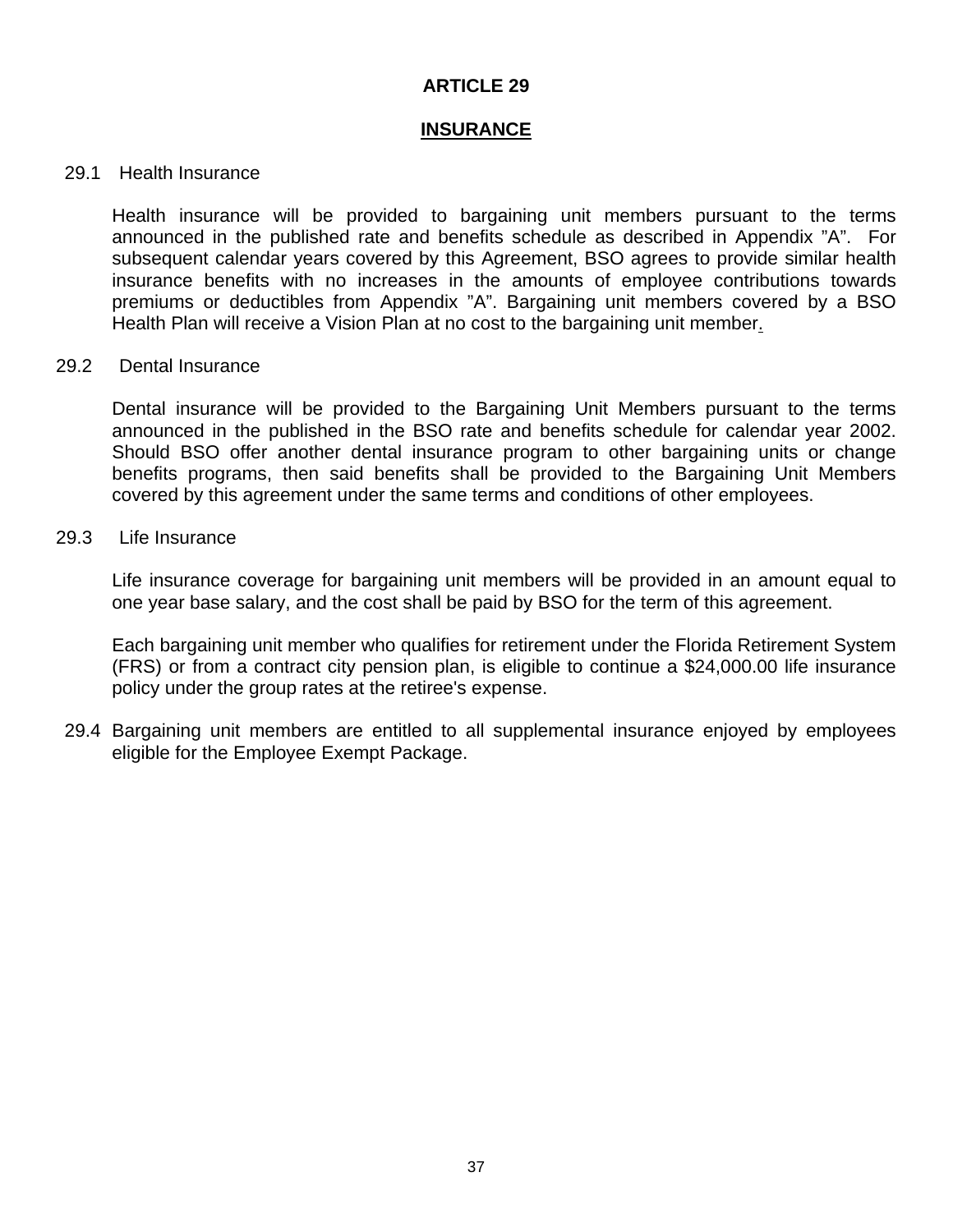# **VACATION & HOLIDAYS**

 30.1 During the term of this Agreement the following vacation periods shall be granted for bargaining unit members, for the amount of time of continuous service with the Sheriff including any Contract City time, as follows:

#### **Years of Work Completed Number of Days Accrued**

One (1) to Three (3) Years Ten (10) days Four (4) to Ten (10) Years Fifteen (15) days Eleven (11) Years and above Twenty-One (21) days

- 30.2
- A. Seniority, as used herein, is defined as the right accruing to bargaining unit members through continuous time in grade and classification, while employed by either BSO or a contract city, which entitles them to certain considerations and preferences as provided for in this Agreement with the exception of approved leaves of absences as provided in the BSO Policy and Procedures Manual.

If two (2) or more bargaining unit members have the same classification date, for the purpose of breaking the tie, seniority will be determined by the bargaining unit members "CCN" number. The lowest number constitutes the senior bargaining unit member.

- B. Seniority shall be one of the factors to be considered (along with others factors), in the sole discretion of the Sheriff, when bargaining unit member(s) request annual leave and holidays off, when conditions in a classification within the assigned work unit permit.
- C. Selection of annual leave and holidays will be held once a year. The selection process will take place the first week of February. Selections will be for the time frame of 3/1- 2/28. The Sheriff or his designee will determine the amount of available vacation slots. The bargaining unit members will have a reasonable time to select his/her vacation slot (up to four (4) consecutive weeks) by seniority. Each employee will be allowed to select his/her first pick and once all bargaining unit members have selected his/her first pick then a bargaining unit member will (by seniority) select their second pick.
- D. The Captain and the Executive Officer will not select vacation slots occurring or overlapping at the same time. The Captain will have first selection rights. The Executive Officer will then have a reasonable time to pick his/her vacation time.
- E. If a bargaining unit member voluntarily changes his/her shift and/or assignment, BSO has the right to disapprove the member=s vacation pick. If a bargaining unit member's shift is changed involuntarily then the original vacation selection will be adhered to.
- F. All other annual leave requests (individual requests) shall be approved/disapproved within five (5) calendar days of the request. Such requests must be made within thirty (30) days prior to the requested time off. Once the request is approved BSO may not thereafter disapprove it unless an emergency or critical situation exists, as determined by the Sheriff or his designee.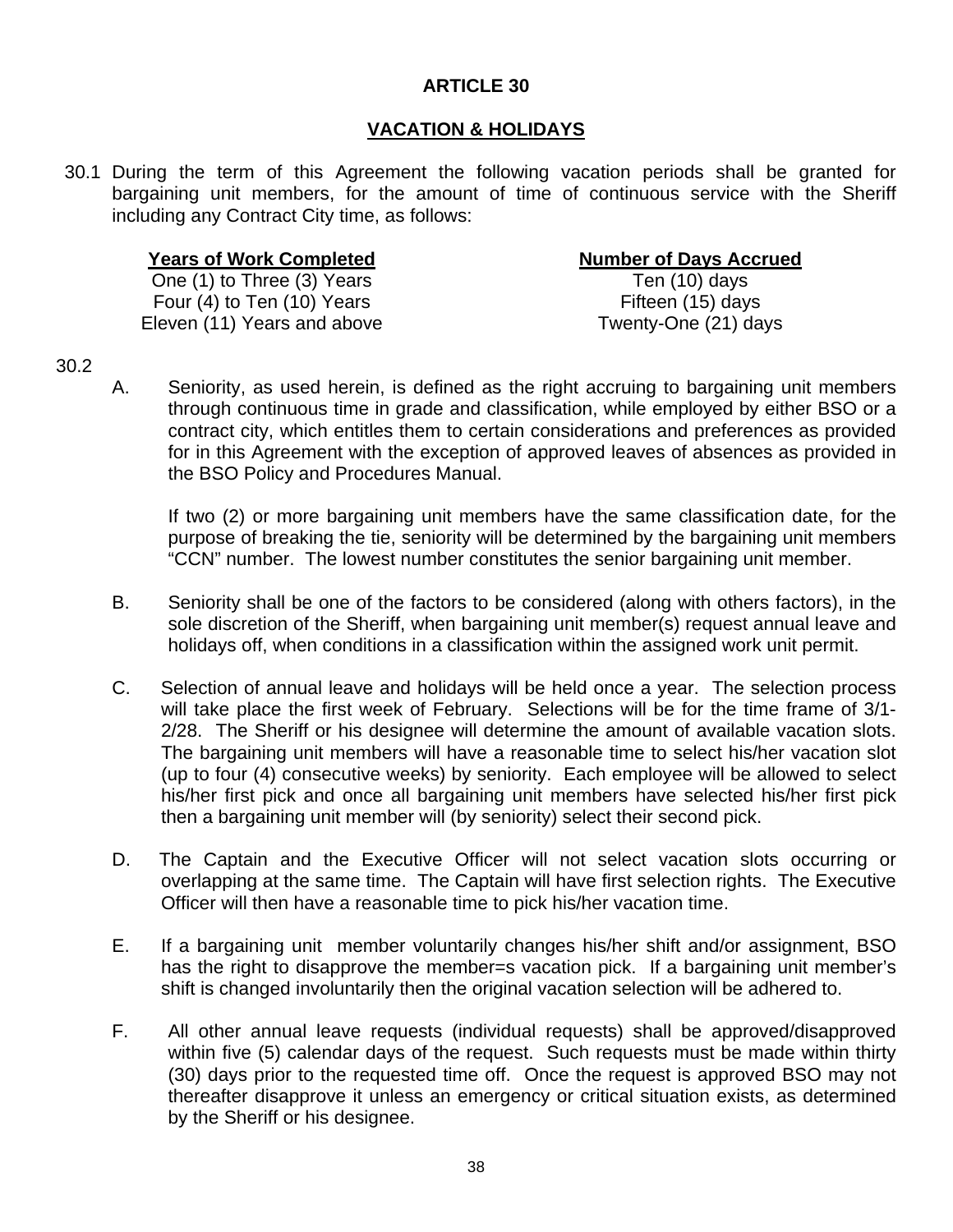- 30.3 Any bargaining unit member who has sustained an injury in the line of duty and who has vacation time previously scheduled which falls within the period of disability shall be entitled to reschedule the vacation time after return to duty. It is the intent of the parties that any previously scheduled vacation time falling within a period of disability incurred in the line of duty shall not be forfeited or otherwise expended due to the unforeseeable circumstance of the injury.
- 30.4 During the term of this Agreement, the Sheriff recognizes the following eleven (11) paid holidays:

NEW YEAR'S DAY MARTIN LUTHER KING JR. DAY PRESIDENTS' DAY MEMORIAL DAY INDEPENDENCE DAY LABOR DAY VETERANS' DAY THANKSGIVING DAY FRIDAY AFTER THANKSGIVING DAY CHRISTMAS DAY

ONE (1) FLOATING HOLIDAY ( Bargaining unit members must be employed by January 1 to be eligible for the floating holiday.)

- 30.5 Holiday leave and holiday pay shall be governed by Section 4.3 of the Policies and Procedures Manual, as it applies to exempt employees. If a holiday observed by BSO occurs while a bargaining unit member is on annual or sick leave, the bargaining unit member will not be charged annual or sick leave for that day. Only holiday leave may be used to cover absences from work on officially recognized holidays.
- 30.6 Every effort will be made for each bargaining unit member to be scheduled to be off on at least one (1) of the holidays between (and including) Thanksgiving and New Year's Day.

30.7

A. Except as otherwise stated in this Article, a bargaining unit member may not accumulate more than a cumulative total of three hundred twenty (320) hours of holiday and vacation time. All accrued time in excess of three hundred twenty (320) hours or a "grand-fathered" cap will be lost by the bargaining unit member if not used within the calendar year. A bargaining unit member who has made reasonable attempts to use excess accruals and has been denied said requests shall submit written notification to the Human Resources Director via chain of command for authorization to carry excess accruals into the next calendar year.

# B. **EXCEPTION: GRANDFATHER CLAUSE**

Bargaining unit members having accrued annual and holiday leave hours in excess of three hundred twenty (320) hours as of pay date March 10, 1995 shall be entitled to a "grand-fathered" cap of their accrued time as of that date.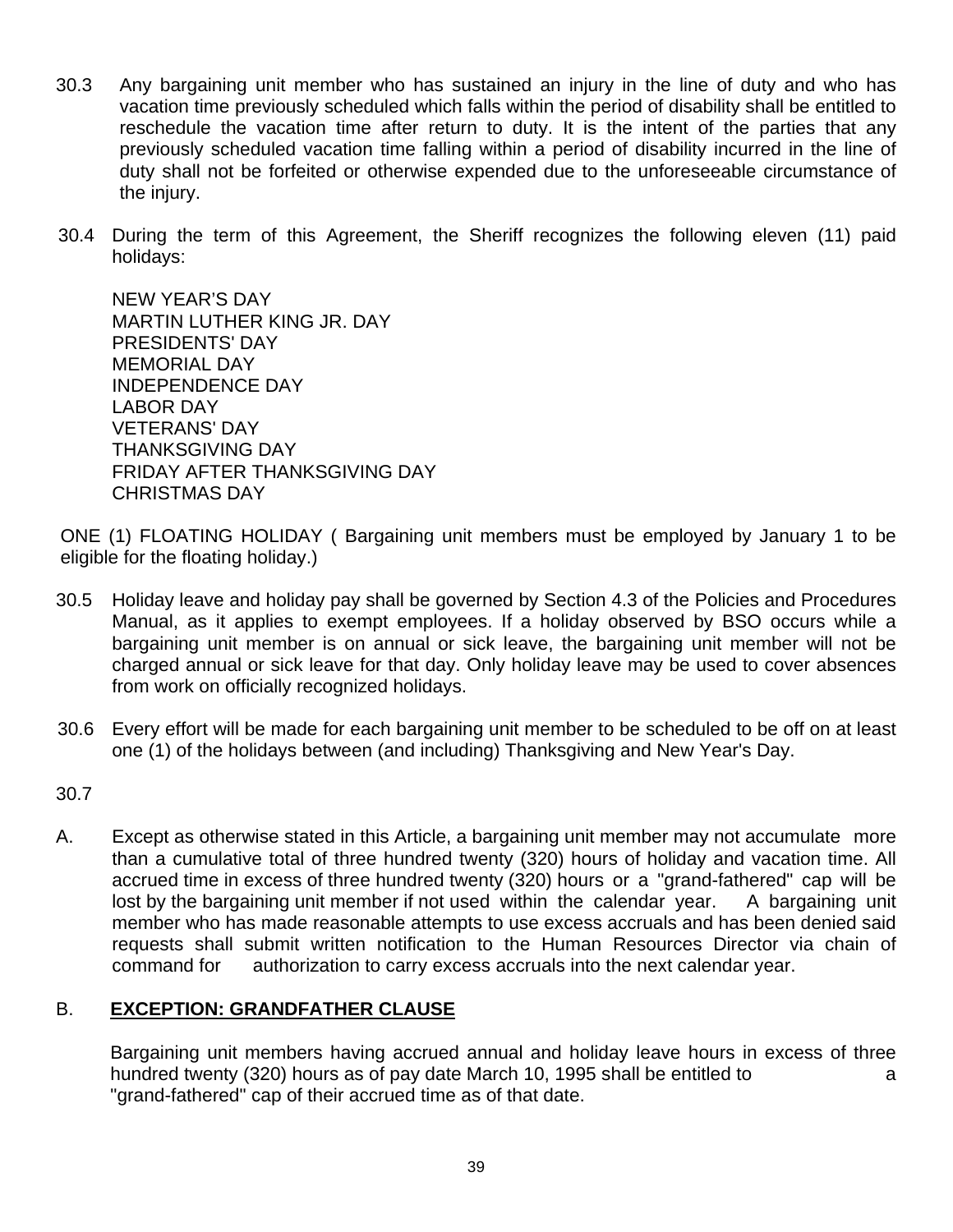# **EXAMPLE**:

A bargaining unit member has four hundred (400) hours of annual leave and eighty (80) hours of holiday leave on the accrual report for pay date March 10, 1995. This is over the three hundred twenty (320) hours cap maximum. This bargaining unit member would be grand-fathered in at four hundred eighty (480) hours. Before December 31 of each calendar year, the bargaining unit member will need to use any excess time over four hundred eighty (480) hours or forfeit the time.

This "grand-fathered" cap remains effective for each successive calendar year unless the bargaining unit member uses an amount of annual and/or holiday leave so as to reduce total accrued time below the cap as of December 31 of each calendar year. This new, lower balance of accrued time becomes the bargaining unit membees new grand-fathered cap.

# **EXAMPLE:**

A bargaining unit member has a grand-fathered cap of four hundred eighty (480) hours, but at the end of the calendar year (December 31), the bargaining unit member's cumulative annual and holiday leave total is four hundred (400) hours. The bargaining unit member's new grand-fathered cap is four hundred (400) hours.

- C. Effective January 1, 2002, bargaining unit members' accrual cap will be increased to four hundred (400) hours. Bargaining unit members combined annual and holiday accrual balance may not exceed four hundred (400) hours or the bargaining unit members' "grandfathered cap" at the end of each calendar year. A bargaining unit member who has made reasonable attempts to use excess accruals and has been denied said requests may submit a written request through the chain of command to the Director of Human Resources requesting authorization to carry excess accruals into the next calendar year.
- D. DROP/Retirement Exception. Those bargaining unit members who are within one (1) year of retirement/participation in the DROP may carry over up to one (1) year of accruals of annual leave and exceed the four hundred (400) hour cap or the bargaining unit member's grandfathered cap up to a maximum of five hundred (500) hours of annual and holiday leave. A bargaining unit member must sign an irrevocable request at the time of his/her decision.
- 30.8 Personal Day

Bargaining unit members covered by this Agreement will be allotted, at the end of the first full pay period in January, on an annual basis, one (1) personal day to be utilized at the discretion of the bargaining unit member, with prior approval from his/her immediate supervisor. The personal day must be utilized by December 31st of each year and cannot be accumulated for any reason.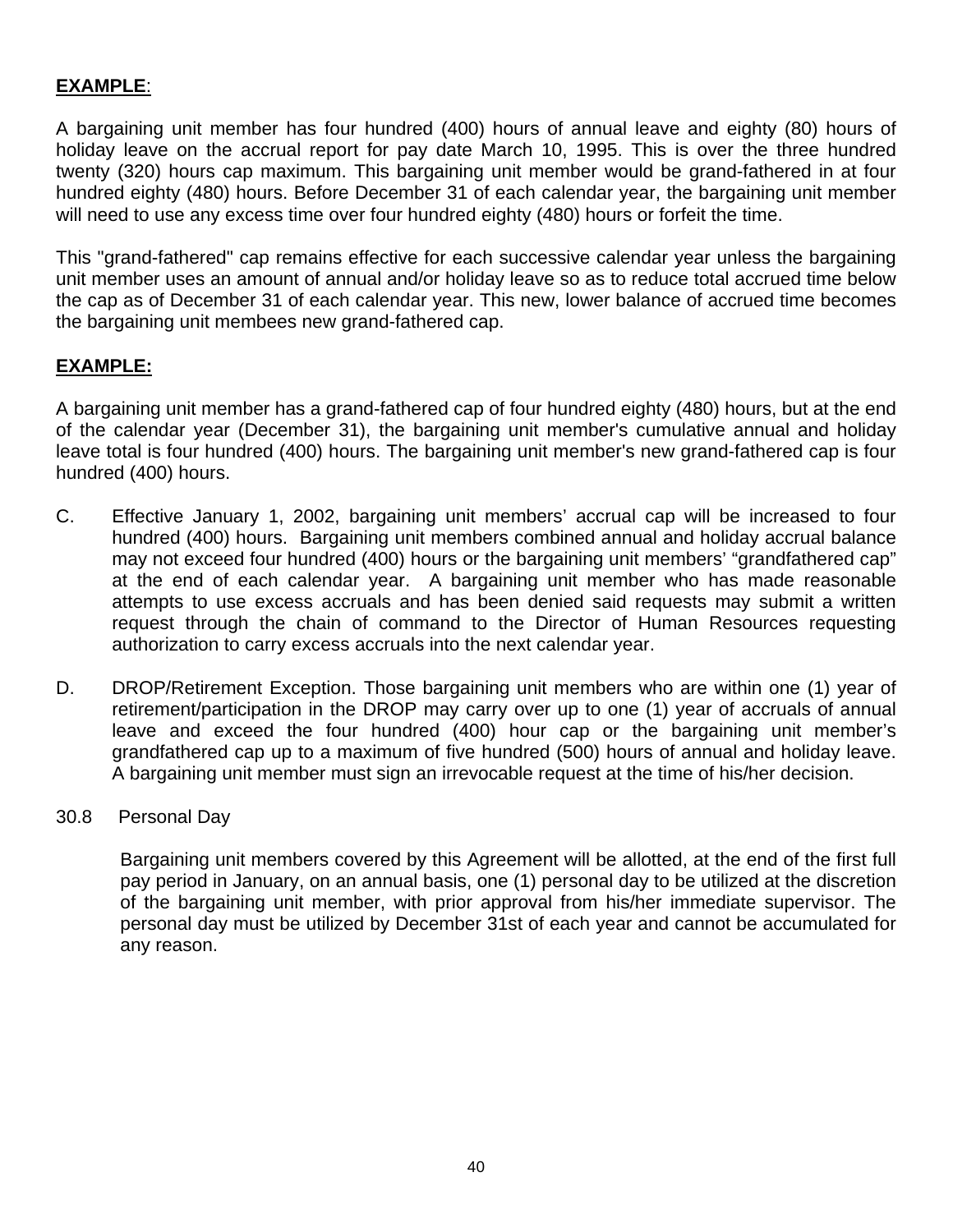# **MILITARY LEAVE**

The Sheriff will apply the Military Leave Policy as stated in the BSO Policy and Procedures Manual.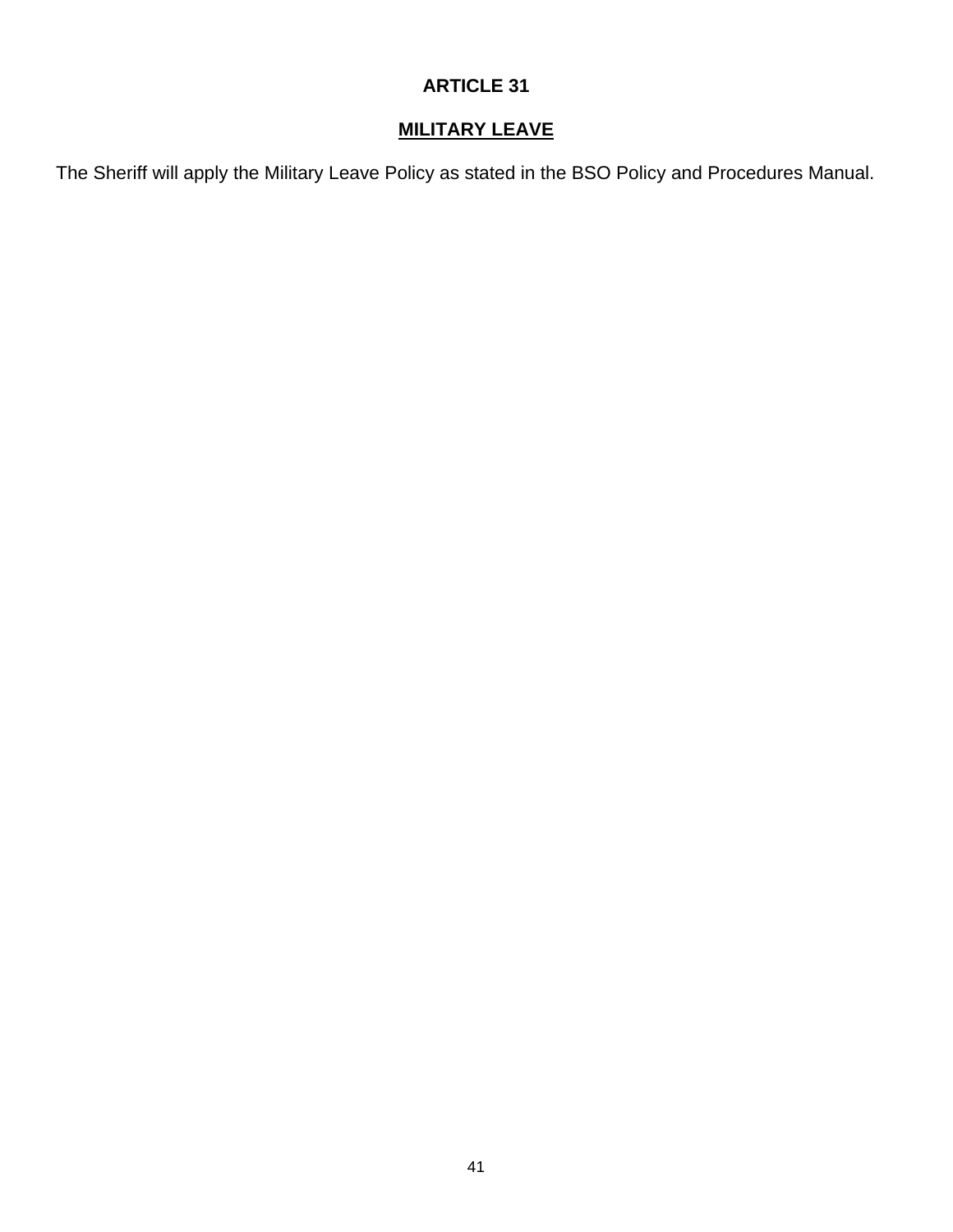# **SICK LEAVE**

# 32.1 Sick Time Payout

Years of service for this section shall be determined by hire date combining all BSO time, any Contract City time, and any time on the DROP Plan.

- a.) Good standing, for this section, shall be determined as a bargaining unit member resigning or retiring without charges pending. If a bargaining unit member has been notified that charges are pending against him/her then said bargaining unit member must give a minimum of sixty (60) days notice of his/her resignation or retirement date. If the bargaining unit member is terminated prior to his/her resignation or retirement date, the bargaining unit member will not be considered leaving in good standing.
- b.) Any bargaining unit member who is within sixty (60) days of his/her DROP date and has been notified that charges are pending against him/her that, if sustained, would likely result in termination as decided at the sole discretion of the Sheriff or his designee, will not be considered leaving in good standing. If the charges are subsequently not sustained by the Professional Standards Committee (PSC), the records will be amended to reflect that the bargaining unit member left in good standing and the bargaining unit member will be entitled to his/her sick leave payout to be paid within thirty (30) days at the employee's rate of pay at the time of separation. If the charges are subsequently sustained by the PSC, the PSC will then make a determination as to the level of discipline that would have been recommended had the empoloyee still been employed with BSO. If the recommendation is anything less than termination, the records will be amended to reflect that the bargaining unit member left in good standing and the bargaining unit member will be entitled to his/her sick leave payout to be paid within thirty (30) days at the employee's rate of pay at the time of separation. If the recommendation is for termination, the bargaining unit member will not be considered leaving in good standing.

# **Zero (0) to Ten (10) Years**

Bargaining unit members who have less than ten (10) years of service, will not receive any sick leave compensation upon separation from the agency.

# **Ten (10) to Fifteen (15) Years**

Bargaining unit members who have at least ten (10) years of service, but less than fifteen (15) years, will not receive any sick leave compensation upon separation from the agency for any reason other than normal retirement (defined by FRS or contract city) or the death of the bargaining unit member.

Bargaining unit members leaving in good standing who have at least ten (10) years of service but less than fifteen (15) years, upon normal retirement (defined by FRS or contract city) or death, will receive, upon separation fifty (50%) percent of his/her unused accumulated sick leave up to a maximum of four hundred eighty (480) hours computed at the bargaining unit members current rate of pay.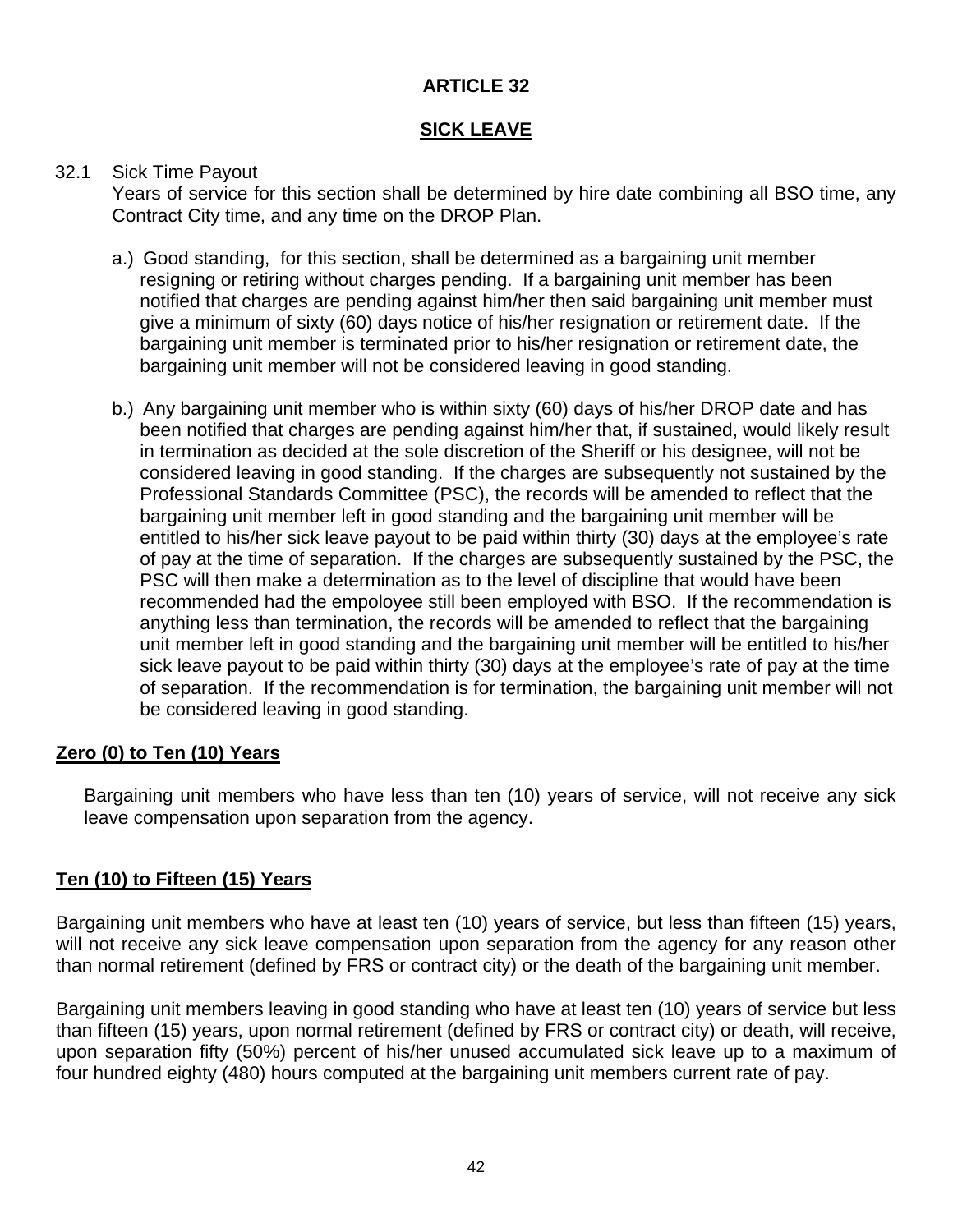# **Fifteen (15) to Twenty (20) Years**

Bargaining unit members leaving in good standing who have at least fifteen (15) years of service but less than twenty (20) years of service, upon separation from the agency for any reason other than normal retirement (defined by FRS or contract city) or the death of the bargaining unit member will receive, upon separation twenty five (25%) percent of his /her unused accumulated sick leave up to a maximum of two hundred forty (240) hours, computed at the bargaining unit members current rate of pay.

Bargaining unit members leaving in good standing who have at least fifteen (15) years of service but less than twenty (20) years, upon normal retirement (defined by FRS or contract city) or the bargaining unit members death, will receive, upon separation sixty five (65%) percent of his/her unused accumulated sick leave up to a maximum of six hundred twenty four (624) hours, computed at the bargaining unit members current rate of pay.

# **Twenty Years of Service**

Bargaining unit members leaving in good standing who have at least twenty (20) years of service upon separation from the agency for reasons other than normal retirement (defined by FRS or contract city) or the death of the bargaining unit member will receive, upon separation twenty five (25%) percent of his/her unused accumulated sick leave up to a maximum of two hundred forty (240) hours, computed at the bargaining unit members current rate of pay.

Bargaining unit members leaving in good standing who have at least twenty (20) years of service, upon normal retirement (defined by FRS or by contract city) or the bargaining unit members death, will receive, upon separation one hundred percent (100%) of his/her unused, accumulated sick time up to a maximum of nine hundred sixty (960) hours, computed at the bargaining unit members current rate of pay.

# **Twenty-Five Years of Service**

Bargaining unit members leaving in good standing who have at least twenty-five (25) years of service, upon normal retirement (defined by FRS or contract city) or the bargaining unit members death, will receive, upon separation one hundred percent (100%) of his/her unused accumulated sick leave up to a maximum of one thousand forty (1040) hours, computed at the bargaining unit members current rate of base pay.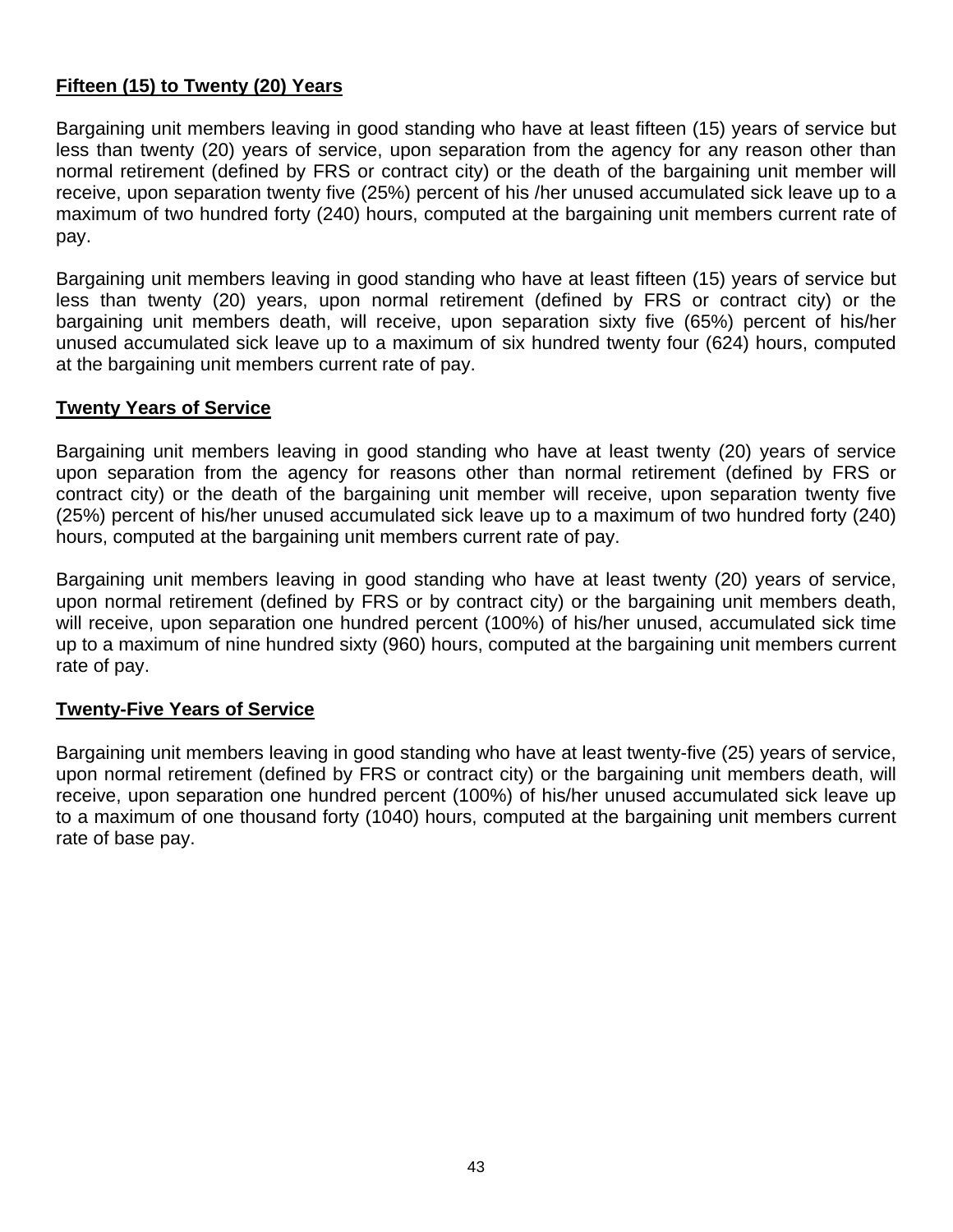#### **PROBATION**

- 33.1 The probationary period shall be regarded as an integral part of the employment process. It shall be utilized for closely observing the bargaining unit member's work and for securing the most effective adjustment of the new bargaining unit member to his/her position.
- 33.2 During a bargaining unit member's probationary period, he/she serves in the position of Lieutenant at the will and pleasure of the Sheriff. Accordingly, a probationary bargaining unit member who has been promoted may not grieve, or otherwise challenge by any other available procedure, any decision involving discipline, demotion to his/her former position, and/or discharge from the BSO.
- 33.3 During the initial probationary period, no bargaining unit member may request a voluntary transfer.
- 33.4 The Sheriff may evaluate the performance of bargaining unit members up to four (4) times per six (6) months during their probationary period. Any such evaluation may be discussed with the bargaining unit member and the bargaining unit member will be counseled as to any problems that may reasonably cause him/ber not to be granted permanent status.
- 33.5 In the event a bargaining unit member was promoted from a lower law enforcement rank to Lieutenant, that bargaining unit member shall serve a probationary period of six (6) months of continuous employment from the date of promotion. Effective immediately upon promotion, the bargaining unit member will receive no less than the basic rate of pay for Lieutenant. Within ninety (90) days of being promoted, a bargaining unit member may voluntarily "retreat" to his/her former classification with no loss of previous seniority. If the bargaining unit member chooses to remain in the position of Lieutenant, and does not voluntarily "retreat" to his/her former rank, upon the expiration of the six (6) month probationary period, the Sheriff may recommend retention of the bargaining unit member as Lieutenant. In the event the Sheriff fails to approve retention, the bargaining unit member shall automatically revert to his/her former position, without loss of (previous) rights or benefits. Such reversion may not be appealed through the grievance/arbitration procedure.
- 33.6 The probationary period for all newly hired bargaining unit members will be twelve (12) months of continuous, full-time employment. Prior to expiration of this time period, the Sheriff, or his designee, shall either approve retention of the bargaining unit member, at which time the bargaining unit member shall be granted permanent status or, in the event the Sheriff shall fail to approve retention, the bargaining unit member shall automatically be separated from employment, said separation being absolutely final, with no rights of appeal to any authority including either the grievance/arbitration procedure contained herein, or any disciplinary review process established, pursuant to the Sheriffs policy and procedure.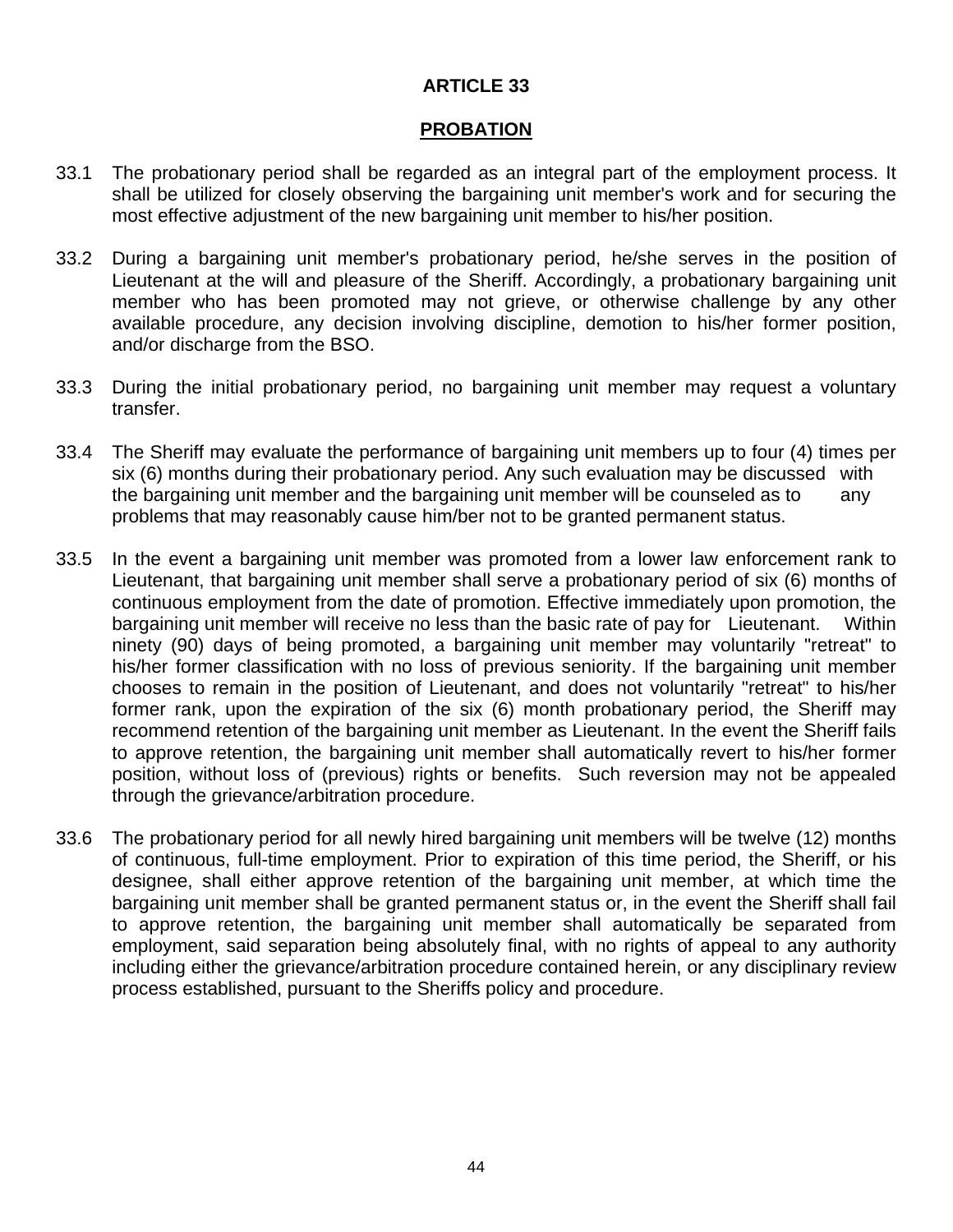# **SAVINGS CLAUSE**

If any provision of this Agreement, or the application of such provision thereof, shall be rendered or declared invalid by any court of competent jurisdiction, the remaining parts or portions of this Agreement shall remain in full force and effect. In the event of the foregoing, the parties agree to renegotiate a replacement provision, after written notice.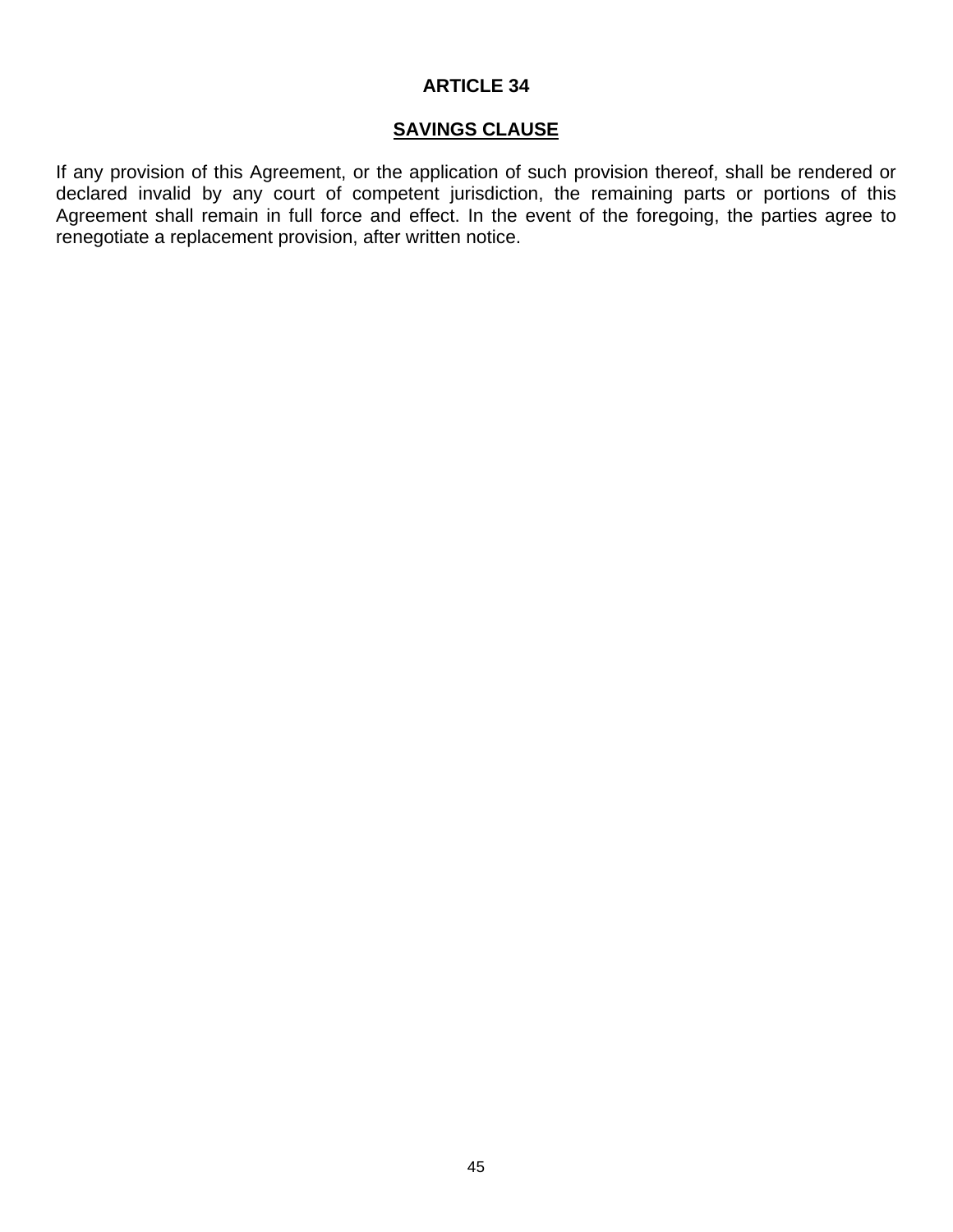# **REPRODUCTION OF AGREEMENT**

The parties to this Agreement will split the cost of reproducing seventy-five (75) copies of this Agreement and the Sheriff will then be entitled to thirty (30) copies for distribution as he deems appropriate.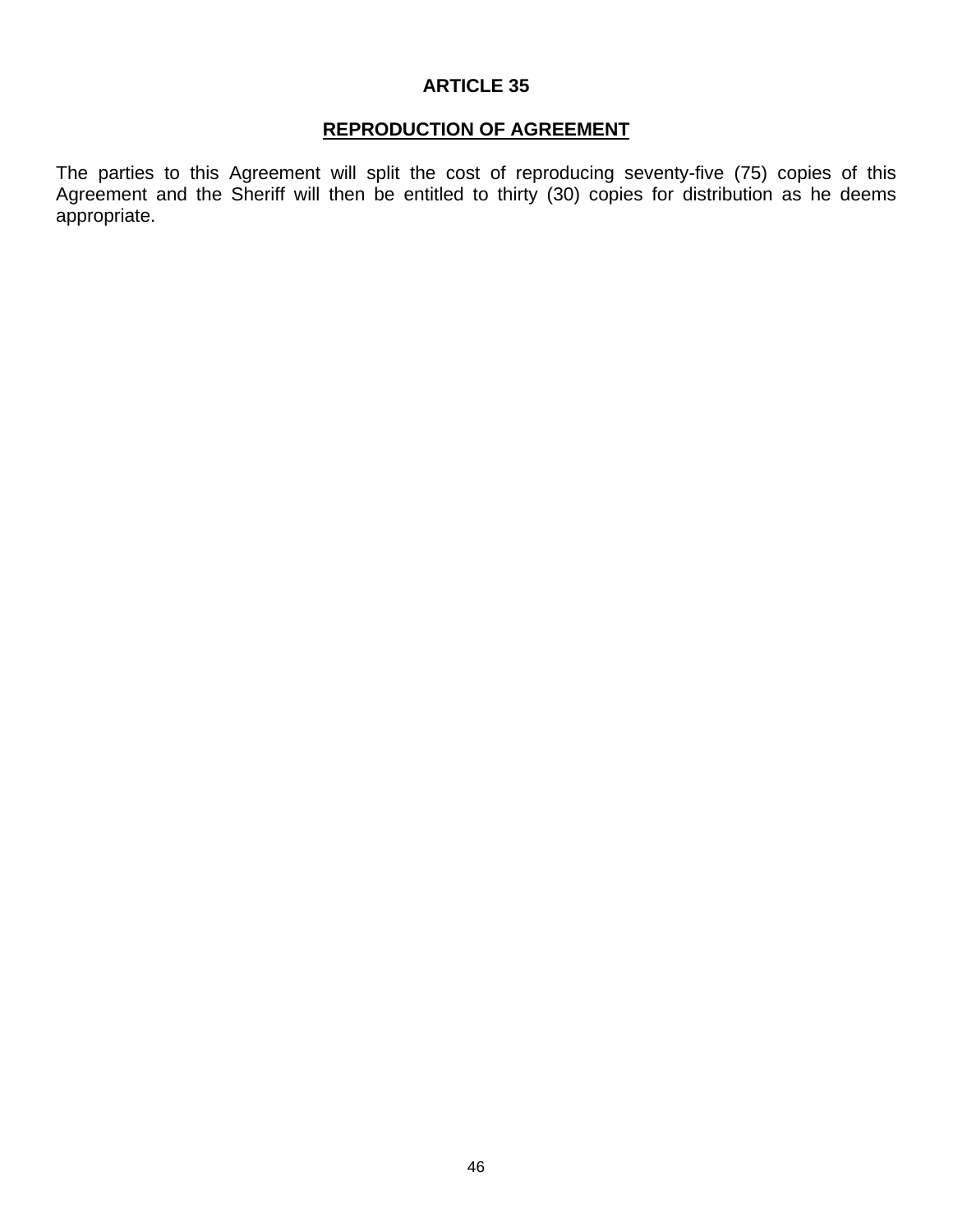#### **TERM OF AGREEMENT**

This Agreement shall become effective upon its ratification by both parties and, thereafter, shall be effective from October 1, 2004 through and including September 30, 2007.

**BROWARD COUNTY POLICE KENNETH C. JENNE, II** SHERIFF OF BROWARD COUNTY **BENEVOLENT ASSOCIATION** Title: Date: Date: **GENERAL COUNSEL, BROWARD** EDWARD A. DION, GENERAL COUNSEL COUNTY POLICE BENEVOLARIT **DEPARTMENT OF LEGAL AFFAIRS: ASSOCIATION** M Title: Coun Date: Date: **WITNESSES: WITNESSES:**  $kr$  Cul  $\vec{\lhd}$